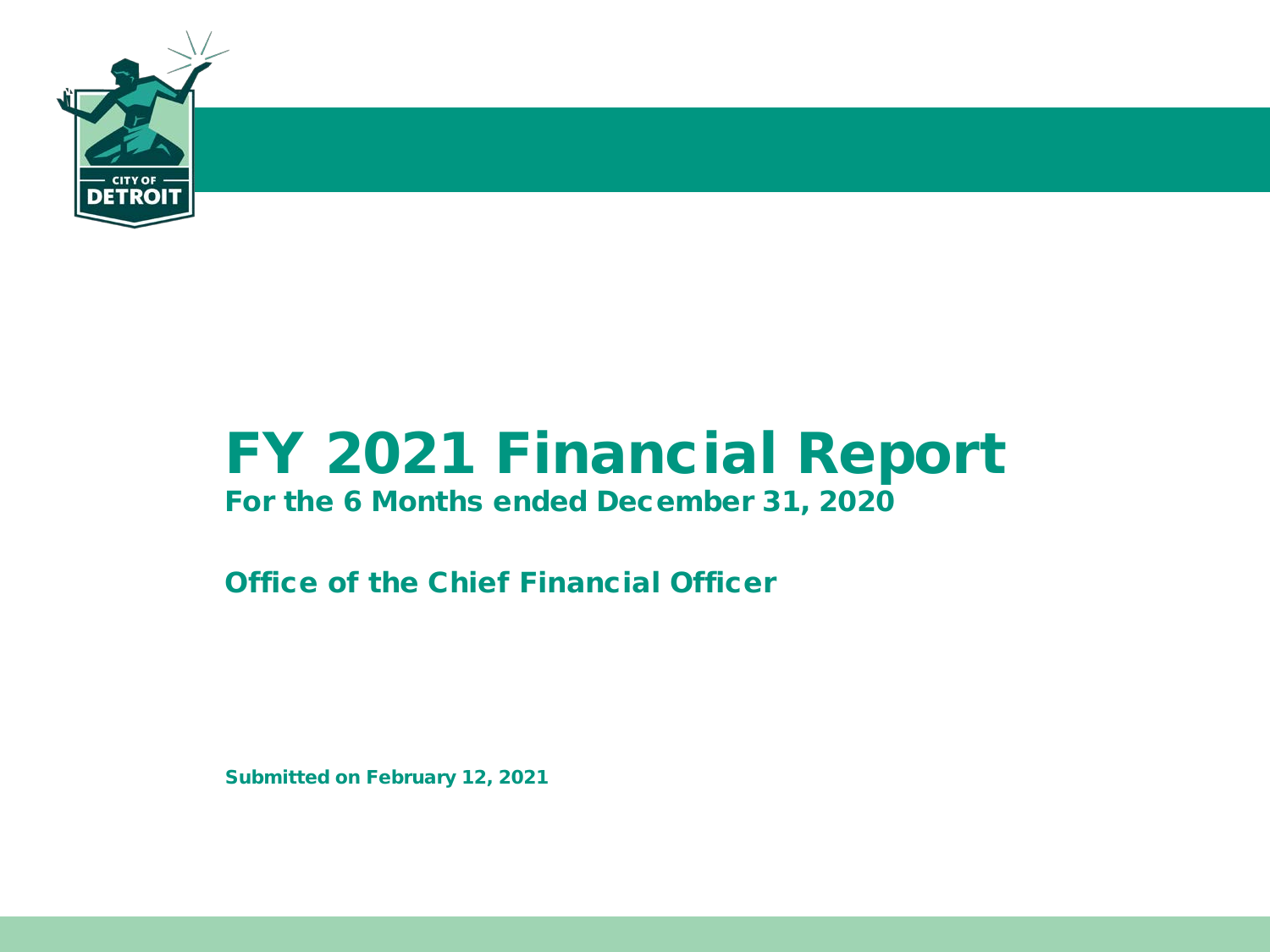

# **Table of Contents**

|                                             | Page(s)        |
|---------------------------------------------|----------------|
| <b>Executive Summary</b>                    | $\overline{2}$ |
| <b>Monthly Reports</b>                      |                |
| <b>Budget vs. Actual and Projection</b>     | $3 - 4$        |
| <b>YTD Budget Amendments - General Fund</b> | 5              |
| <b>Employee Count Monitoring</b>            | 6              |
| <b>Workforce Changes</b>                    | 7              |
| <b>Income Tax</b>                           | $8 - 9$        |
| <b>Development and Grants</b>               | $10 - 12$      |
| <b>Coronavirus Federal Relief</b>           | $13 - 15$      |
| Cash                                        | $16 - 18$      |
| <b>Accounts Payable</b>                     | 19             |
| <b>Quarterly Reports</b>                    |                |
| <b>Property Tax</b>                         | 20             |
| <b>Investment Portfolio Summary</b>         | 21             |
| <b>Pension Payments</b>                     | 22             |
| <b>Debt Service</b>                         | 23             |
| <b>Appendix: Debt Details</b>               | $1A - 20A$     |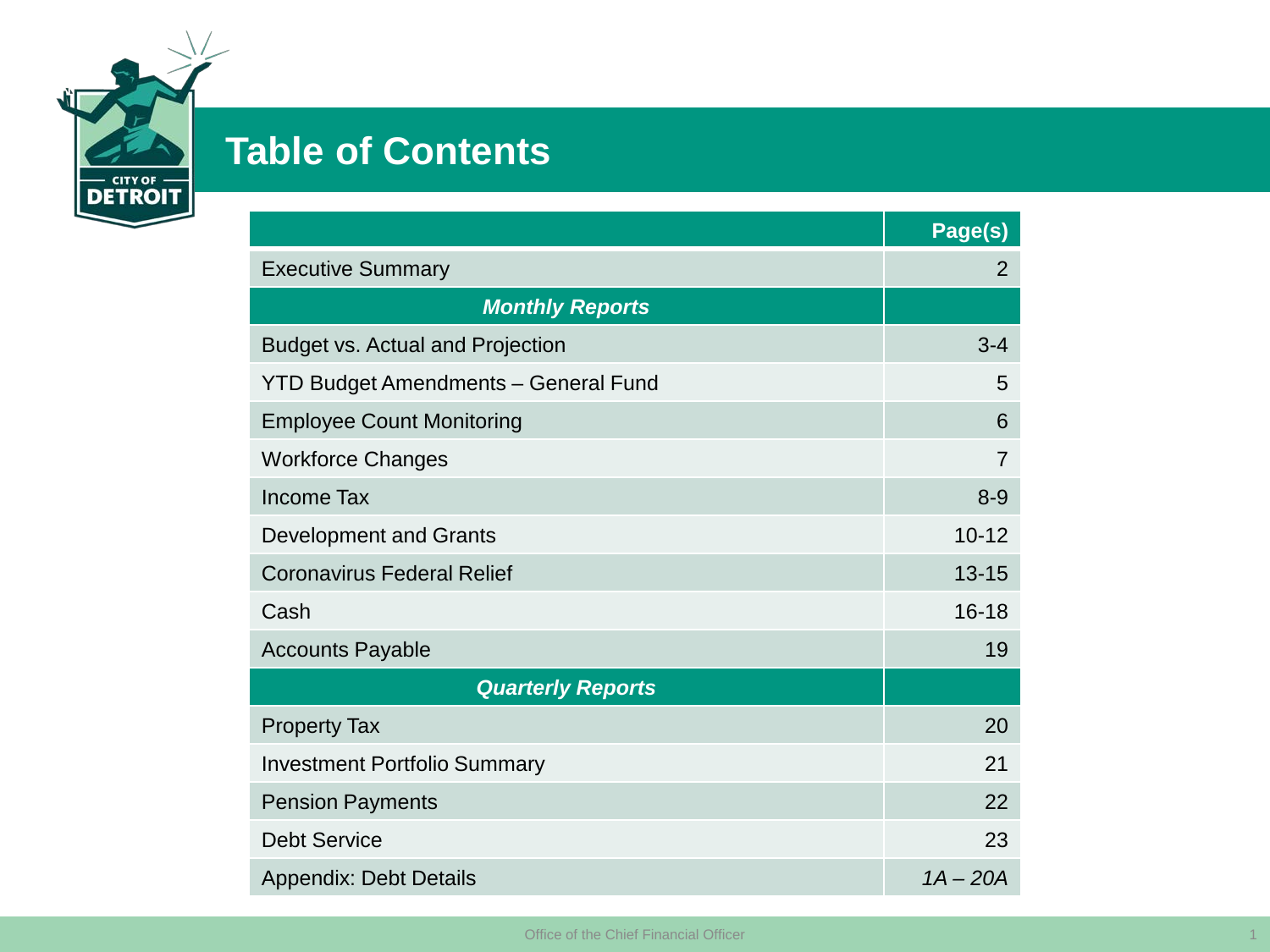

- On January 20, S&P Global Ratings revised its outlook to stable from negative on Detroit's unlimited-tax general obligation (UTGO) debt. The City issued \$175 million of bonds for Proposal N's Neighborhood Improvement Program on February 11, 2021 with maturities between 2022 and 2050 at a true interest cost of 3.36%, which is 1.28 percentage points less than the rate on the City's bonds issued last October.
- Residential property assessments in Detroit are projected to increase by an average of over 8% in 2021. Property values are expected to increase in 189 of Detroit's 194 [neighborhoods.](https://detroitmi.gov/news/detroit-residential-assessments-increase-8-2021-property-taxes-go-only-2-4th-straight-year-rising) However, under state law, the annual increase in property tax values is capped at the rate of inflation, as long as ownership has not changed. Property owners can appeal assessments until February 22.
- Following the Revenue Estimating [Conference](https://detroitmi.gov/events/virtual-detroit-revenue-estimating-conference-february-16-2021) on February 16, the Mayor will deliver his recommended FY2022 Budget and FY2022-2025 Four-Year Financial Plan to City Council on March 5.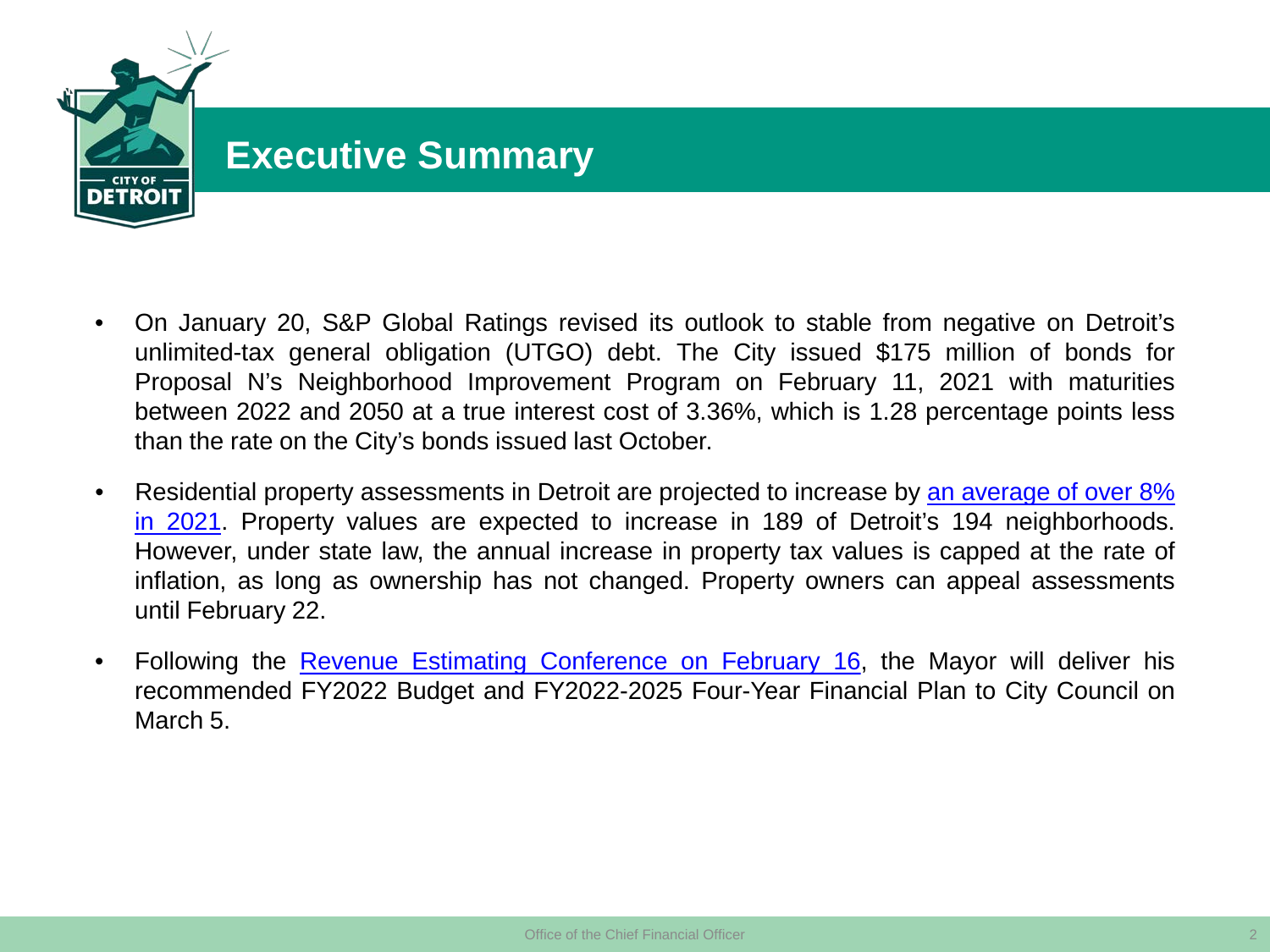

## **YTD Budget vs. YTD Actual – General Fund (Unaudited)**

| <b>YTD ANALYSIS</b>                   |                               |  |                         |                                            |               |                                        |               |
|---------------------------------------|-------------------------------|--|-------------------------|--------------------------------------------|---------------|----------------------------------------|---------------|
|                                       | <b>BUDGET</b>                 |  |                         | <b>ACTUAL + ADJUSTMENTS + ENCUMBRANCES</b> |               | <b>VARIANCE</b><br>(BUDGET VS. ACTUAL) |               |
| <b>MAJOR CLASSIFICATIONS</b>          | <b>YEAR</b><br><b>TO DATE</b> |  | <b>ACTUAL</b>           | <b>ADJUSTMENTS+</b><br><b>ENCUMBRANCES</b> | <b>TOTAL</b>  |                                        |               |
| А                                     | B                             |  | C                       | D                                          | $E = C + D$   | $($) F = E-B$                          | % $G = (F/B)$ |
| <b>REVENUE:</b>                       |                               |  |                         |                                            |               |                                        |               |
| Municipal Income Tax                  | \$<br>119.4                   |  | 115.0<br>\$             |                                            | \$<br>115.0   | \$<br>(4.4)                            | (3.7%)        |
| <b>Property Taxes</b>                 | 61.0                          |  | 67.4                    |                                            | 67.4          | 6.4                                    | 10.5%         |
| Wagering Taxes*                       | 32.7                          |  | 39.1                    |                                            | 39.1          | 6.4                                    | 19.6%         |
| Utility Users' Tax                    | 10.5                          |  | 11.3                    |                                            | 11.3          | 0.8                                    | 7.6%          |
| State Revenue Sharing                 | 63.5                          |  | 72.6                    |                                            | 72.6          | 9.1                                    | 14.3%         |
| <b>Other Revenues</b>                 | 102.9                         |  | 74.1                    |                                            | 74.1          | (28.8)                                 | $(28.0\%)$    |
| <b>Sub-Total</b>                      | \$<br>390.0                   |  | 379.5<br>\$             |                                            | 379.5<br>\$   | \$<br>(10.5)                           | (2.7%)        |
| Use of Prior Year Fund Balance        | 58.7                          |  |                         | 58.7                                       | 58.7          |                                        | 0.0%          |
| <b>Balance Forward Appropriations</b> | 13.4                          |  |                         | 13.4                                       | 13.4          |                                        | 0.0%          |
| <b>Transfers from Other Funds</b>     |                               |  |                         |                                            |               |                                        |               |
| <b>TOTAL</b>                          | 462.1<br>\$                   |  | 379.5<br>\$             | \$<br>72.1                                 | \$<br>451.6   | \$<br>(10.5)                           | (2.3%)        |
| <b>EXPENDITURES:</b>                  |                               |  |                         |                                            |               |                                        |               |
| Salary and Wages (Incl. Overtime)     | \$<br>(223.9)                 |  | $\mathbf{s}$<br>(222.1) |                                            | \$<br>(222.1) | $\mathfrak{L}$<br>1.8                  | 0.8%          |
| <b>Employee Benefits</b>              | (66.5)                        |  | (61.9)                  |                                            | (61.9)        | 4.6                                    | 6.9%          |
| <b>Legacy Pension Payments</b>        |                               |  |                         |                                            |               |                                        |               |
| <b>Retiree Protection Fund</b>        | (50.0)                        |  | (50.0)                  |                                            | (50.0)        |                                        | 0.0%          |
| Debt Service                          | (64.3)                        |  | (64.3)                  |                                            | (64.3)        |                                        | 0.0%          |
| <b>Other Expenses</b>                 | (158.5)                       |  | (166.9)                 | (27.9)                                     | (194.8)       | (36.3)                                 | (22.9%)       |
| <b>TOTAL</b>                          | (563.2)<br>S                  |  | $(565.2)$ \$<br>- \$    | $(27.9)$ \$                                | $(593.1)$ \$  | (29.9)                                 | (5.3%)        |

\*The State ordered the Detroit casinos to close from November 18 to December 20 to protect public health. They re-opened on December 23 on a limited capacity basis. Note: YTD Actuals for Other Revenues category is lagging behind YTD Budget due to a more gradual resumption of activities (e.g, parking enforcement). YTD Budget for Other Expenses category assumes an even spread through the year, but YTD Actuals include front-loaded interfund transfers. Expense include items that will be reclassified and funded with federal funds related to the COVID-19 support and mitigation.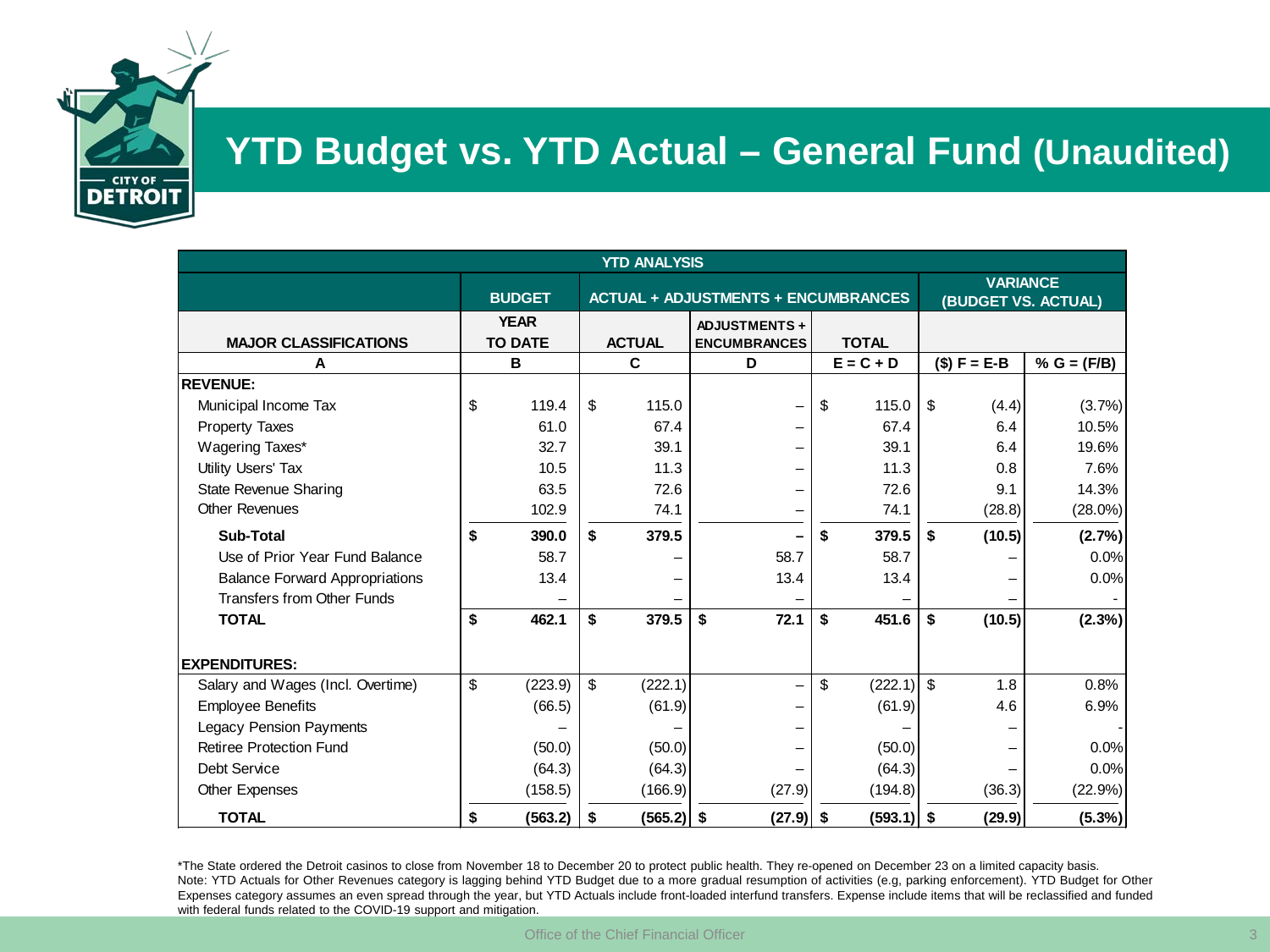

## **Annualized Projection vs. Budget – General Fund**

| <b>ANNUAL ANALYSIS</b>                |    |                                 |                |                                   |      |                                            |               |
|---------------------------------------|----|---------------------------------|----------------|-----------------------------------|------|--------------------------------------------|---------------|
|                                       |    | <b>BUDGET</b>                   |                | <b>PROJECTION</b>                 |      | <b>VARIANCE</b><br>(BUDGET VS. PROJECTION) |               |
| <b>SUMMARY CLASSIFICATIONS</b>        |    | <b>ANNUAL</b><br><b>AMENDED</b> |                | <b>ANNUAL</b><br><b>ESTIMATED</b> |      | <b>ANNUAL</b><br><b>ESTIMATED</b>          |               |
| Α                                     |    | B                               |                | C                                 |      | $($) D = C - B$                            | % $E = (D/B)$ |
| <b>REVENUE:</b>                       |    |                                 |                |                                   |      |                                            |               |
| Municipal Income Tax                  | \$ | 239.4                           | $\mathfrak{s}$ | 210.3                             | \$   | (29.1)                                     | $(12.2\%)$    |
| <b>Property Taxes</b>                 |    | 111.9                           |                | 113.3                             |      | 1.4                                        | 1.3%          |
| <b>Wagering Taxes</b>                 |    | 135.3                           |                | 100.4                             |      | (34.9)                                     | $(25.8\%)$    |
| Utility Users' Tax                    |    | 28.5                            |                | 26.9                              |      | (1.6)                                      | (5.6%)        |
| <b>State Revenue Sharing</b>          |    | 190.6                           |                | 201.4                             |      | 10.8                                       | 5.7%          |
| <b>Other Revenues</b>                 |    | 201.5                           |                | 171.0                             |      | (30.5)                                     | $(15.1\%)$    |
| <b>Sub-Total</b>                      | \$ | 907.2                           | \$             | 823.3                             | \$   | (83.9)                                     | $(9.2\%)$     |
| Use of Prior Year Fund Balance        |    | 117.4                           |                | 117.4                             |      |                                            | 0.0%          |
| <b>Balance Forward Appropriations</b> |    | 26.8                            |                | 26.8                              |      |                                            | 0.0%          |
| <b>Transfers from Other Funds</b>     |    |                                 |                |                                   |      |                                            |               |
| TOTAL (F)                             | \$ | 1,051.4                         | \$             | 967.5                             | \$   | (83.9)                                     | $(8.0\%)$     |
| <b>EXPENDITURES:</b>                  |    |                                 |                |                                   |      |                                            |               |
| Salary and Wages (Incl. Overtime)     | \$ | (446.9)                         | l \$           | (428.4)                           | l \$ | 18.5                                       | 4.1%          |
| <b>Employee Benefits</b>              |    | (132.9)                         |                | (124.3)                           |      | 8.6                                        | 6.5%          |
| <b>Legacy Pension Payments</b>        |    | (18.7)                          |                | (18.7)                            |      |                                            | 0.0%          |
| Retiree Protection Fund               |    | (50.0)                          |                | (50.0)                            |      |                                            | 0.0%          |
| Debt Service                          |    | (85.0)                          |                | (85.0)                            |      |                                            | 0.0%          |
| <b>Other Expenses</b>                 |    | (317.9)                         |                | (312.0)                           |      | 5.9                                        | 1.9%          |
|                                       |    |                                 |                |                                   |      |                                            |               |
| TOTAL (G)                             |    | (1,051.4)                       |                | (1,018.4)                         |      | 33.0                                       | 3.1%          |
| <b>VARIANCE (H=F+G)</b>               |    |                                 | \$             | (50.9)                            | \$   | (50.9)                                     |               |

Note: Projected annual revenues are based on the September 2020 Revenue Estimating Conference and additional revenue losses projected by the OCFO in December 2020. While not reflected above, the City has identified spending reductions, fund balance, and grant reimbursements to lower General Fund supported expenses and address the projected shortfall.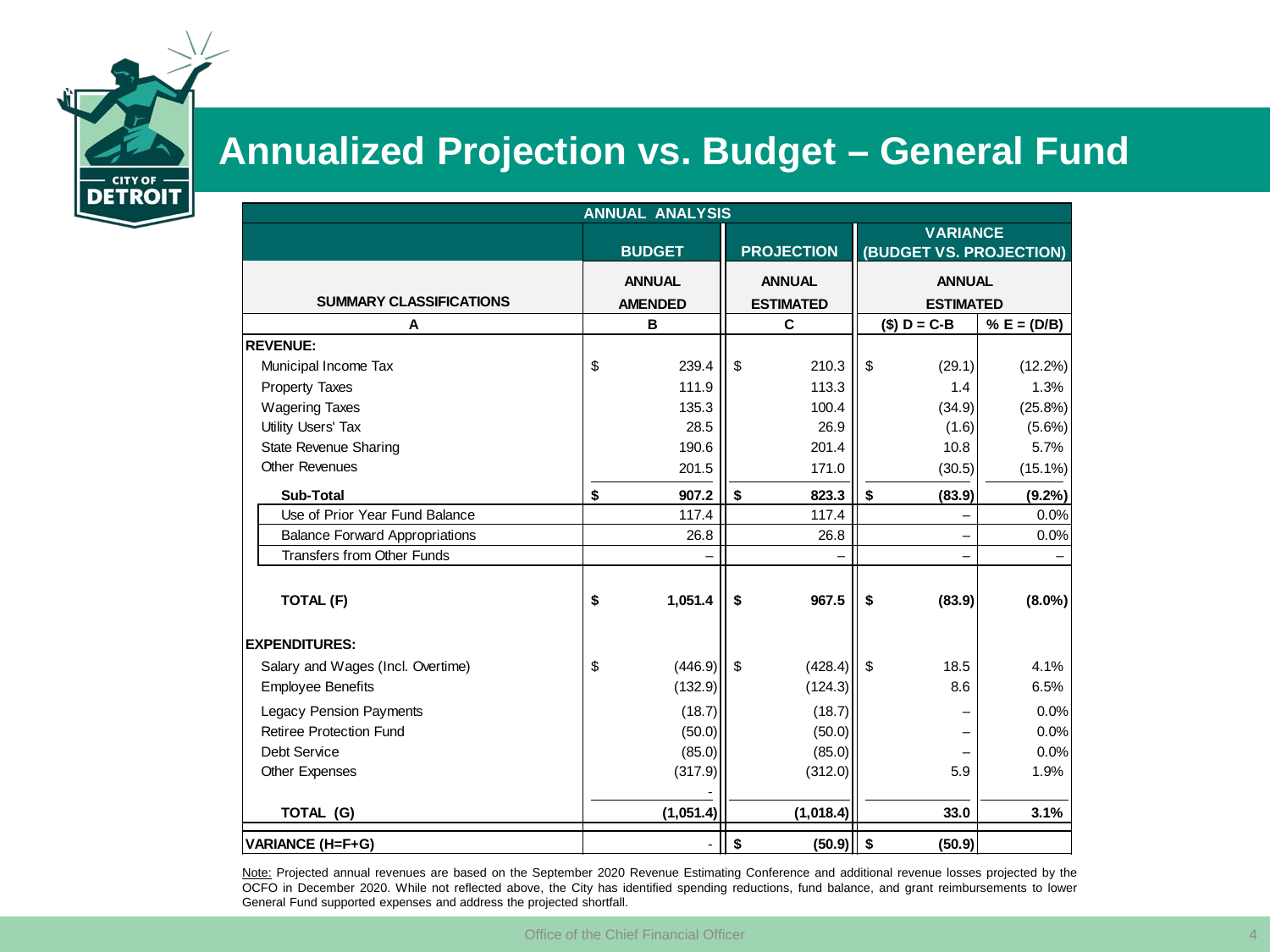

# **YTD Budget Amendments – General Fund**

|                                                 | FY 2020-2021 GENERAL FUND BUDGET AMENDMENTS (Through December 2020) |                     |    |                     |
|-------------------------------------------------|---------------------------------------------------------------------|---------------------|----|---------------------|
| <b>Department</b>                               | <b>Reason for Amendment</b>                                         | <b>Resources</b>    |    | <b>Expenditures</b> |
| FY 2020-2021 Adopted Budget                     |                                                                     | \$<br>1,023,976,879 | s. | 1,023,976,879       |
|                                                 |                                                                     |                     |    |                     |
| <b>Balance Forward Appropriations</b>           |                                                                     |                     |    |                     |
| Non-Departmental                                | <b>Blight Remediation</b>                                           | 733,907             |    | 733,907             |
| <b>General Services</b>                         | Wayne County Park Millage                                           | 41,850              |    | 41,850              |
| City Council                                    | Legislative Policy Division                                         | 324,572             |    | 324,572             |
| Housing & Revitalization                        | Affordable Housing                                                  | 2,000,000           |    | 2,000,000           |
| Police                                          | Public Act 302 - Training Fund                                      | 748,179             |    | 748,179             |
| Public Lighting                                 | PLD Decommissioning                                                 | 23,000,000          |    | 23,000,000          |
|                                                 | <b>Total</b>                                                        | 26,848,508          |    | 26,848,508          |
|                                                 |                                                                     |                     |    |                     |
| <b>Budget Amendments - Additional Resources</b> |                                                                     |                     |    |                     |
| CRIO                                            | <b>Grant Donation</b>                                               | 1,250               |    | 1,250               |
| <b>General Services</b>                         | Pistons Basketball Court Improvement                                | 563,529             |    | 563,529             |
|                                                 | <b>Total</b>                                                        | 564,779             |    | 564,779             |
| <b>Revenue and Expenditure Changes</b>          |                                                                     |                     |    |                     |
| N/A                                             | <b>N/A</b>                                                          | N/A                 |    | N/A                 |
|                                                 | <b>Total</b>                                                        | 0                   |    | $\mathbf{0}$        |
| <b>Transfer From Other Funds</b>                |                                                                     |                     |    |                     |
| <b>N/A</b>                                      | N/A                                                                 | N/A                 |    | <b>N/A</b>          |
|                                                 | <b>Total</b>                                                        | 0                   |    | 0                   |
| FY 2020-2021 Amended Budget                     |                                                                     | \$<br>1,051,390,166 | S  | 1,051,390,166       |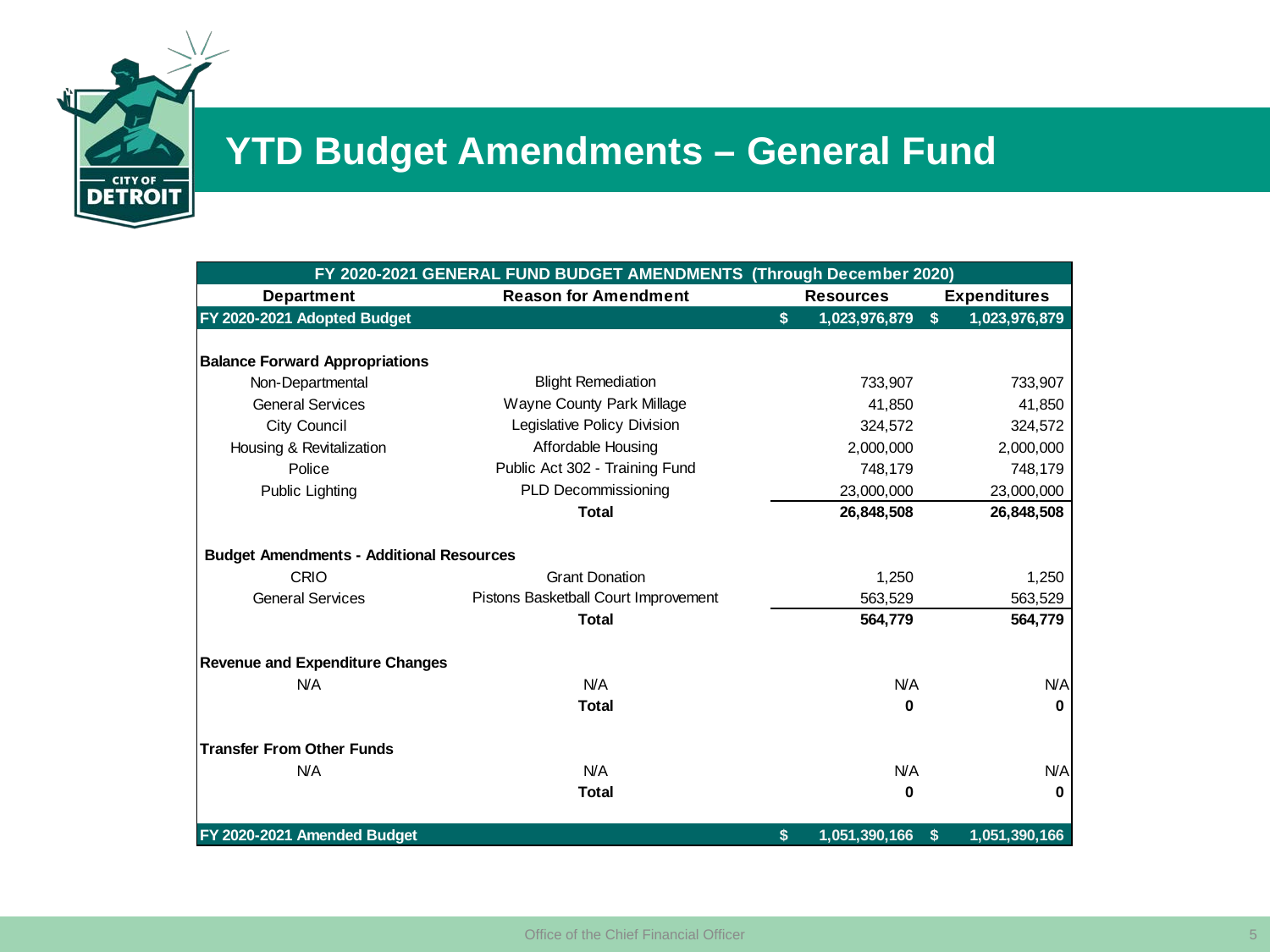

## **Employee Count Monitoring**

|                         |                                              |                                              | <b>BUDGET VS. ACTUAL</b>                                                                  |                                                    |                                                                    |
|-------------------------|----------------------------------------------|----------------------------------------------|-------------------------------------------------------------------------------------------|----------------------------------------------------|--------------------------------------------------------------------|
| Actual<br>November 2020 | Actual<br>December 2020                      | Change<br>November 2020<br>vs. December 2020 | <b>Adjusted</b><br><b>Budget</b><br>FY 2021 <sup>(2)</sup>                                | (Under)/Over<br><b>Budget vs.</b><br>December 2020 |                                                                    |
|                         |                                              |                                              |                                                                                           |                                                    | (6%)                                                               |
| 1,168                   | 1,182                                        | 14                                           | 1,271                                                                                     | (89)                                               | (7%)                                                               |
| 4,379                   | 4,393                                        | 14                                           | 4,686                                                                                     | (293)                                              | (6%)                                                               |
|                         |                                              |                                              |                                                                                           |                                                    |                                                                    |
| 388                     | 386                                          |                                              | 464                                                                                       | (78)                                               |                                                                    |
| 363                     |                                              |                                              | 460                                                                                       |                                                    |                                                                    |
| 119                     | 125                                          | 6                                            | 151                                                                                       |                                                    |                                                                    |
| 97                      | 95                                           |                                              | 112                                                                                       | (17)                                               |                                                                    |
| 126                     | 130                                          | 4                                            | 138                                                                                       | (8)                                                |                                                                    |
| 120                     | 121                                          | 1                                            | 144                                                                                       | (23)                                               |                                                                    |
| 114                     | 111                                          | (3)                                          | 129                                                                                       | (18)                                               |                                                                    |
|                         |                                              | 0                                            | 83                                                                                        | 0                                                  |                                                                    |
|                         |                                              | 1                                            |                                                                                           |                                                    |                                                                    |
|                         |                                              |                                              |                                                                                           |                                                    |                                                                    |
|                         | 491                                          | (23)                                         |                                                                                           | (103)                                              |                                                                    |
| 221                     | 214                                          | (7)                                          | 252                                                                                       | (38)                                               |                                                                    |
| 306                     | 306                                          | $\Omega$                                     | 325                                                                                       | (19)                                               |                                                                    |
| 176                     | 165                                          | (11)                                         | 187                                                                                       | (22)                                               |                                                                    |
| 2,751                   | 2,700                                        | (51)                                         | 3,182                                                                                     | (482)                                              | (15%)                                                              |
| 7,130                   | 7,093                                        | (37)                                         | 7,868                                                                                     | (775)                                              | (10%)                                                              |
| 43                      | 18                                           | (25)                                         | 818                                                                                       | (800)                                              | (98%)                                                              |
|                         |                                              |                                              |                                                                                           |                                                    |                                                                    |
| 4                       | 4                                            | 0                                            | 4                                                                                         | 0                                                  |                                                                    |
| 261                     | 257                                          | (4)                                          | 305                                                                                       | (48)                                               |                                                                    |
| 709                     | 741                                          | 32                                           | 977                                                                                       | (236)                                              |                                                                    |
|                         |                                              |                                              |                                                                                           |                                                    |                                                                    |
|                         |                                              |                                              |                                                                                           |                                                    |                                                                    |
| 1,736                   | 1,759                                        | 23                                           | 2,263                                                                                     | (504)                                              | (22%)                                                              |
| 8,909                   | 8,870                                        | (39)                                         | 10,949                                                                                    | (2,079)                                            | (19%)                                                              |
|                         | 3,211<br>83<br>87<br>37<br>514<br>522<br>240 | 3,211<br>348<br>83<br>88<br>37<br>517<br>240 | MONTH-OVER-MONTH ACTUAL <sup>(1)</sup><br>0<br>(2)<br>(15)<br>(2)<br>$\Omega$<br>(5)<br>0 | 3,415<br>101<br>42<br>594<br>650<br>327            | Variance<br>(204)<br>(112)<br>(26)<br>(13)<br>(5)<br>(133)<br>(87) |

Notes:<br>(1)(2)<br>(3)<br>(4)<br>(5)

Actuals are the headcount of all active employees at month-end. The Budgeted positions have been adjusted to convert full-time equivalents to headcount and to reflect position amendments approved mid-year. Includes Auditor General, Inspector General, Zoning, City Council, Ombudsperson, City Clerk, and Elections.

Includes Civil Rights Inclusion & Opportunity, Appeals and Hearings, Public Lighting, Demolition, and Non-Departmental.

Includes Public Works, General Services, Recreation, and Elections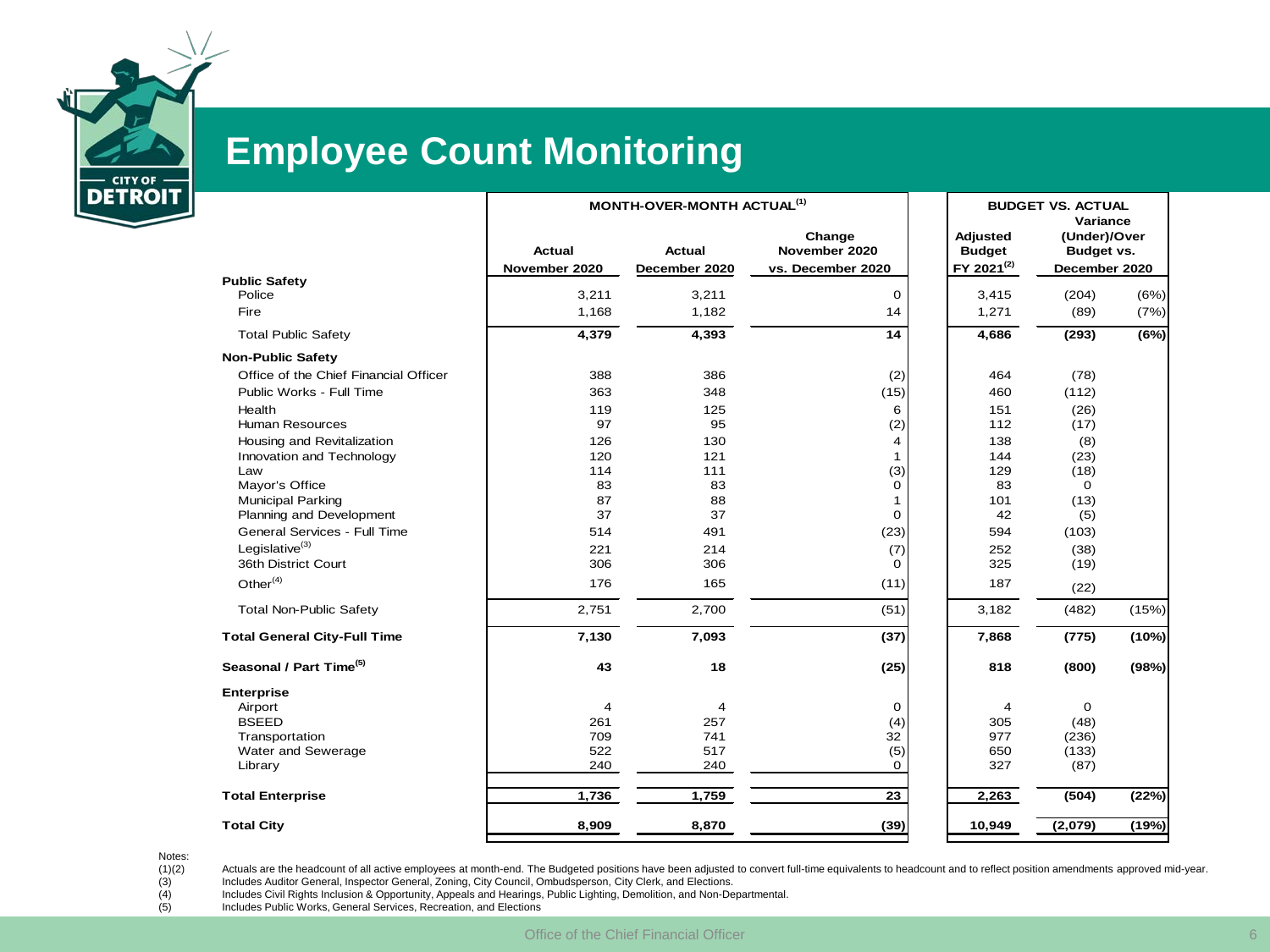

# **Workforce Changes Report**

|                                    | Payroll Savings by Department - July 2020 thru December 2020 |                                                                          |                                                   |                       |                                 |                                                          |
|------------------------------------|--------------------------------------------------------------|--------------------------------------------------------------------------|---------------------------------------------------|-----------------------|---------------------------------|----------------------------------------------------------|
|                                    |                                                              |                                                                          | <b>All Funds</b>                                  |                       |                                 |                                                          |
| Category                           | Department                                                   | Projected<br><b>Regular Cost</b><br>(w/o reductions<br>as of April 2020) | Projected<br><b>Savings</b><br>(as of April 2020) | <b>Actual</b><br>Cost | <b>Actual</b><br><b>Savings</b> | Change in<br><b>Savings</b><br>(Projected vs.<br>Actual) |
|                                    | $19 - DPW1$                                                  | 11,904,632                                                               | 4,758,339                                         | 12,191,702            | (287,070)                       | (5,045,409)                                              |
|                                    | $23 - OCFO$                                                  | 20,313,902                                                               | 3,113,084                                         | 16,650,131            | 3,663,771                       | 550,687                                                  |
|                                    | $24$ – Fire                                                  | 21,357,319                                                               | 147,172                                           | 21,210,146            | 147,172                         |                                                          |
|                                    | $25 - Health$                                                | 5,498,849                                                                | 190,471                                           | 4,885,647             | 613,203                         | 422,732                                                  |
|                                    | $28 - HR$                                                    | 4,663,197                                                                | 651,315                                           | 4,427,823             | 235,374                         | (415, 941)                                               |
|                                    | $29 - CRIO$                                                  | 695,917                                                                  | 205,929                                           | 559,152               | 136,765                         | (69, 164)                                                |
|                                    | $31 - DoIT$                                                  | 7,029,431                                                                | 1,376,572                                         | 5,795,895             | 1,233,536                       | (143, 036)                                               |
| <b>Executive</b>                   | $32 - Law$                                                   | 6,483,361                                                                | 1,266,965                                         | 5,233,192             | 1,250,169                       | (16, 796)                                                |
| <b>Departments</b>                 | 33 - Mayor                                                   | 4,877,299                                                                | 580,782                                           | 4,158,041             | 719,258                         | 138,476                                                  |
|                                    | $34 -$ Parking <sup>2</sup>                                  | 2,519,613                                                                | 1,892,514                                         | 1,250,643             | 1,268,970                       | (623, 544)                                               |
|                                    | $36 - HRD$                                                   | 5,991,093                                                                | 319,382                                           | 5,549,393             | 441,699                         | 122,317                                                  |
|                                    | $37 -$ Police                                                | 114,673,681                                                              | 2,818,986                                         | 111,854,694           | 2,818,986                       |                                                          |
|                                    | 38 - Lighting                                                | 83,097                                                                   | 74,788                                            | 25,589                | 57,508                          | (17, 280)                                                |
|                                    | $43 - PDD$                                                   | 2,279,825                                                                | 392,141                                           | 1,867,206             | 412,619                         | 20,478                                                   |
|                                    | $45 - DAH$                                                   | 503,214                                                                  | 87,134                                            | 374,995               | 128,219                         | 41,086                                                   |
|                                    | $47 - GSD3$                                                  | 18,175,175                                                               | 5,163,712                                         | 15,049,863            | 3,125,312                       | (2,038,400)                                              |
| Non-Departmental                   | 35 - Non-Dept                                                | 5,769,150                                                                | 653,865                                           | 4,584,127             | 1,185,023                       | 531,158                                                  |
|                                    | $10 -$ Airport                                               | 224,929                                                                  |                                                   | 233,044               | (8, 115)                        | (8, 115)                                                 |
|                                    | $13 - BSEED$                                                 | 10,304,675                                                               | 1,761,948                                         | 9,276,546             | 1,028,130                       | (733, 818)                                               |
| <b>Enterprise</b>                  | $20 - DDoT$                                                  | 23,948,148                                                               | 1,258,065                                         | 23,636,861            | 311,287                         | (946, 778)                                               |
| <b>Agencies</b>                    | $48 - Water4$                                                | 21,399,180                                                               | 7,343,257                                         | 18,850,022            | 2,549,158                       | (4,794,099)                                              |
|                                    | 49 - Sewerage                                                | 584,441                                                                  | 109,965                                           | 748,444               | (164,003)                       | (273,968)                                                |
| <b>Total Executive Departments</b> |                                                              | 227,049,604                                                              | 23,039,284                                        | 211,084,113           | 15,965,491                      | (7,073,794)                                              |
| <b>Total Non-Departmental</b>      |                                                              | 5,769,150                                                                | 653,865                                           | 4,584,127             | 1,185,023                       | 531,158                                                  |
| <b>Total Enterprise Agencies</b>   |                                                              | 56,461,374                                                               | 10,473,236                                        | 52,744,917            | 3,716,457                       | (6,756,779)                                              |
| <b>Grand Total</b>                 |                                                              | 289,280,128                                                              | 34, 166, 385                                      | 268,413,157           | 20,866,971                      | (13, 299, 414)                                           |
| <b>General Fund</b>                |                                                              | 215,893,950                                                              | 18,715,474                                        | 195,898,235           | 19,995,716                      | 1,280,242                                                |
| <b>Non-General Fund</b>            |                                                              | 73,386,178                                                               | 15,450,911                                        | 72,514,922            | 871,255                         | (14, 579, 656)                                           |

Notes:

1. Inspectors, engineers and crews in solid waste and street funds returned to full-time.

2. Parking Enforcement Officers returned to full-time.

- 3. Mechanics in street fund returned to full-time.
- 4. Field staff returned to full-time.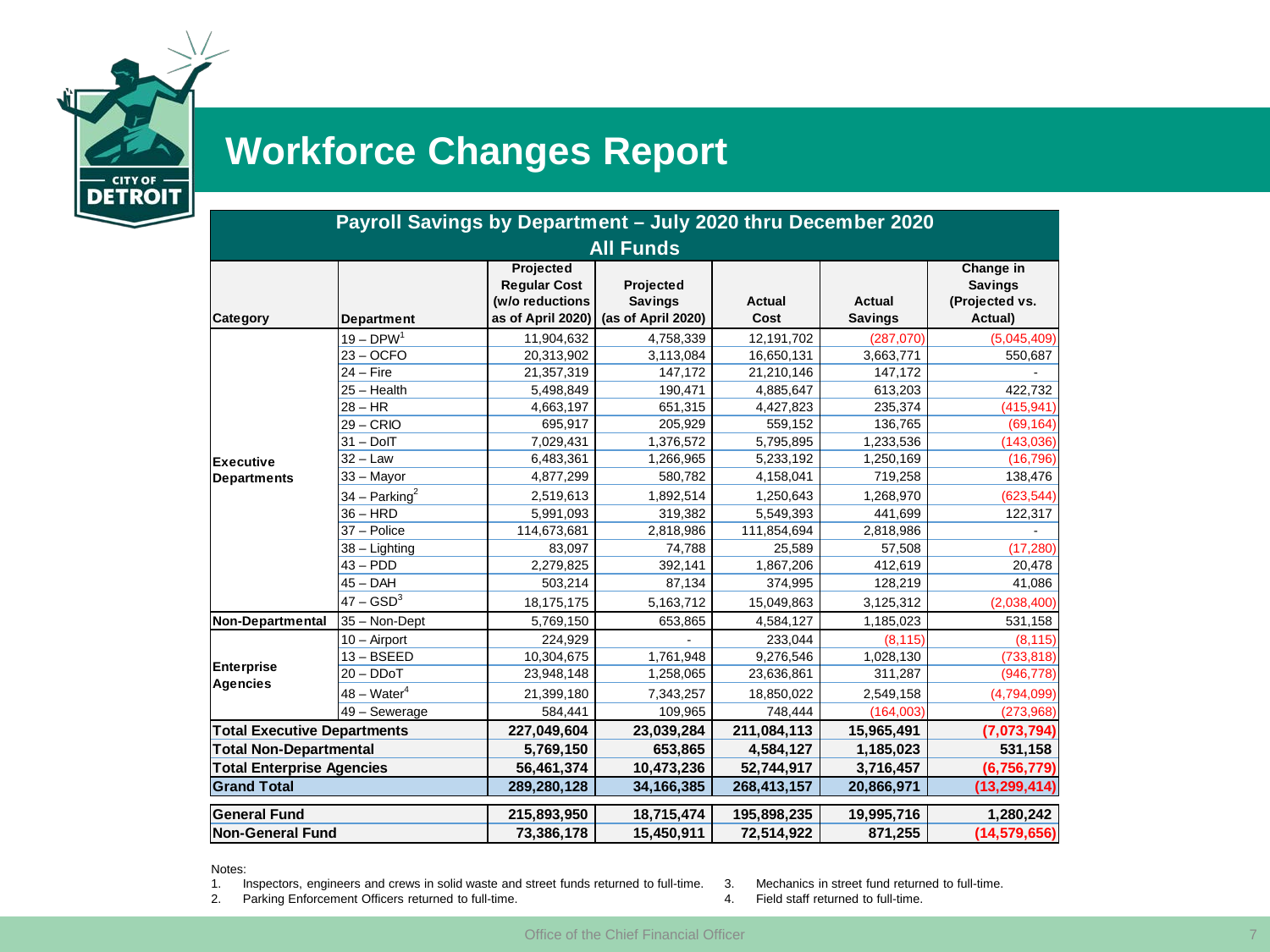

## **Income Tax - Collections**

| <b>Fiscal Years 2020 - 2021</b>                 | FY21 YTD      | FY20 YTD          |
|-------------------------------------------------|---------------|-------------------|
| <b>Income Tax Collections</b>                   | December 2020 | December 2019     |
| Withholdings/Estimates                          | \$133,610,083 | \$142,302,840     |
| <b>Individuals</b>                              | 12,688,706    | 10,295,412        |
| Corporations                                    | 10,530,790    | 9,188,866         |
| Partnerships                                    | 1,110,535     | 2,182,103         |
| Assessments                                     | 215,844       | 1,184,551         |
| <b>Total Collections</b>                        | \$158,155,958 | \$165,153,773     |
| <b>Refunds Claimed/Disbursed</b>                | (6,947,930)   | (6,069,487)       |
| <b>Estimated Refunds for Remote Work</b>        | (36,211,006)  |                   |
| <b>Collections Net of Refunds/Disbursements</b> | 114,997,022   | \$<br>159,084,286 |

Notes: \$36.2M has been recorded as an estimated non-resident remote work refund liability related to withholding revenues received in FY21.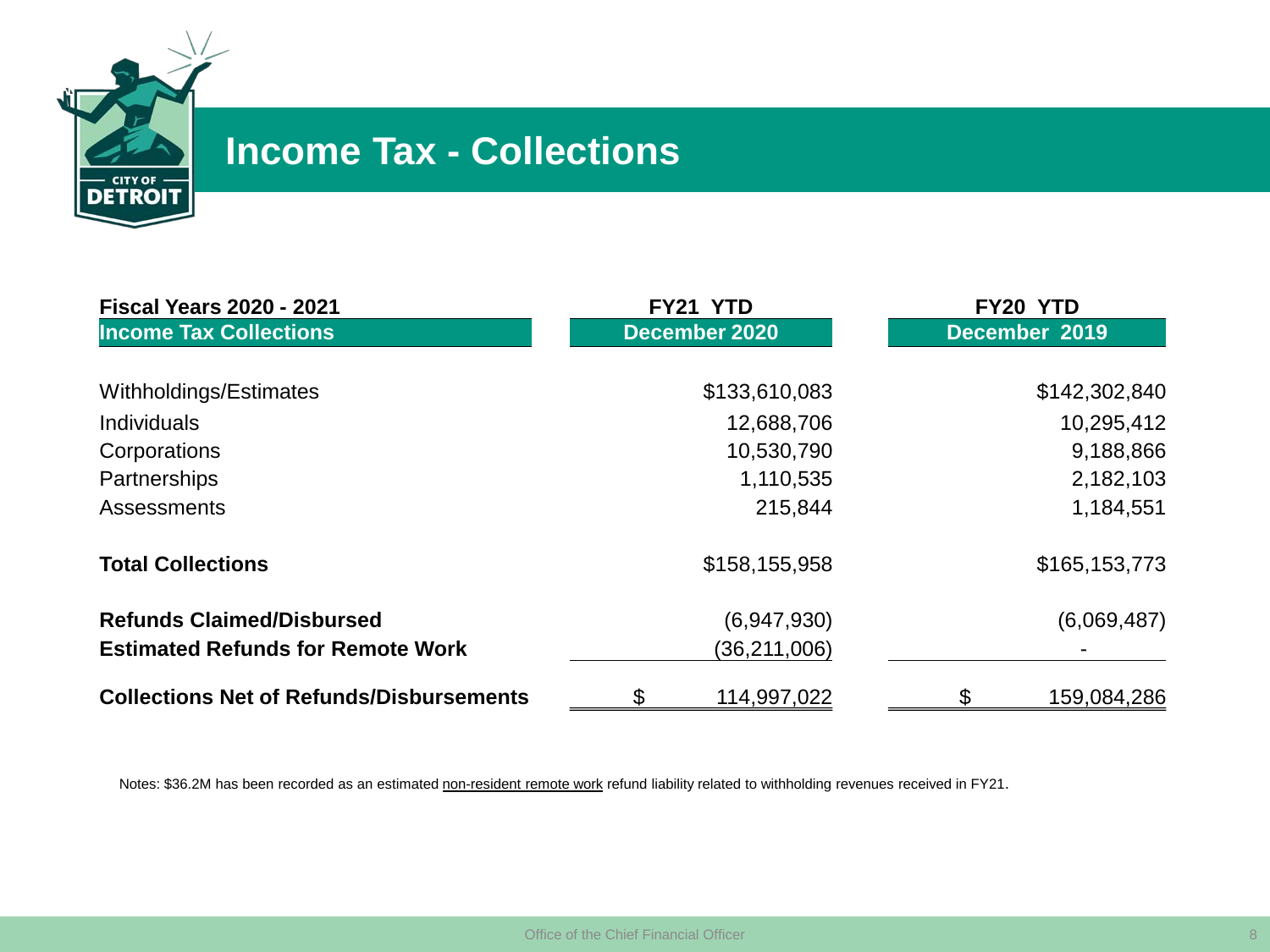

## **Income Tax – Volume of Returns and Withholdings**



\*The large variance in Individual Returns received and Individual Refunds issued from December 2019 to December 2020 is due to the change in the filing deadline from April 15, 2020 to July 15, 2020. The high volume of Returns received in July 2020 causes a cumulative variance.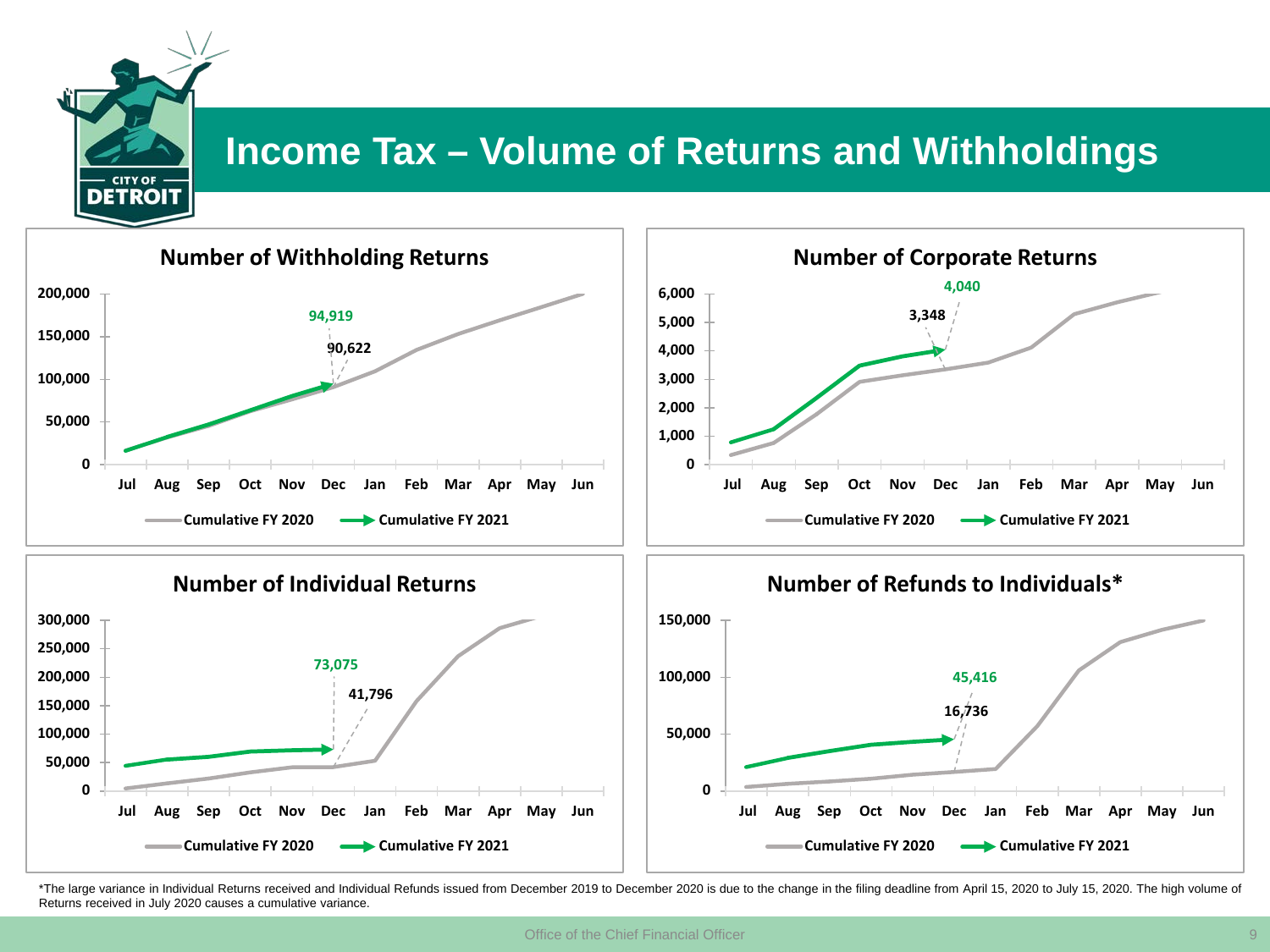

## **Development and Grants**

## Active Grants and Donations as of December 31, 2020 *(\$ inmillions)*

|                                           | <b>Amount Awarded – City</b> <sup>(1)</sup> | <b>Amount Awarded - Partners</b> <sup>(2)</sup> |
|-------------------------------------------|---------------------------------------------|-------------------------------------------------|
| <b>Total Active</b>                       | \$1,280.5                                   | \$331.2                                         |
| Net Change from last month <sup>(3)</sup> | \$0.3                                       | \$48.0                                          |

### New Funds – January 1 to February 5, 2021 **(***\$ inmillions)*

|                          | <b>Amount Awarded</b> |
|--------------------------|-----------------------|
| <b>Documented</b>        | \$19.6                |
| Committed <sup>(4)</sup> | \$53.6                |
| <b>Total New Funding</b> | \$73.2                |

### COVID-19 Overall Funds Raised<sup>(5)</sup> \$63.3

- (1) Reflects public and private funds directly to City departments.
- (2) Reflects public and private funds for City projects via fiduciaries, and to third-party partners and agencies for projects prioritized by the City for which the OCFO-Office of Development and Grants has provided active support.
- (3) The most significant new award was in February. The City received a direct award from FEMA in the amount of \$18,675,763 for Vaccine Distribution activities. Because this award was in February 2021, it is not reflected in the net change.
- (4) Reflects verbal and informal commitments which are secure, but for which formal agreements have not yet been finalized. This includes the City's Emergency Rental Assistance Program allocation of approximately \$44M fund through the Covid Emergency Rental Assistance (CERA) program. These funds will managed by the Michigan State Housing Development Authority (MSHDA).
- (5) Reflects documented and committed funds raised for COVID-19 response efforts by the City and its partners.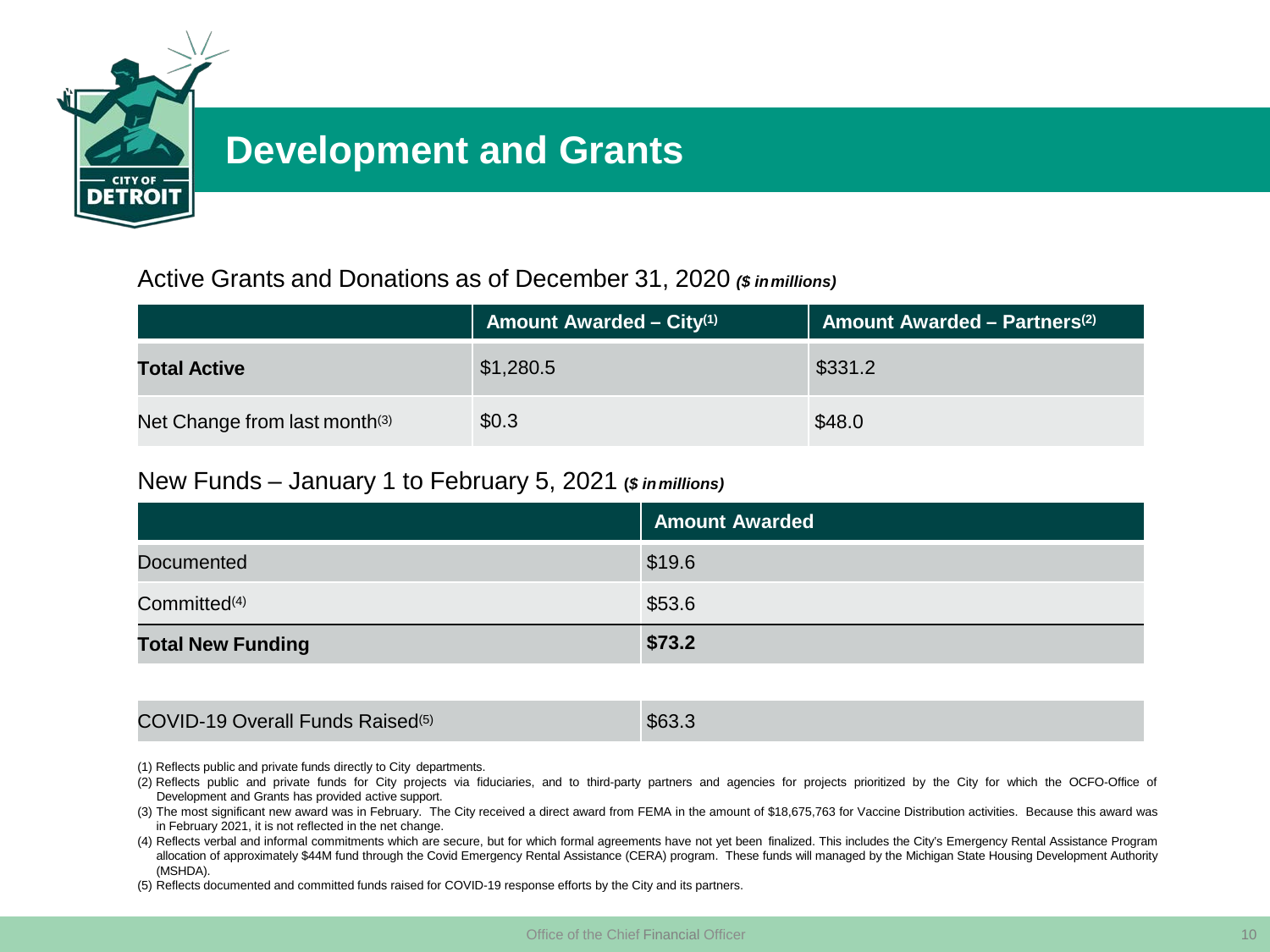

## **Development and Grants**

New Funds (Total) – January 1 to February 5, 2021 – By Priority Category

| <b>Priority Category</b>               | <b>Documented</b>       | <b>Committed</b>                          | <b>Total</b>                        |
|----------------------------------------|-------------------------|-------------------------------------------|-------------------------------------|
| <b>Administration/General Services</b> | \$<br>18,675,763        |                                           | $\boldsymbol{\theta}$<br>18,675,763 |
| Community/Culture                      |                         |                                           |                                     |
| <b>Economic Development</b>            |                         |                                           |                                     |
| Health                                 | \$<br>903,708           | $\boldsymbol{\mathsf{S}}$<br>1,000,000 \$ | 1,903,708                           |
| Housing                                |                         | \$<br>44,000,000                          | 44,000,000<br>$\sqrt{3}$            |
| Infrastructure                         |                         |                                           |                                     |
| <b>Parks and Recreation</b>            |                         | \$<br>200,000                             | $\sqrt{3}$<br>200,000               |
| Planning                               |                         |                                           |                                     |
| <b>Public Safety</b>                   |                         | $\boldsymbol{\mathsf{S}}$<br>798,786 \$   | 798,786                             |
| Technology/Education                   |                         |                                           |                                     |
| Transportation                         | $\frac{1}{2}$<br>20,000 | $\boldsymbol{\mathsf{S}}$<br>6,750,000    | 6,770,000<br>$\mathbf{\hat{S}}$     |
| Workforce                              | \$<br>25,000            | $\boldsymbol{\theta}$<br>850,000 \$       | 875,000                             |
| <b>Grand Total</b>                     | \$<br>19,624,471        | $\boldsymbol{\mathsf{s}}$<br>53,598,786   | 73,223,257<br>$\sqrt{3}$            |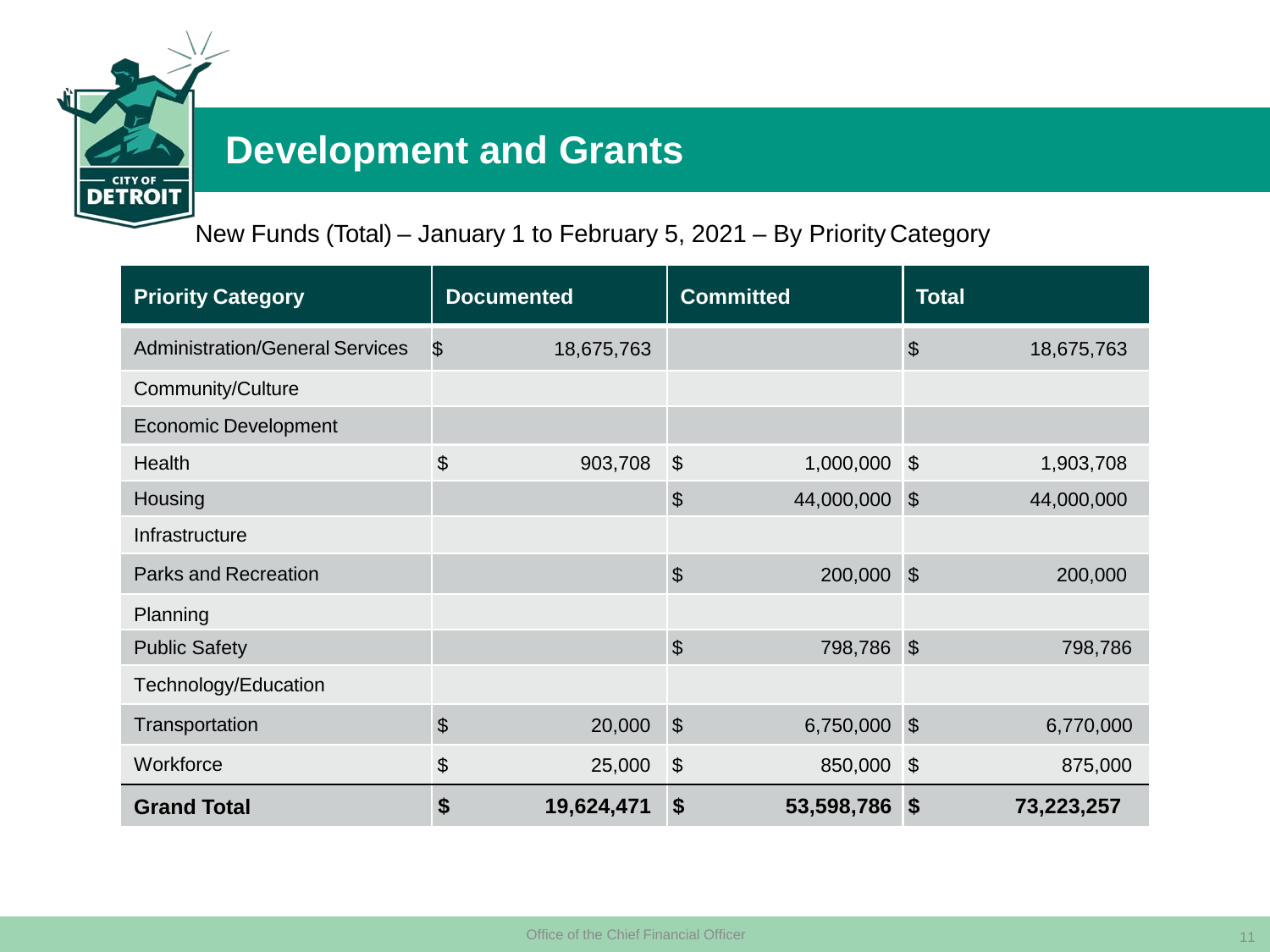

## **Development and Grants**

New Funds and City Leverage(1) – January 1 to February 5, 2021– By Priority Category

| <b>Priority Category</b>               | <b>Total Funds</b>           | City Leverage(1)                        |
|----------------------------------------|------------------------------|-----------------------------------------|
| <b>Administration/General Services</b> | $\mathfrak{S}$<br>18,675,763 |                                         |
| Community/Culture                      |                              |                                         |
| Economic Development <sup>(2)</sup>    |                              | $\boldsymbol{\mathsf{S}}$<br>59,000,000 |
| Health                                 | \$<br>1,903,708              |                                         |
| Housing <sup>(3)</sup>                 | $\mathfrak{S}$<br>44,000,000 |                                         |
| Infrastructure                         |                              |                                         |
| <b>Parks and Recreation</b>            | $\mathfrak{S}$<br>200,000    |                                         |
| Planning                               |                              |                                         |
| <b>Public Safety</b>                   | $\mathfrak{S}$<br>798,786    |                                         |
| Technology/Education                   |                              |                                         |
| Transportation                         | $\mathfrak{S}$<br>6,770,000  | $\mathcal{S}$<br>5,000                  |
| Workforce <sup>(4)</sup>               | \$<br>875,000                | $\mathfrak{F}$<br>15,040,200            |
| <b>Grand Total</b>                     | \$<br>73,223,257             | $\boldsymbol{\mathsf{s}}$<br>59,005,000 |

(1) Leverage includes both match and parallel investment by the City that help make the case to external funders to co-invest.

(2) Included here is \$59M for the Strategic Neighborhood Fund, which has leveraged all SNF funding to date which includes funds raised between 2018-2020. This leverage amount will continue to be reported until all existing all SNF grants have ended in 2023 unless otherwise extended.

(3) Reflects verbal and informal commitments which are secure, but for which formal agreements have not yet been finalized. This includes the City's Emergency Rental Assistance Program allocation of approximately \$44M fund through the Covid Emergency Rental Assistance (CERA) program. These funds will managed by the Michigan State Housing Development Authority (MSHDA).

(4) Includes \$15,040,200 in leverage for the People Plan.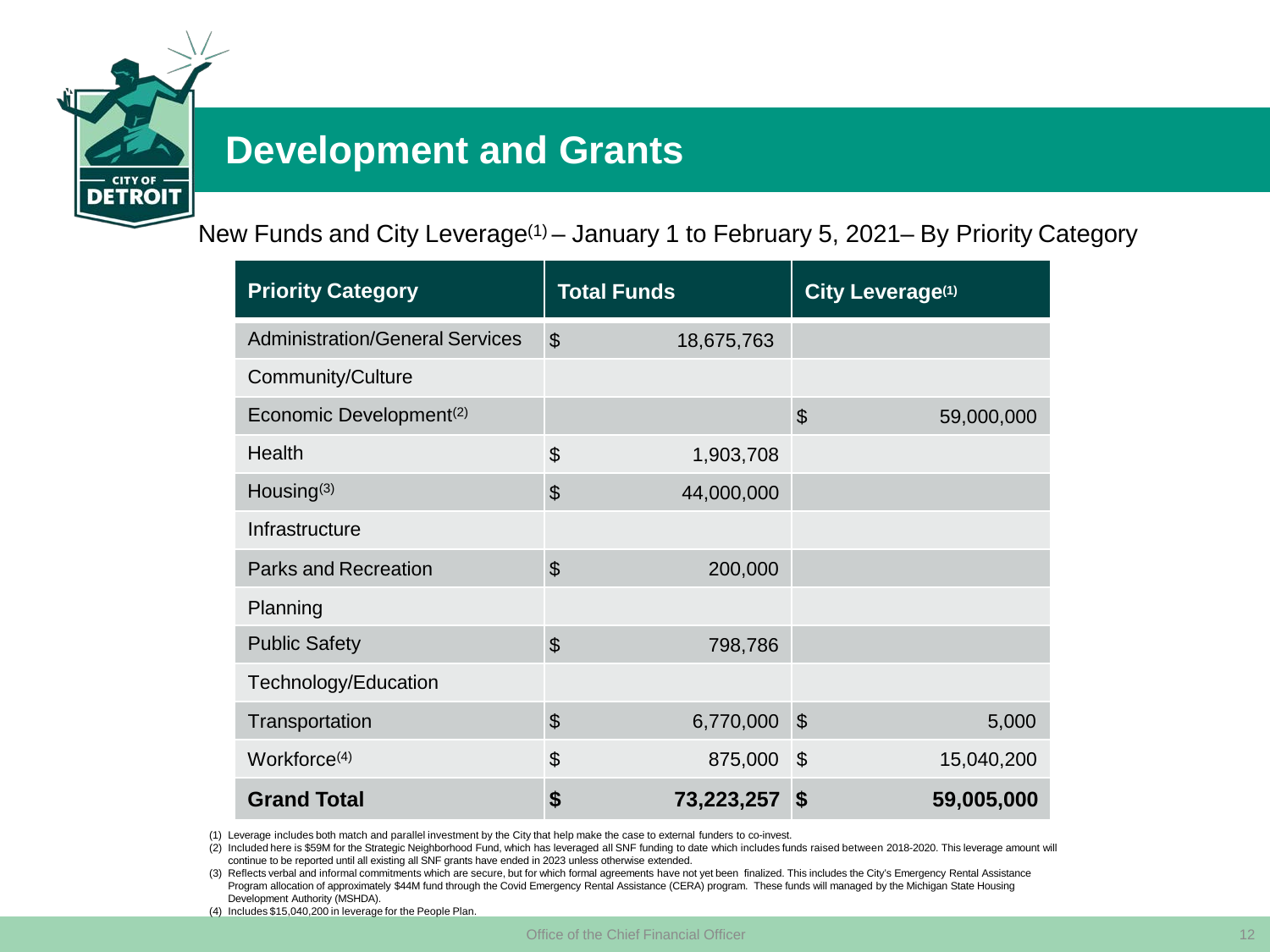

## **Coronavirus Federal Relief - Transparency**

## Coronavirus Federal Relief(1) - Current Detail (\$ in millions)

| <b>Federal Source</b>                                                   | <b>Awarded</b><br><b>Amount</b> | <b>Current</b><br><b>Estimated</b><br>Exp. (2) | <b>Projected</b><br>Exp. | <b>Uses</b>                                                                                                                                                                                   |
|-------------------------------------------------------------------------|---------------------------------|------------------------------------------------|--------------------------|-----------------------------------------------------------------------------------------------------------------------------------------------------------------------------------------------|
| <b>CARES Act Coronavirus Relief</b><br>Fund (CRF)                       | \$116.9                         | \$116.9                                        | \$0                      | Previously unbudgeted costs necessary to respond to COVID,<br>incurred between 3/1/2020 and 12/30/2020                                                                                        |
| PUB-MI-2020-022-00 Section<br>5307 Urbanized Area Formula               | \$64.3                          | \$34.2                                         | \$30.1                   | Emergency response services and supplies,<br>paid administrative leave due to service reductions<br>$\bullet$<br>Provision of transit services that help residents and employees<br>$\bullet$ |
| Coronavirus Relief Local<br>Government Grants FY 2020                   | \$37.3                          | \$37.3                                         | \$0                      | To offset reductions in State revenues allocated to the City of<br>Detroit as part of the FY 2020 revenue sharing allocation                                                                  |
| $CDBG-CV^{(2)}$                                                         | \$24.9                          | \$5.8                                          | \$19.1                   | Investments in supportive housing, housing counseling, tax-filing<br>assistance, housing search and placement, eviction defense, and<br>rental assistance for landlords and tenants.          |
| $ESG-CV^{(3)}$                                                          | \$19.6                          | \$10.3                                         | \$9.3                    | Emergency services such as shelter and outreach as well as<br>prevention and rapid re-housing to decrease homelessness, while<br>mitigating impact of COVID                                   |
| <b>MDHHS Coronavirus Relief</b><br>Fund (CRF) for Testing<br>Operations | \$15.8                          | \$15.8                                         | \$0.0                    | To administer and expand COVID testing operations and cover<br>costs associated with testing                                                                                                  |
| Epi Lab Capacity (CDC)<br><b>Enhanced Testing</b>                       | \$14.3                          | \$4.9                                          | \$9.4                    | To administer and expand COVID testing operations and cover<br>costs associated with testing                                                                                                  |

(1) This report includes details for all documented awards received directly by the City, originating from federal allocations in the CARES Act and any subsequent federal relief legislation associated with COVID-19, pursuant to Council's resolution. These are estimated expenditures through 2/5/21, and still subject to adjustment as supporting documentation is reviewed.

(2) This includes two CDBG-CV awards received to date, one in April and one in September.

(3) This includes two ESG-CV awards received to date, one in April and one in June.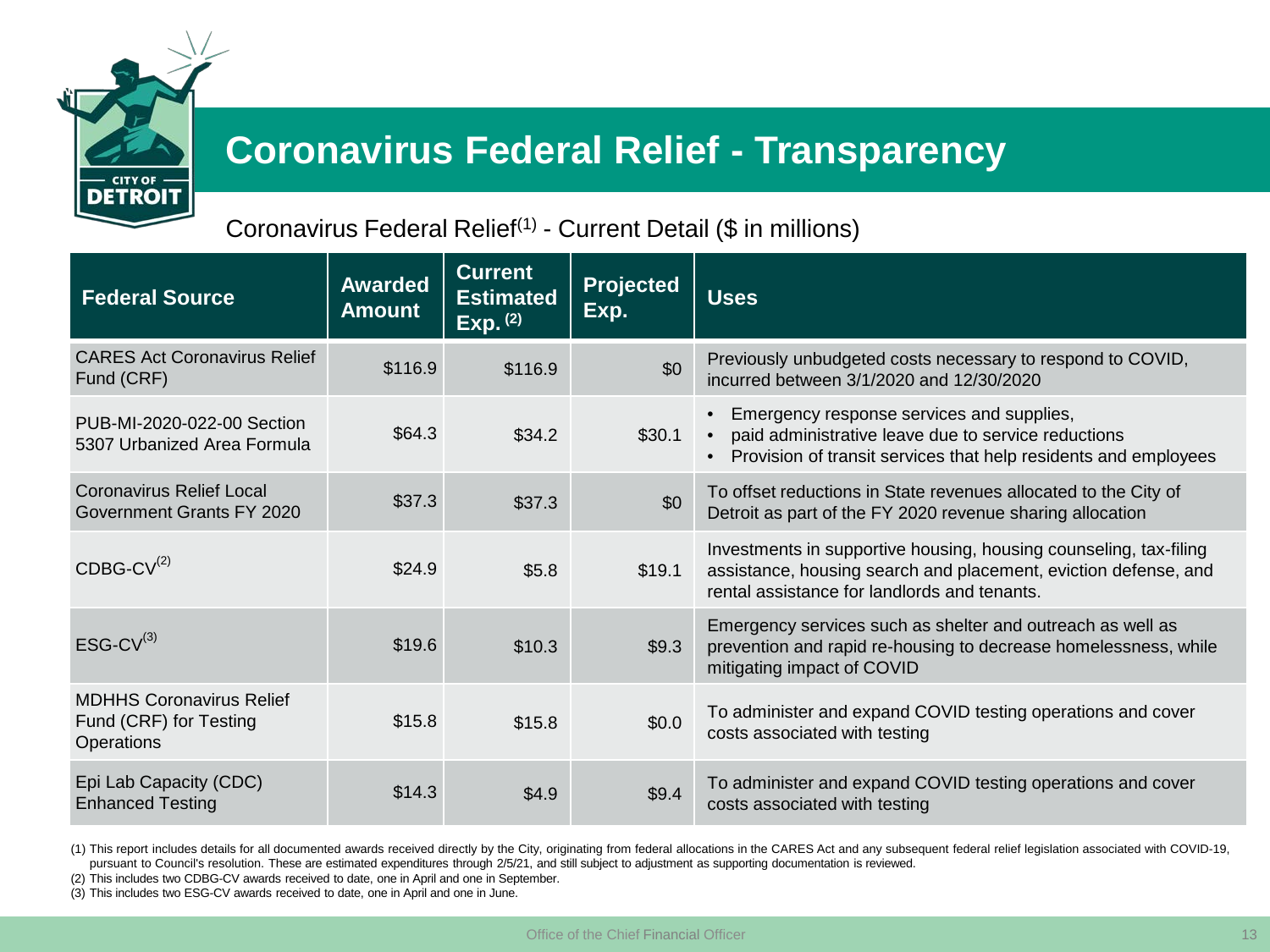

## **Coronavirus Federal Relief - Transparency**

## Coronavirus Federal Relief - Current Detail (\$ in millions)

| <b>Federal Source</b>                                                 | <b>Amount</b> | <b>Current</b><br><b>Estimated</b><br>Exp. | Projected<br>Exp. | <b>Uses</b>                                                                                                                                                  |
|-----------------------------------------------------------------------|---------------|--------------------------------------------|-------------------|--------------------------------------------------------------------------------------------------------------------------------------------------------------|
| First Responder Hazard Pay<br>Premiums Program                        | \$3.7         | \$3.7                                      | \$0               | To reimburse qualifying first responder hazard pay premiums<br>provided to first responders who have performed hazardous<br>duty or work related to COVID-19 |
| <b>DOJ Byrne Coronavirus Emergency</b><br>Supplemental Funding (CESF) | \$3.3         | \$2.0                                      | \$1.3             | • Fire and Police- OT costs due to COVID<br>• HSEM Early/Emergency Notification system<br>Software/Tech for DPD remote work<br>$\bullet$                     |
| COVID-19 Epi Lab Capacity Contact<br><b>Tracing TCVM</b>              | \$2.8         | \$2.8                                      | \$0               | To support contact tracing costs                                                                                                                             |
| <b>Unanticipated School Closure Food</b><br>Program <sup>(1)</sup>    | \$2.1         | \$2.1                                      | \$0               | In light of school closure, provide parents and guardians<br>contact-free pick-up of meals for children                                                      |
| FEMA Non-Congregate Shelter<br><b>FY20</b>                            | \$1.7         | \$1.7                                      | \$0               | To reimburse costs incurred by the City in combatting the<br>COVID Pandemic - 1 <sup>st</sup> submission to FEMA                                             |
| <b>MDE Summer Food Service</b><br>Program Increase                    | \$1.1         | \$1.1                                      | \$0               | To support the increase and expansion of SFSP 2020 due to<br>COVID-19                                                                                        |
| <b>CRF Contact Tracing</b>                                            | \$1.5         | \$0.9                                      | \$0.4\$           | To cover the cost of contact tracing and case investigation, to<br>mitigate the spread of COVID-19.                                                          |
| Coronavirus Task Force on Racial<br><b>Disparities Rapid Response</b> | \$0.9         | \$0.8                                      | \$0.1             | To cover the costs of staff and supplies in order to mitigate the<br>effects of COVID-19 on communities of color                                             |

(1) We originally projected serving \$2M in meals through the Unanticipated School Closure Food Program, and completed service of \$2.1M in total, therefore the total amount has been increased to match actual reimbursement received.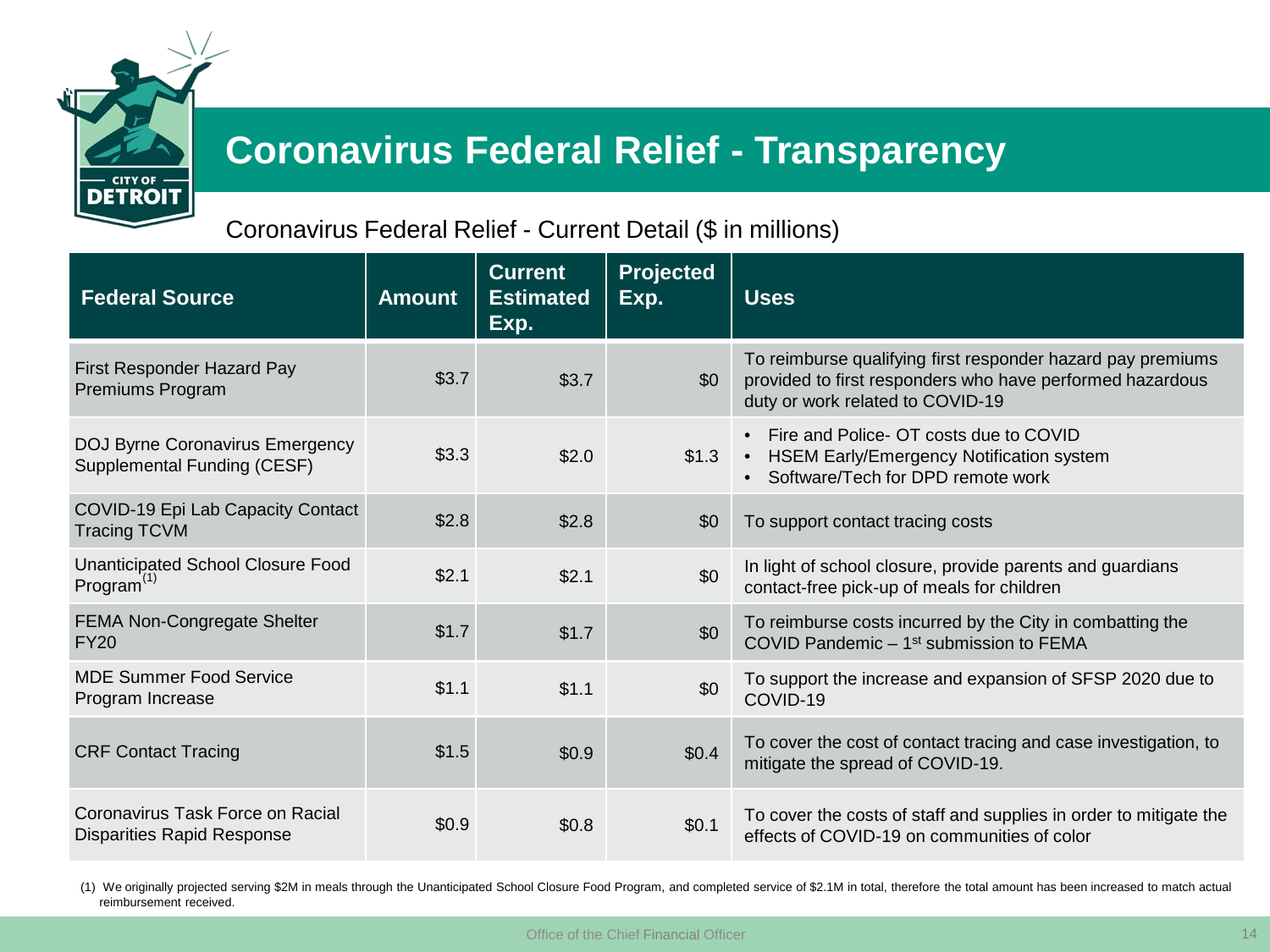

# **Coronavirus Federal Relief - Transparency**

## Coronavirus Federal Relief - Current Detail (\$ in millions)

| <b>Federal Source</b>                                         | <b>Amount</b> | <b>Current</b><br><b>Estimated</b><br>Exp. | <b>Projected</b><br>Exp. | <b>Uses</b>                                                                                                                                                                                  |
|---------------------------------------------------------------|---------------|--------------------------------------------|--------------------------|----------------------------------------------------------------------------------------------------------------------------------------------------------------------------------------------|
| Influenza Immunization Outreach<br>Program                    | \$0.8         | \$0.3                                      | \$0.5                    | To provide more flu shots and ensure more people are<br>vaccinated during the COVID pandemic                                                                                                 |
| COVID-19 Contact Tracing TCVM<br>Detroit Local Comp.          | \$0.7         | \$0                                        | \$0.7                    | To support Contact Tracing under the Local Comprehensive<br>Agreement                                                                                                                        |
| <b>COVID-19 Immunizations</b>                                 | \$0.7         | \$0                                        | \$0.7                    | To support COVID-19 Immunization Efforts                                                                                                                                                     |
| Ryan White HIV/AIDS Program Part<br>A COVID-19 Response       | \$0.5         | \$0.5                                      | \$0                      | Expanded training, additional contractual services, equipment<br>- provides critical meal, transportation, and housing needs for<br>individuals living with HIV/AIDS, while mitigating COVID |
| <b>HOPWA-CV</b>                                               | \$0.4         | \$0.4\$                                    | \$0                      | Assistance with short-term rental, mortgage and utilities<br>payments, and Supportive services for individuals and/or<br>families affected by HIV/AIDS, while mitigating COVID.              |
| COVID-19 Epi Lab Infection<br>Prevention                      | \$0.3         | \$0                                        | \$0.3                    | CDC ELC Support for Infection Prevention Efforts                                                                                                                                             |
| <b>CRF LHD Testing</b>                                        | \$0.1         | \$0.1                                      | \$0                      | Provides additional supplies/resources for COVID-19 testing                                                                                                                                  |
| <b>Airport Supplemental CARES Act</b><br><b>Funds FY 2020</b> | \$0.1         | \$0                                        | \$0.1                    | To cover the cost of airport utility expenses during the COVID-<br>19 Emergency period                                                                                                       |
| COVID-19 Epi Lab Infection<br>Prevention Local Comp.          | \$0.1         | \$0.1                                      | \$0                      | CDC ELC Support for Infection Prevention Efforts provided<br>under the Local Comprehensive Agreement                                                                                         |
| <b>Coronavirus Federal Relief Total:</b>                      | \$313.9       |                                            |                          |                                                                                                                                                                                              |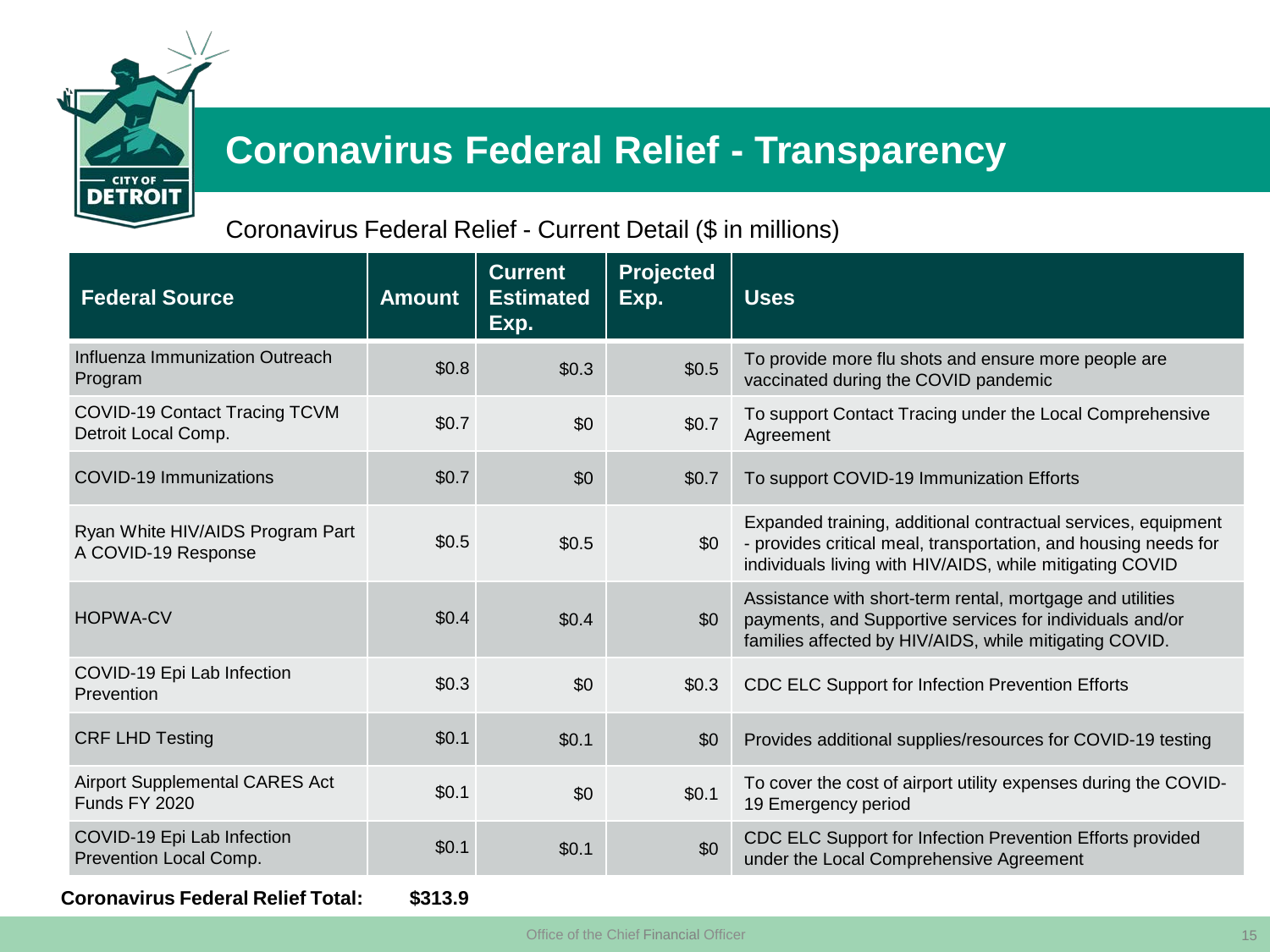

## **Cash Position**

(\$ in millions)

|                                          | <b>Unrestricted</b> | <b>Restricted</b> | December 2020 Total | <b>Prior Year</b><br>December 2019<br>Total |         |  |
|------------------------------------------|---------------------|-------------------|---------------------|---------------------------------------------|---------|--|
|                                          |                     |                   |                     |                                             |         |  |
| <b>Bank Balance</b>                      | \$<br>821.7         | \$<br>536.0       | \$<br>$1,357.7$ \$  |                                             | 1,223.2 |  |
| <b>Plus/minus: Reconciling items</b>     | 3.9                 | 0.6               | 4.4                 |                                             | 11.0    |  |
| <b>Reconciled Bank Balance</b>           | \$<br>825.6         | \$<br>536.6       | \$<br>$1,362.1$ \$  |                                             | 1,234.2 |  |
| <b>General Ledger Cash Balances</b>      |                     |                   |                     |                                             |         |  |
| <b>General Fund</b>                      |                     |                   |                     |                                             |         |  |
| <b>General Accounts</b>                  | \$<br>216.1         | \$<br>49.9        | \$<br>266.0 \$      |                                             | 341.1   |  |
| Risk Management/Self Insurance           | 15.4                | 9.6               | 25.0                |                                             | 60.9    |  |
| <b>Undistributed Delinquent Taxes</b>    | 3.2                 |                   | 3.2                 |                                             | 15.5    |  |
| Quality of Life Fund                     |                     | 12.7              | 12.7                |                                             | 21.6    |  |
| <b>Retiree Protection Trust Fund</b>     | $\sim$              | 236.9             | 236.9               |                                             | 175.5   |  |
| A/P and Payroll Clearing                 | 16.2                | $\overline{a}$    | 16.2                |                                             | 5.5     |  |
| <b>Other Governmental Funds</b>          |                     |                   |                     |                                             |         |  |
| <b>Capital Projects</b>                  | 12.5                | 154.2             | 166.8               |                                             | 126.2   |  |
| <b>Street Fund</b>                       | 111.4               | 3.7               | 115.1               |                                             | 91.1    |  |
| Grants                                   | 45.8                | 0.1               | 45.9                |                                             | 51.1    |  |
| Covid 19                                 | 150.6               |                   |                     |                                             |         |  |
| Solid Waste Management Fund              | 48.5                | 0.0               | 48.6                |                                             | 43.5    |  |
| Debt Service                             | $\blacksquare$      | 69.4              | 69.4                |                                             | 67.5    |  |
| Gordie Howe Bridge Fund                  | 2.8                 |                   | 2.8                 |                                             | 18.4    |  |
| Other                                    | 15.2                |                   | 15.2                |                                             | 22.5    |  |
| <b>Enterprise Funds</b>                  |                     |                   |                     |                                             |         |  |
| <b>Enterprise Funds</b>                  | 31.5                |                   | 31.5                |                                             | 9.6     |  |
| <b>Fiduciary Funds</b>                   |                     |                   |                     |                                             |         |  |
| <b>Undistributed Property Taxes</b>      | 91.4                |                   | 91.4                |                                             | 94.5    |  |
| Fire Insurance Escrow                    | 10.6                |                   | 10.6                |                                             | 10.7    |  |
| Other                                    | 39.4                |                   | 39.4                |                                             | 66.2    |  |
| <b>Component Units</b>                   |                     |                   |                     |                                             |         |  |
| <b>Component Units</b>                   | 15.0                |                   | 15.0                |                                             | 12.8    |  |
| <b>Total General Ledger Cash Balance</b> | \$<br>825.6         | \$<br>536.6       | \$<br>$1,362.1$ \$  |                                             | 1.234.2 |  |

Note: This schedule reports total City of Detroit (excludes DSWD) cash in the bank at December 31, 2020 and differences between the General Ledger and bank balance are shown as reconciling items. This report does not represent cash available for spending, and liabilities and fund balance must be considered when determining excess cash.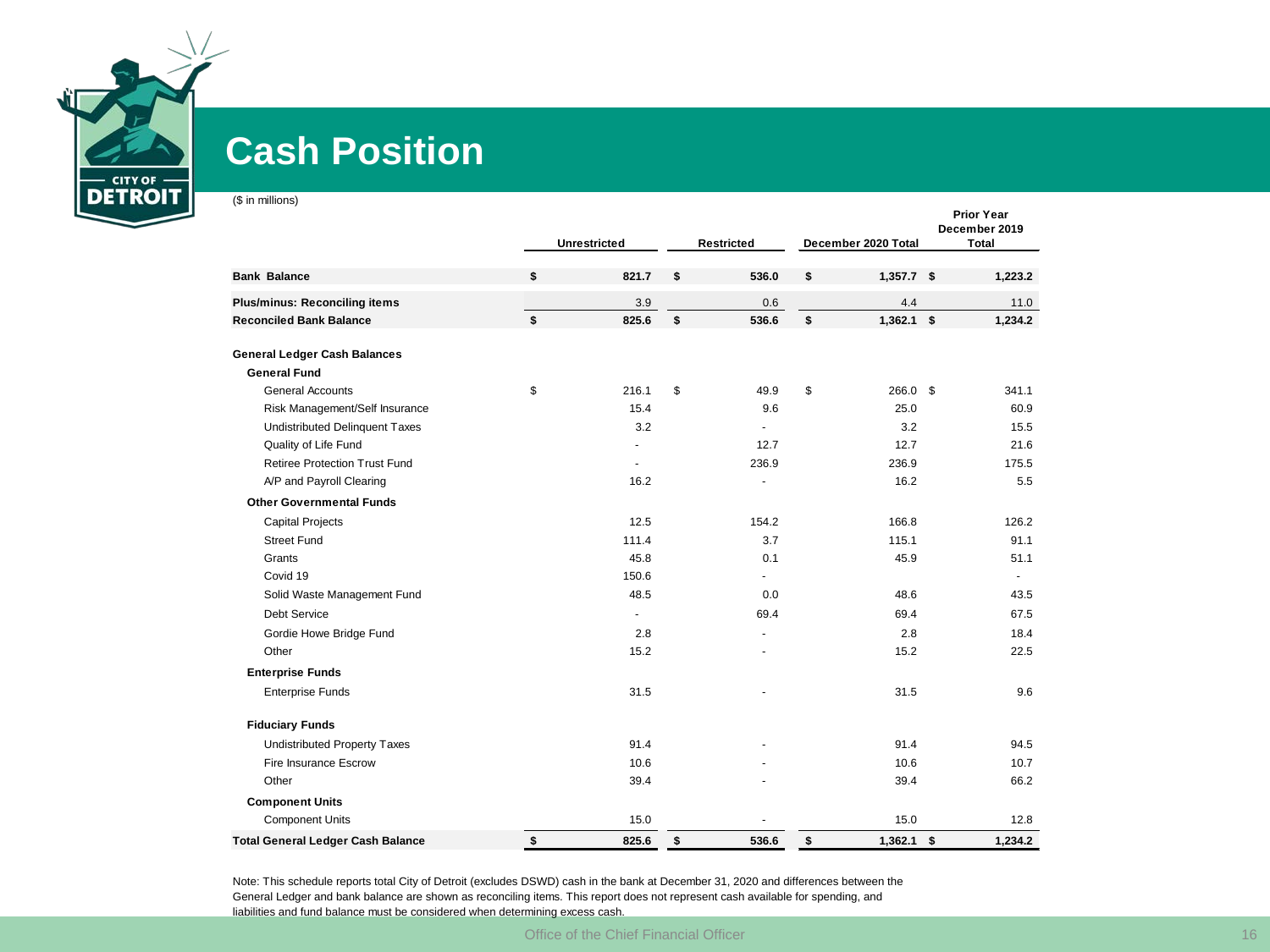

# **Operating Cash Activity: YTD Actual vs Forecast**

| (\$ in millions)                            | <b>FY2021</b>         | FY2021              |     |                 |                        | <b>FY2020</b>     |
|---------------------------------------------|-----------------------|---------------------|-----|-----------------|------------------------|-------------------|
|                                             | <b>YTD Actual</b>     | <b>YTD Forecast</b> |     | <b>Variance</b> |                        | <b>YTD Actual</b> |
| <b>Sources of Cash:</b>                     |                       |                     |     |                 |                        |                   |
| Income Taxes                                | \$<br>$141.8$ \$      | 120.5               | -\$ | 21.2            | \$                     | 145.2             |
| <b>Property Taxes</b>                       | 370.6                 | 364.2               |     | 6.5             |                        | 356.0             |
| Revenue Sharing                             | 62.5                  | 60.6                |     | 1.9             |                        | 86.9              |
| Wagering Tax                                | 51.2                  | 14.4                |     | 36.8            |                        | 113.9             |
| <b>Utility Users Tax</b>                    | 11.3                  | 10.1                |     | 1.2             |                        | 10.1              |
| <b>Other Receipts</b>                       | 306.6                 | 227.3               |     | 79.3            |                        | 194.2             |
| Net Interpool transfers                     | 188.9                 | 180.3               |     | 8.7             |                        | 270.8             |
| <b>Bond Proceeds</b>                        | 24.5                  | 5.6                 |     | 19.0            |                        | 26.8              |
| Transfers from Budget Reserve Fund          | -                     |                     |     | $\blacksquare$  |                        |                   |
| <b>Total Sources of Cash</b>                | \$1,157.4             | \$983.0             |     | \$174.6         | \$                     | 1,203.9           |
|                                             |                       |                     |     |                 |                        |                   |
| <b>Uses of Cash:</b>                        |                       |                     |     |                 |                        |                   |
| Salaries Wages and Benefits                 | \$<br>$(358.4)$ \$    | $(358.7)$ \$        |     | 0.3             | \$                     | (366.3)           |
| Pension                                     | (31.4)                | (27.7)              |     | (3.7)           |                        | (28.0)            |
| <b>Debt Service</b>                         | (9.3)                 | (9.3)               |     |                 |                        | (14.3)            |
| <b>Property Tax Distribution</b>            | (183.5)               | (167.4)             |     | (16.1)          |                        | (164.1)           |
| <b>TIF Distribution</b>                     | (30.7)                | (29.7)              |     | (1.0)           |                        | (29.7)            |
| <b>Other Disbursements</b>                  | (478.0)               | (476.8)             |     | (1.2)           |                        | (519.1)           |
| <b>Transfers to Retiree Protection Fund</b> | (50.0)                | (50.0)              |     |                 |                        | (45.0)            |
| <b>Total Uses of Cash:</b>                  | \$<br>$(1, 141.3)$ \$ | $(1, 119.6)$ \$     |     | (21.7)          | $\boldsymbol{\hat{z}}$ | (1, 166.5)        |
| <b>Net Cash Flow</b>                        | \$<br>16.1            | \$<br>$(136.6)$ \$  |     | 152.9           | \$                     | 37.4              |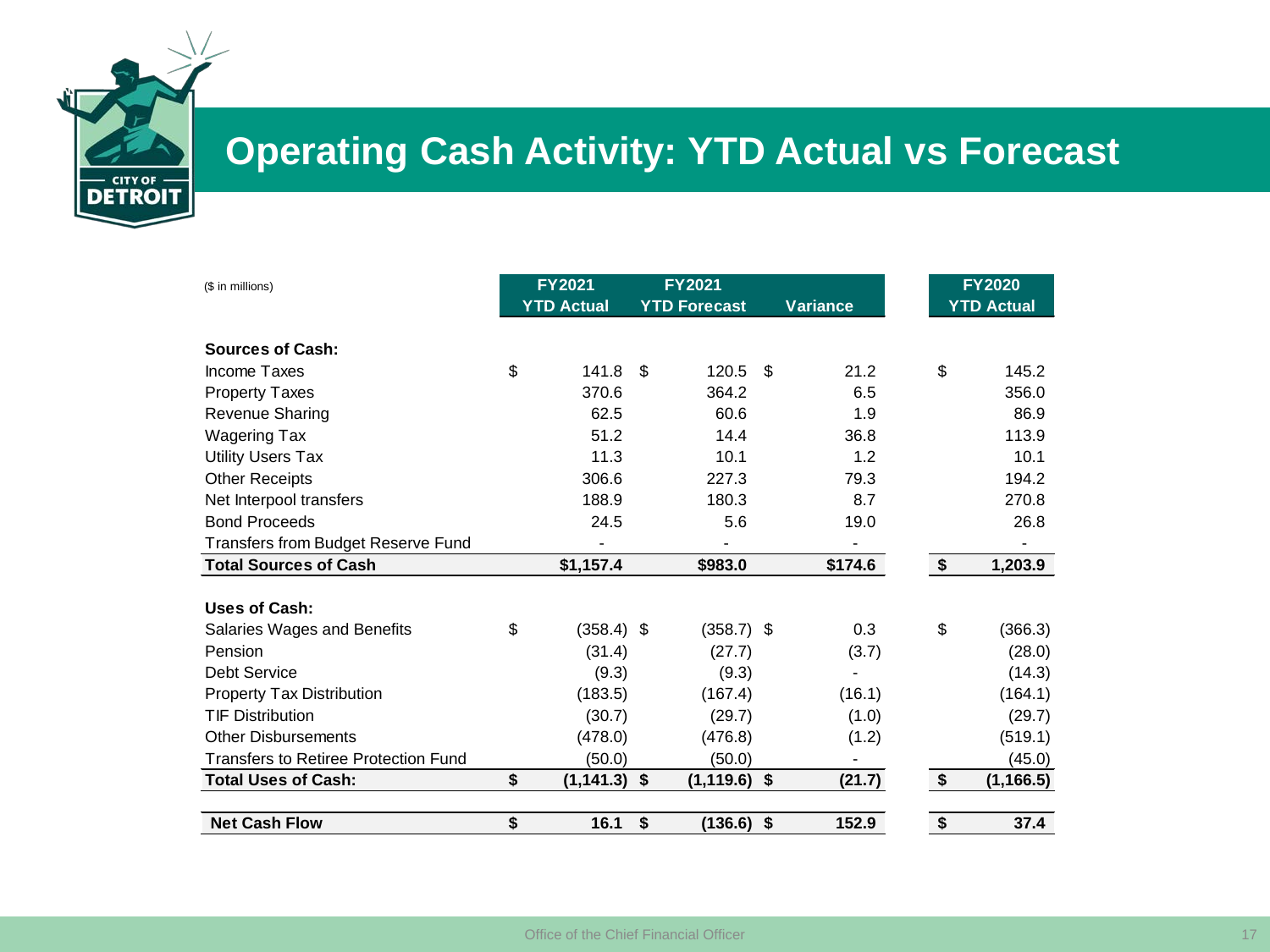

## **Operating Cash Activity: Actual vs. Forecast to Year End**

| (\$ in millions)                                 | July<br>2020<br><b>Actual</b> | <b>August</b><br>2020<br><b>Actual</b> | <b>September</b><br>2020<br><b>Actual</b> | October<br>2020<br><b>Actual</b> | <b>November</b><br>2020<br><b>Actual</b> | <b>December</b><br>2020<br><b>Actual</b> | <b>January</b><br>2021<br><b>Forecast</b> | <b>February</b><br>2021<br><b>Forecast</b> | <b>March</b><br>2021<br><b>Forecast</b> | April<br>2021<br><b>Forecast</b> | <b>May</b><br>2021<br><b>Forecast</b> | June<br>2021<br><b>Forecast</b> |
|--------------------------------------------------|-------------------------------|----------------------------------------|-------------------------------------------|----------------------------------|------------------------------------------|------------------------------------------|-------------------------------------------|--------------------------------------------|-----------------------------------------|----------------------------------|---------------------------------------|---------------------------------|
| <b>Beginning Common Cash and Investments</b>     | \$564.2\$                     | 535.5 \$                               | 639.1 \$                                  | 606.1 \$                         | 580.1 \$                                 | $563.6$ \$                               | 580.3 \$                                  | 582.0 \$                                   | $529.1$ \$                              | $500.3$ \$                       | 476.2 \$                              | 425.7                           |
| <b>Sources of Cash:</b>                          |                               |                                        |                                           |                                  |                                          |                                          |                                           |                                            |                                         |                                  |                                       |                                 |
| <b>Income Taxes</b>                              | 21.9                          | 31.7                                   | 21.5                                      | 23.4                             | 22.0                                     | 21.3                                     | 13.3                                      |                                            |                                         | 2.9                              | 9.8                                   | 16.1                            |
| <b>Property Taxes</b>                            | 48.0                          | 206.7                                  | 32.1                                      | 14.5                             | 12.9                                     | 56.3                                     | 132.6                                     | 11.8                                       | 4.0                                     | 3.1                              | 5.6                                   | 45.9                            |
| Revenue Sharing                                  |                               | 2.6                                    |                                           | 30.2                             |                                          | 29.7                                     |                                           | 28.0                                       |                                         | 27.7                             |                                       | 23.2                            |
| Wagering Tax                                     | $\sim$                        | 12.4                                   | 10.7                                      | 10.9                             | 11.2                                     | 5.9                                      | 7.8                                       | 8.2                                        | 8.3                                     | 8.7                              | 9.6                                   | 10.2                            |
| <b>Utility Users Tax</b>                         | 1.8                           | 1.8                                    | 2.1                                       | 2.0                              | 1.9                                      | 1.7                                      | 1.8                                       | 3.1                                        | 3.5                                     | 2.6                              | 3.1                                   | 2.2                             |
| <b>Other Receipts</b>                            | 26.4                          | 95.4                                   | 56.5                                      | 31.4                             | 46.9                                     | 50.0                                     | 31.2                                      | 28.0                                       | 25.4                                    | 22.2                             | 29.4                                  | 61.0                            |
| Net Interpool transfers                          | 37.4                          | 16.9                                   | 23.4                                      | 57.6                             | 28.0                                     | 25.7                                     | 36.3                                      | 20.8                                       | 50.7                                    | 34.1                             | 23.2                                  | 72.3                            |
| <b>Bond Proceeds</b>                             | 1.7                           | 2.4                                    | 3.4                                       | 8.7                              | 4.4                                      | 4.0                                      | 1.2                                       | 4.2                                        | 35.4                                    | 0.7                              | 1.5                                   | 8.7                             |
| Transfers from Budget Reserve Fund <sup>1</sup>  | $\sim$                        |                                        |                                           |                                  |                                          |                                          |                                           |                                            |                                         |                                  |                                       | 50.0                            |
| <b>Total Sources of Cash</b>                     | \$137.2                       | \$369.9                                | \$149.7                                   | \$178.7                          | \$127.3                                  | \$194.6                                  | \$224.2                                   | \$104.1                                    | \$127.3                                 | \$102.0                          | \$82.2                                | \$289.6                         |
|                                                  |                               |                                        |                                           |                                  |                                          |                                          |                                           |                                            |                                         |                                  |                                       |                                 |
| <b>Uses of Cash:</b>                             |                               |                                        |                                           |                                  |                                          |                                          |                                           |                                            |                                         |                                  |                                       |                                 |
| Salaries Wages and Benefits                      | (\$78.7)                      | (\$50.2)                               | (\$48.8)                                  | (\$60.9)                         | (\$50.4)                                 | (\$69.4)                                 | (\$49.1)                                  | (\$49.1)                                   | (\$51.8)                                | (\$52.2)                         | (\$43.0)                              | (\$62.0)                        |
| Pension                                          | (10.3)                        | (2.4)                                  | (2.4)                                     | (10.2)                           | (2.4)                                    | (3.7)                                    | (9.8)                                     | (3.1)                                      | (2.5)                                   | (10.0)                           | (2.2)                                 | (4.9)                           |
| Debt Service                                     | (0.6)                         |                                        | (8.7)                                     |                                  |                                          |                                          | (0.5)                                     |                                            | (8.7)                                   |                                  |                                       |                                 |
| Property Tax Distribution                        | (5.6)                         | (100.6)                                | (40.9)                                    | (29.7)                           | (1.9)                                    | (4.8)                                    | (82.7)                                    | (52.4)                                     | (3.1)                                   |                                  | (1.4)                                 | (52.9)                          |
| <b>TIF Distribution</b>                          |                               |                                        |                                           | (1.5)                            | (1.8)                                    | (27.4)                                   |                                           |                                            |                                         |                                  | (29.6)                                | (0.3)                           |
| <b>Other Disbursements</b>                       | (70.7)                        | (63.1)                                 | (81.9)                                    | (102.4)                          | (87.3)                                   | (72.6)                                   | (76.6)                                    | (52.4)                                     | (90.0)                                  | (63.9)                           | (56.5)                                | (69.2)                          |
| <b>Net Subsidies</b>                             |                               |                                        |                                           |                                  |                                          |                                          | (3.8)                                     |                                            |                                         |                                  |                                       |                                 |
| <b>Transfers to Retiree Protection Fund</b>      |                               | (50.0)                                 |                                           |                                  |                                          |                                          |                                           |                                            |                                         |                                  |                                       | (30.0)                          |
| <b>Total Uses of Cash:</b>                       | (\$165.9)                     | ( \$266.3)                             | (\$182.7)                                 | (\$204.7)                        | (\$143.8)                                | (\$177.9)                                | (\$222.5)                                 | (\$157.0)                                  | (\$156.1)                               | (\$126.1)                        | (\$132.7)                             | (\$219.3)                       |
|                                                  |                               |                                        |                                           |                                  |                                          |                                          |                                           |                                            |                                         |                                  |                                       |                                 |
| <b>Net Cash Flow</b>                             | (\$28.7)                      | \$103.6                                | ( \$33.0)                                 | (\$26.0)                         | (\$16.5)                                 | \$16.7                                   | \$1.7                                     | ( \$52.9)                                  | (\$28.8)                                | (\$24.1)                         | (\$50.5)                              | \$70.3                          |
|                                                  |                               |                                        |                                           |                                  |                                          |                                          |                                           |                                            |                                         |                                  |                                       |                                 |
| <b>Ending Common Cash and Investment Balance</b> | \$535.5                       | \$639.1                                | \$606.1                                   | \$580.1                          | \$563.6                                  | \$580.3                                  | \$582.0                                   | \$529.1                                    | \$500.3                                 | \$476.2                          | \$425.7                               | \$496.0                         |
| <b>Budget Reserve Fund</b>                       | \$107.0                       | \$107.0                                | \$107.0                                   | \$107.0                          | \$107.0                                  | \$107.0                                  | \$107.0                                   | \$107.0                                    | \$107.0                                 | \$107.0                          | \$107.0                               | \$57.0                          |
|                                                  |                               |                                        |                                           |                                  |                                          |                                          |                                           |                                            |                                         |                                  |                                       |                                 |

1 June 21 projected transfer from Budget Reserve Fund included in the FY21 Adopted Budget. It may not be necessary as other cost savings/surplus are identified.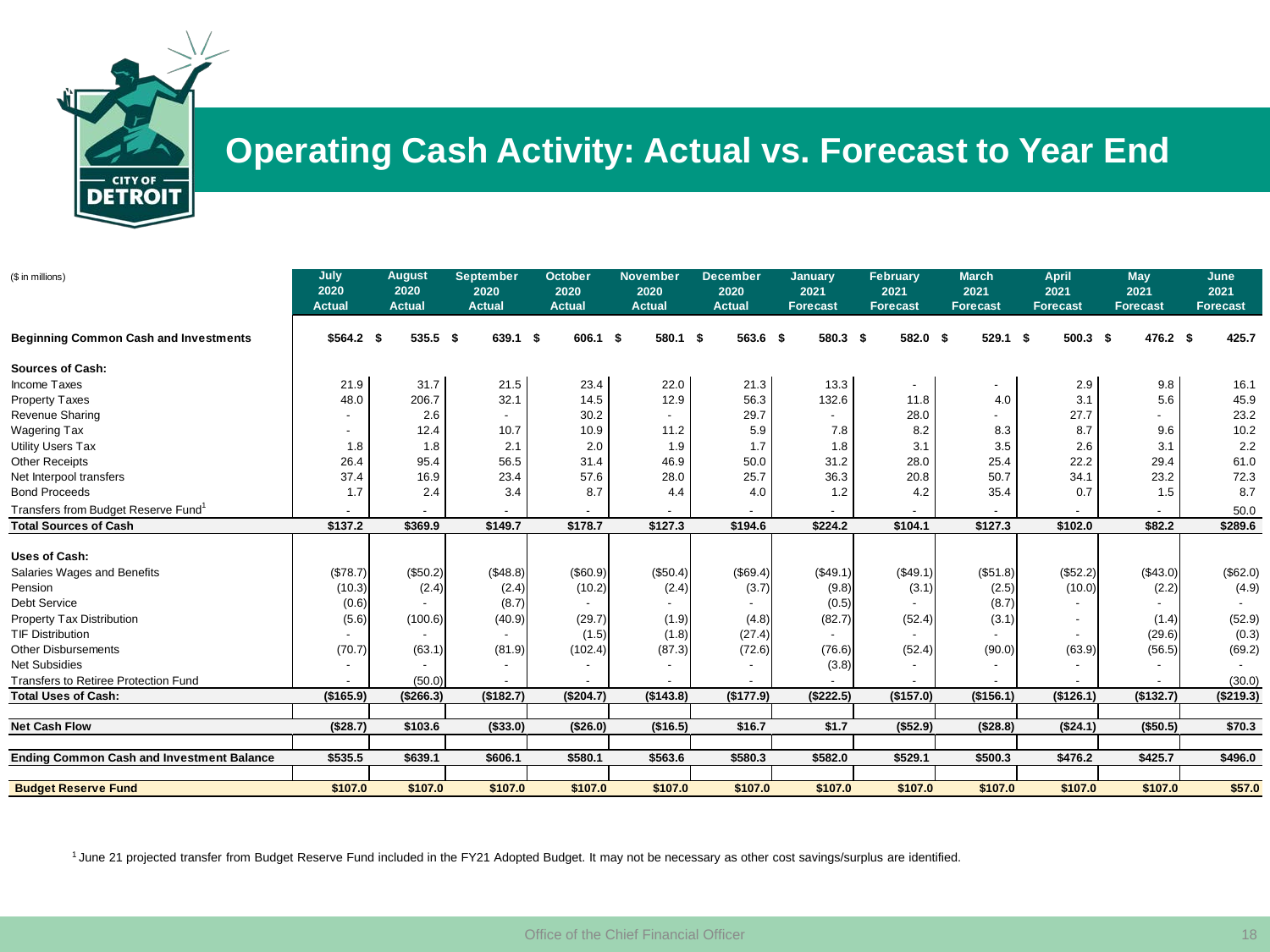

## **Accounts Payable and Supplier Payments**

**City of Detroit Accounts Payable Analysis** *\$ in millions*

| Accounts Payable (AP) as of Dec-20                   |    |        |
|------------------------------------------------------|----|--------|
| Total AP (Nov-20)                                    |    | 43.1   |
| Plus: Dec-20 invoices processed                      |    | 79.3   |
| Less: Dec-20 Payments made                           |    | (69.4) |
| Total AP month end (Dec-20)                          | \$ | 53.0   |
| Less: Invoices on hold <sup>(1)</sup>                | S  | (19.8) |
| Less: Installments/Retainage Invoices <sup>(2)</sup> |    | (0.4   |
| Net AP not on hold                                   |    | 32.8   |

### **AP Aging** (excluding invoices on hold)

|                                |               |     |         | Days Past Due |           |           |
|--------------------------------|---------------|-----|---------|---------------|-----------|-----------|
|                                | <b>Net AP</b> |     | Current | $1 - 30$      | 31-60     | $61+$     |
| Dec-20. Total                  | \$<br>32.8    | \$  | 15.6    | \$<br>10.0    | \$<br>2.6 | \$<br>4.6 |
| % of total                     | 100%          |     | 48%     | 30%           | 8%        | 14%       |
| Change vs. Nov-20              | \$<br>10.1    | \$  | 0.8     | \$<br>6.0     | \$<br>2.0 | \$<br>1.3 |
|                                |               |     |         |               |           |           |
| <b>Total Count of Invoices</b> | 1,807         |     | 745     | 542           | 295       | 225       |
| % of total                     | 100%          |     | 41%     | 30%           | 16%       | 13%       |
| Change vs. Nov-20              | 294           |     | (80)    | 150           | 143       | 81        |
|                                |               |     |         |               |           |           |
|                                |               |     |         |               |           |           |
| Nov-20. Total                  | \$<br>22.7    | \$. | 14.8    | \$<br>4.0     | \$<br>0.6 | \$<br>3.3 |
| % of total                     | 100%          |     | 65%     | 18%           | 3%        | 14%       |
| <b>Total Count of Invoices</b> | 1,513         |     | 825     | 392           | 152       | 144       |
| % of total                     | 100%          |     | 55%     | 26%           | 10%       | 9%        |

Accounts Payable (Inc. installments/retainage)





96.8% 96.5% 93.5% 94.6% 95.6% 95.6% 94.3% 94.7% 92.9% 92.1% 91.0% 88.4% 100.0% 80.0% 60.0% 40.0% 20.0% 0.0% 9/30/2019 1/30/2019 7/31/2019 8/31/2019 10/31/2019 1/31/2020 7/31/2020 8/31/2020 9/30/2020 10/30/2020 1/30/2020 12/31/2020 7/31/2019 8/31/2019 9/30/2019 10/31/2019 11/30/2019 1/31/2020 7/31/2020 8/31/2020 9/30/2020 10/30/2020 11/30/2020 12/31/2020 ■ACH Checks

#### Notes:

(1) Invoices with system holds are pending validation. Some reasons include: pending receipt, does not match purchase order quantity/price and legal holds (2) Invoices on retainage are on hold until the supplier satifies all contract obligations

All invoices are processed and aged based on the invoice date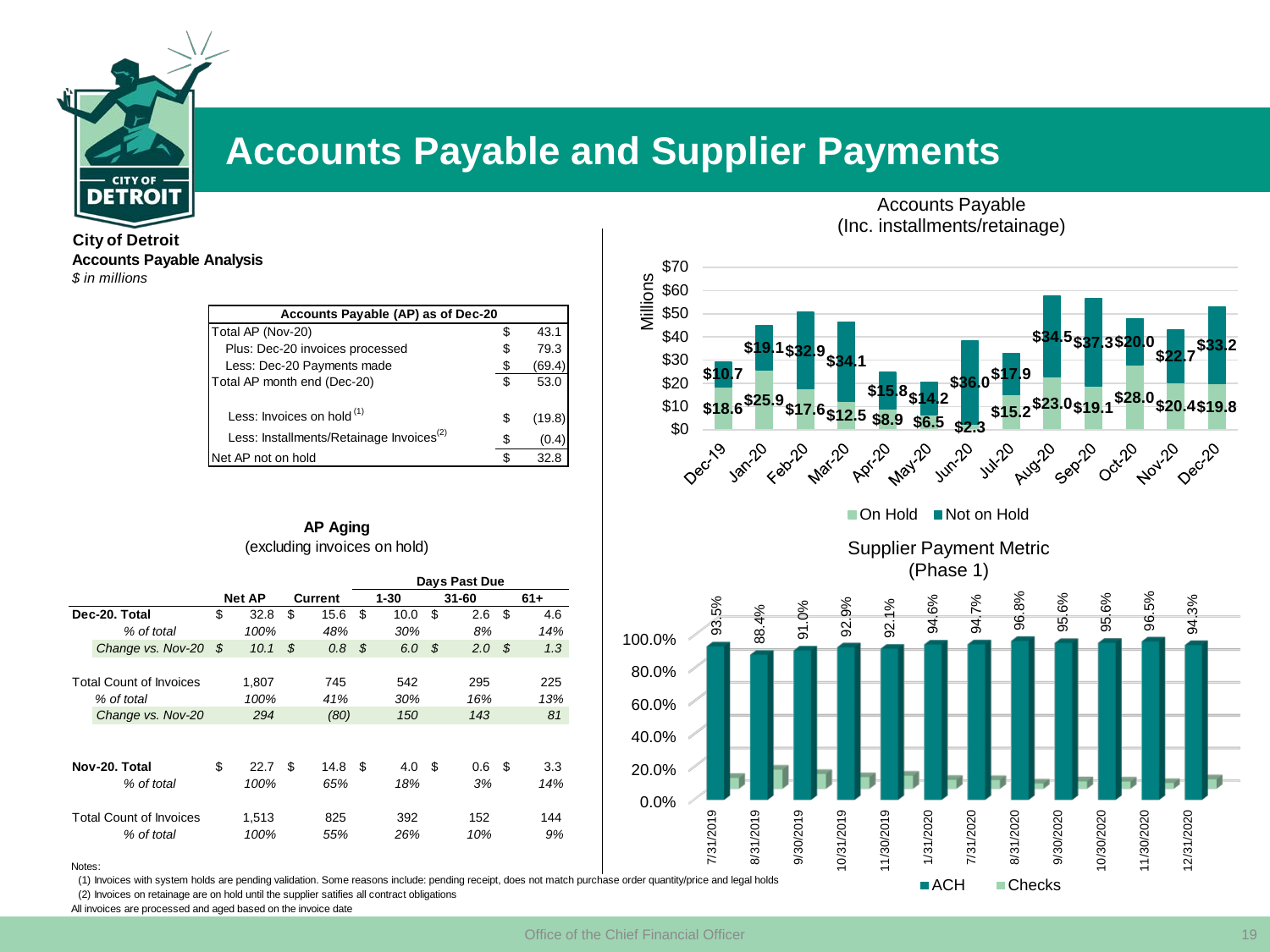

## **Property Tax Report**

**Collection Rate Analysis** For Tax Year 2020 *\$ in millions*

|                                                                     |  | FY 2021 (Tax Year 2020) |                            |                        |                                            | FY 2020 (Tax Year 2019) |       |                            |                        |       |  |  |
|---------------------------------------------------------------------|--|-------------------------|----------------------------|------------------------|--------------------------------------------|-------------------------|-------|----------------------------|------------------------|-------|--|--|
| <b>Adjusted Tax</b><br>Roll <sup>(1)</sup><br><b>Property Class</b> |  |                         | Collections <sup>(1)</sup> | <b>Collection Rate</b> | <b>Adjusted Tax</b><br>Roll <sup>(1)</sup> |                         |       | Collections <sup>(1)</sup> | <b>Collection Rate</b> |       |  |  |
| <b>Commercial</b>                                                   |  | 100.8                   | S                          | 61.4                   | $61.0\%$ \$                                |                         | 94.0  | S.                         | 57.8                   | 61.5% |  |  |
| <b>Industrial</b>                                                   |  | 21.0                    |                            | 13.6                   | 64.5%                                      |                         | 20.8  |                            | 13.3                   | 63.8% |  |  |
| <b>Residential</b>                                                  |  | 82.3                    |                            | 48.3                   | 58.7%                                      |                         | 76.8  |                            | 37.7                   | 49.1% |  |  |
| <b>Utility</b>                                                      |  | 19.6                    |                            | 11.3                   | 57.5%                                      |                         | 18.5  |                            | 9.3                    | 50.1% |  |  |
| Total                                                               |  | 223.7                   |                            | 134.6                  | $60.2\%$ \$                                |                         | 210.0 |                            | 118.0                  | 56.2% |  |  |

<sup>1</sup> Amounts include General Operating, Debt Service and Library Levies.

Note: Winter property taxes are due on January 15<sup>th</sup> and delinquent balances are transferred to the County Treasurer as of March 2<sup>nd</sup>, 2021. The City will continue to collect 2020 property taxes through March 1st and accordingly, the collection percentages will continue to increase through that date. Additionally, in FY2021 the City received over \$1M in Utility collections in the month of December which had historically been remitted in the month of January.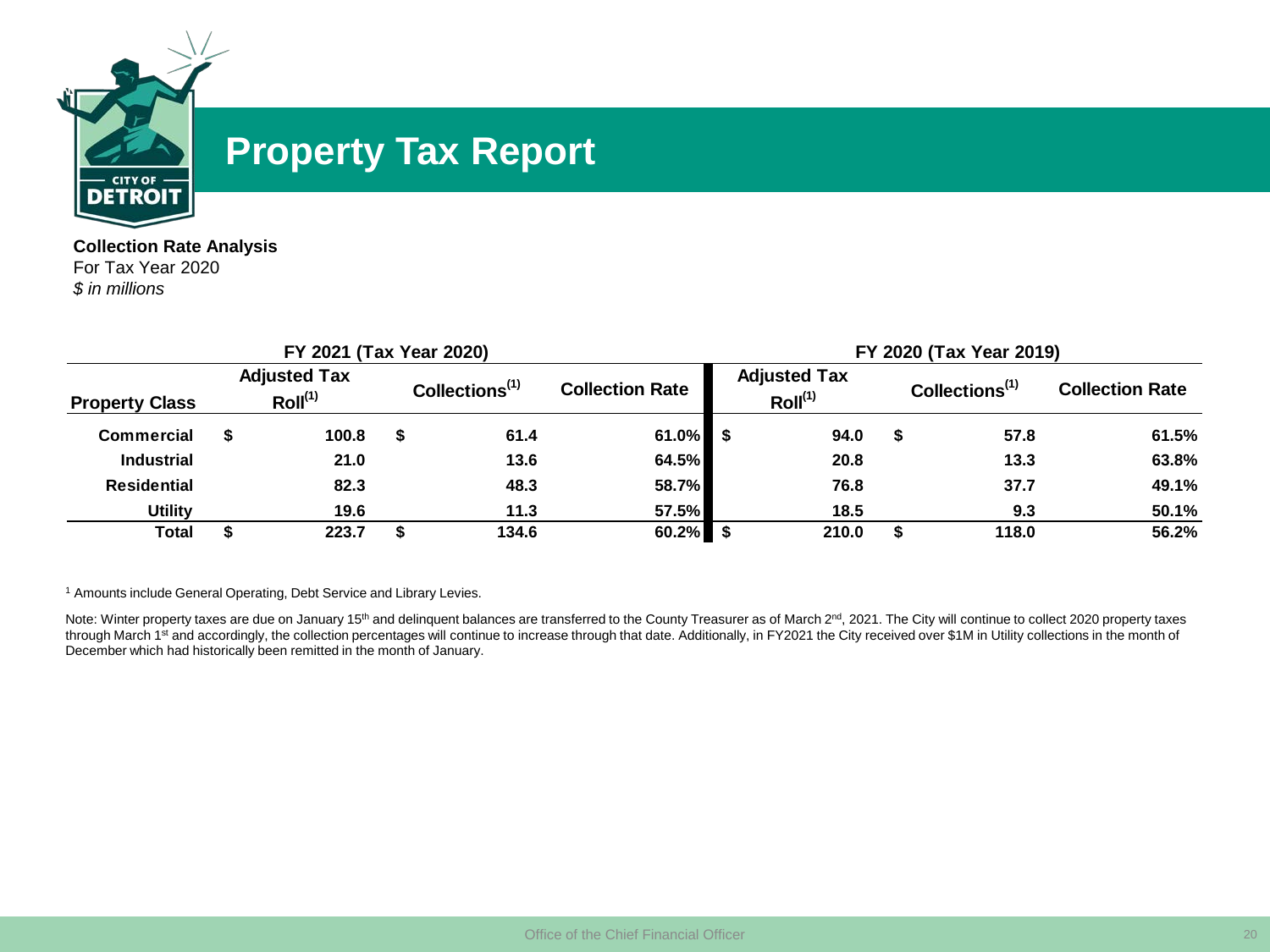

# **Investment Portfolio Summary**

## **(Q2 FY 2021)**

| <b>Common Cash</b>               | Par Value                         | <b>Market Value</b>               | <b>Book Value</b>                 | % of Portfolio   | Term                  | <b>Days to Maturity</b> |
|----------------------------------|-----------------------------------|-----------------------------------|-----------------------------------|------------------|-----------------------|-------------------------|
| <b>Demand Deposit</b>            | 42,983,640.25                     | 42,983,640.25                     | 42,983,640.25                     | 14.00%           | 1                     |                         |
| LGIP                             | 62,495,159.25                     | 62,495,159.25                     | 62,495,159.25                     | 20.00%           | $\mathbf{1}$          | 1                       |
| Municipal Money Market           | 207,753,839.94                    | 207,753,839.94                    | 207,753,839.94                    | 66.00%           | -1                    | 1                       |
|                                  | \$313,232,639.44                  | \$313,232,639.44                  | \$313,232,639.44                  | 100.00%          |                       | $\mathbf{1}$            |
| <b>Total Earnings</b>            | \$122,394.50                      |                                   |                                   |                  |                       |                         |
| <b>Effective Rate of Return</b>  | 0.14%                             |                                   |                                   |                  |                       |                         |
| <b>Self Insurance Escrow</b>     | Par Value                         | <b>Market Value</b>               | <b>Book Value</b>                 | % of Portfolio   | Term                  | <b>Days to Maturity</b> |
| <b>Trustee Money Markets</b>     | 9,626,276.12                      | 9,626,276.12                      | 9,626,276.12                      | 100.00%          | 1                     | 1                       |
|                                  | \$9,626,276.12                    | \$9,626,276.12                    | \$9,626,276.12                    | 100.00%          | $\mathbf{1}$          | $\mathbf{1}$            |
| <b>Total Earnings</b>            | \$1,113.90                        |                                   |                                   |                  |                       |                         |
| <b>Effective Rate of Return</b>  | 0.05%                             |                                   |                                   |                  |                       |                         |
| <b>Debt Service</b>              | <b>Par Value</b>                  | <b>Market Value</b>               | <b>Book Value</b>                 | % of Portfolio   | Term                  | <b>Days to Maturity</b> |
| <b>Trustee Money Markets</b>     | 77,759,954.90                     | 77,759,954.90                     | 77,759,954.90                     | 100.00%          | 1                     |                         |
|                                  | \$77,759,954.90                   | \$77,759,954.90                   | \$77,759,954.90                   | 100.00%          | $\overline{1}$        | $\mathbf{1}$            |
| <b>Total Earnings</b>            | \$7,984.50                        |                                   |                                   |                  |                       |                         |
| <b>Effective Rate of Return</b>  | 0.04%                             |                                   |                                   |                  |                       |                         |
| <b>Bond Proceeds</b>             | Par Value                         | <b>Market Value</b>               | <b>Book Value</b>                 | % of Portfolio   | Term                  | <b>Days to Maturity</b> |
| LGIP                             | 76,123,283.01                     | 76,123,283.01                     | 76,123,283.01                     | 29.00%           | $\mathbf{1}$          |                         |
| <b>Trustee Money Markets</b>     | 182,695,462.70                    | 182,695,462.70                    | 182,695,462.70                    | 71.00%           | $\mathbf{1}$          | 1                       |
|                                  | \$258,818,745.71                  | \$258,818,745.71                  | \$258,818,745.71                  | 100.00%          | $\mathbf{1}$          | $\mathbf{1}$            |
| <b>Total Earnings</b>            | \$28,297.69                       |                                   |                                   |                  |                       |                         |
| <b>Effective Rate of Return</b>  | 0.05%                             |                                   |                                   |                  |                       |                         |
| <b>DPW</b>                       | Par Value                         | <b>Market Value</b>               | <b>Book Value</b>                 | % of Portfolio   | Term                  | <b>Days to Maturity</b> |
| LGIP                             | 26,382,971.34                     | 26,382,971.34                     | 26,382,971.34                     | 100.00%          | $\mathbf{1}$          | $\mathbf{1}$            |
|                                  | \$26,382,971.34                   | \$26,382,971.34                   | \$26,382,971.34                   | 100.00%          | $\overline{1}$        |                         |
| <b>Total Earnings</b>            | \$5,969.95                        |                                   |                                   |                  |                       |                         |
|                                  |                                   |                                   |                                   |                  |                       |                         |
| <b>Effective Rate of Return</b>  | 0.09%                             |                                   |                                   |                  |                       |                         |
| Reserve                          | Par Value                         | <b>Market Value</b>               | <b>Book Value</b>                 | % of Portfolio   | Term                  | <b>Days to Maturity</b> |
| Certificates of Deposit          | 53,466,919.52                     | 54,005,789.52                     | 53,466,919.52                     | 45.00%           | 978                   | 792                     |
| <b>Federal Agency Securities</b> | 5,000,000.00                      | 4,994,950.00                      | 5,000,000.00                      | 4.00%            | 1093                  | 412                     |
| Municipal Money Market           | 50,006,965.82                     | 50,006,965.82                     | 50,006,965.82                     | 42.00%           | $\mathbf{1}$          | $\overline{1}$          |
| <b>Trustee Money Markets</b>     | 10,324,890.79<br>\$118,798,776.13 | 10,324,890.79<br>\$119,332,596.13 | 10,324,890.79<br>\$118,798,776.13 | 9.00%<br>100.00% | $\overline{1}$<br>487 | $\overline{1}$<br>374   |
| <b>Total Earnings</b>            | \$144,265.92                      |                                   |                                   |                  |                       |                         |
|                                  |                                   |                                   |                                   |                  |                       |                         |
| <b>Effective Rate of Return</b>  | 0.48%                             |                                   |                                   |                  |                       |                         |
| <b>Retiree Protection Trust</b>  | Par Value                         | <b>Market Value</b>               | <b>Book Value</b>                 | % of Portfolio   | Term                  | <b>Days to Maturity</b> |
| Fixed Income Investments         | 187,405,426.00                    | 187,405,426.00                    | 187,405,426.00                    |                  | N/A                   | N/A                     |
| <b>Trustee Money Markets</b>     | 50,261,397.00                     | 50,261,397.00                     | 50,261,397.00                     | 100.00%          | $\mathbf{1}$          | 1                       |
|                                  | \$237,666,823.00                  | \$237,666,823.00                  | \$237,666,823.00                  | 100.00%          | $\mathbf{1}$          | $\mathbf{1}$            |
| <b>Total Earnings</b>            | \$2,148,165.00                    |                                   |                                   |                  |                       |                         |
| <b>Effective Rate of Return</b>  | 1.06%                             |                                   |                                   |                  |                       |                         |
|                                  |                                   |                                   |                                   |                  |                       |                         |
| <b>Total Earnings</b>            | \$1,435,949.95                    |                                   |                                   |                  |                       |                         |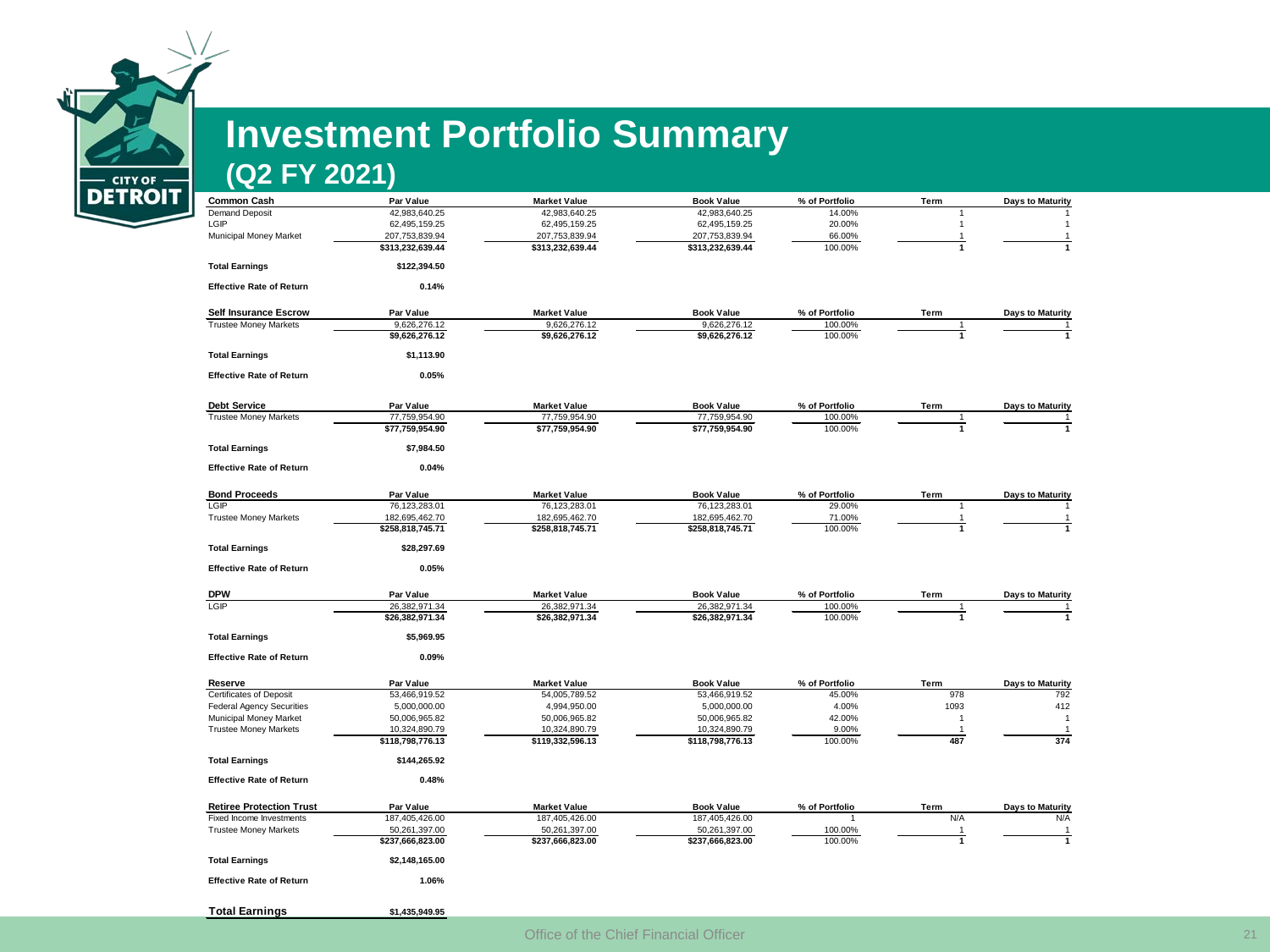

## **Pension Payments**

**City of Detroit Pension Payments Report for the Two Quarters ended December 31, 2020** (unaudited)

|                                      |    | <b>YTD FY2021 Payments by Source</b> |    |                          |    |                    |      |                       |    |                       |  |                    |   |              |
|--------------------------------------|----|--------------------------------------|----|--------------------------|----|--------------------|------|-----------------------|----|-----------------------|--|--------------------|---|--------------|
|                                      |    | <b>Detroit</b>                       |    |                          |    |                    |      |                       |    |                       |  |                    |   |              |
|                                      |    |                                      |    | <b>Detroit Water</b>     |    | <b>Great Lakes</b> |      |                       |    | <b>COBO</b>           |  | Institute of Arts  |   |              |
|                                      |    |                                      |    | and Sewerage             |    | Water              |      | <b>Detroit Public</b> |    | <b>Authority (TCF</b> |  | and                |   |              |
| <b>YTD Payments to Plan/Fund</b>     |    | City of Detroit                      |    | Department               |    | Authority          |      | Library               |    | Center)               |  | <b>Foundations</b> |   | <b>Total</b> |
| PFRS Hybrid Plan (Component I)       | S  | 9,558,802                            | S  | $\overline{\phantom{0}}$ |    |                    |      |                       |    |                       |  |                    | л | 9,558,802    |
| PFRS Legacy Plan (Component II)   \$ |    |                                      |    | ۰.                       | J  |                    | - \$ | -                     | ა  |                       |  |                    |   |              |
| GRS Hybrid Plan (Component I)        | \$ | 4,919,722                            | \$ | 669.969                  | \$ |                    | \$   | 177,162               | \$ | 3,215                 |  |                    |   | 5,770,068    |
| GRS Legacy Plan (Component II)       | \$ |                                      |    | ۰.                       |    |                    | \$   | 293.500               | \$ |                       |  |                    |   | 293,500      |
| RPF (IRC Section 115 Trust)          | S  | 50,000,000                           | \$ |                          |    |                    |      |                       |    |                       |  |                    |   | 50,000,000   |
| Total                                | S  | 64,478,524                           |    | 669,969                  |    |                    |      | 470,662               |    | 3,215                 |  |                    |   | 65,622,370   |

### **Acronyms:**

PFRS: Police and Fire Retirement System GRS: General Retirement System RPF: Retiree Protection Fund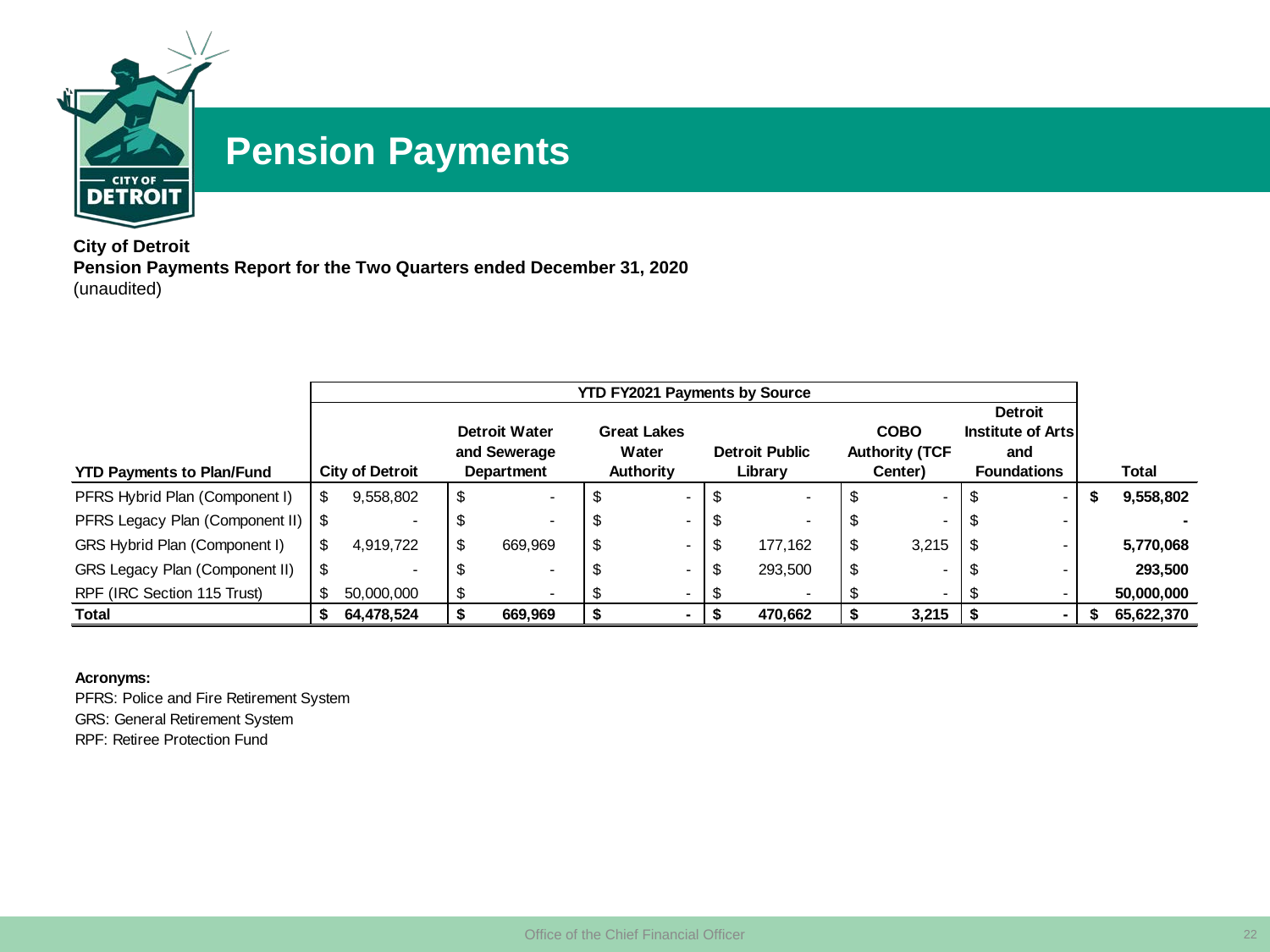

## **Debt Service**

### **City of Detroit Debt Service Report for the Two Quarters ended December 31, 2020** (unaudited)

|                                                                     |               |                           |                     | FY 2021                |                    |     |                  |    |                              |
|---------------------------------------------------------------------|---------------|---------------------------|---------------------|------------------------|--------------------|-----|------------------|----|------------------------------|
|                                                                     | # of          | Principal<br>Outstanding  | <b>Annual</b>       |                        |                    |     | At Trustee       |    | <b>Required</b><br>Set-Aside |
| <b>Debt Obligation</b>                                              | <b>Series</b> | (as of 12/31/20)          | <b>Debt Service</b> | <b>Amount Paid</b>     | <b>Balance Due</b> |     | (as of 12/31/20) |    | (as of 12/31/20)             |
| UTGO Bonds (Stand-alone)                                            | 2             | 205,840,000               | \$<br>27,913,963    | 3,146,000              | \$<br>24,767,963   |     | 21,810,677       | \$ |                              |
| <b>LTGO DSA First Lien Bonds</b>                                    |               | 222,765,000               | 18,848,446          | 15,430,723             | 3,417,723          |     | 6,321,819        |    | 6,321,815                    |
| UTGO DSA Second Lien Bonds                                          |               | 84,050,000                | 9,825,710           | 6,345,042              | 3,480,668          |     | 7,105,774        |    |                              |
| LTGO DSA Third Lien Bonds                                           |               | 101,860,000               | 10,366,451          | 8,727,397              | 1,639,054          |     | 3,479,372        |    | 3,479,370                    |
| <b>UTGO DSA Fourth Lien Bonds</b>                                   |               | 117,190,000               | 35,919,553          | 2,824,776              | 33,094,777         |     | 41,390,196       |    | 27,108,184                   |
| <b>LTGO DSA Fifth Lien Bonds</b>                                    |               | 175,985,000               | 8,745,092           | 4,372,546              | 4,372,546          |     | 2,915,032        |    | 2,915,031                    |
| LTGO (Exit Financing, Remarketed) <sup>2</sup>                      |               | 181,410,000               | 32,747,216          | 28,745,908             | 4,001,308          |     | 8,528,716        |    | 8,360,262                    |
| LTGO (B-Notes)                                                      | 2             | 434,311,789               | 17,372,472          | 8,686,236              | 8,686,236          |     |                  |    |                              |
| LTGO MSF (JLA) Loan <sup>3</sup>                                    |               | 4,159,104                 | 40,806              | 40,806                 |                    |     |                  |    |                              |
| MTF Bonds <sup>4</sup>                                              |               | 124,500,000               | 13,828,912          | 2,331,351              | 11,497,561         |     | 9,215,214        |    | 9,189,207                    |
| HUD Notes <sup>5, 6</sup>                                           | 10            | 39,925,000                | 5,982,008           | 5,449,990              | 532,017            |     | 2,291,232        |    |                              |
|                                                                     | 24            | 1,691,995,893             | 181,590,629<br>S.   | 86,100,775             | 95,489,853         | ! S | 103,058,033      | S  | 57,373,869                   |
| Fund 1000 - General Fund-LTGO<br>Fund 4000 - Debt Service Fund-UTGO |               | 1,120,490,893             |                     | 66,003,616             |                    |     |                  |    |                              |
| Fund 2001 - CDBG Fund-HUD Notes                                     |               | 407,080,000               |                     | 12,315,818             |                    |     |                  |    |                              |
| <b>Fund 3301 - Street Funds-MTF Bonds</b>                           |               | 39,925,000<br>124,500,000 |                     | 5,449,990<br>2,331,351 |                    |     |                  |    |                              |
|                                                                     |               | 1,691,995,893             |                     | 86,100,775             |                    |     |                  |    |                              |

<sup>1</sup>The Required Set-Aside amount has been corrected to zero. This is because a recent review by bond counsel determined that there are no set-aside requirements for this bond issue.

<sup>2</sup> This bond issue has a debt service reserve fund of \$27,500,000 held by the trustee. The DSRF is not reflected in the "At Trustee" amount because it is not intended to pay debt service.

<sup>3</sup> On June 10, 2019, the City entered into a loan agreement with the Michigan Strategic Fund to borrow an amount not to exceed \$10 million for the purpose of demolishing the Joe Louis Arena. Through 12/31/20, \$4,159,104 has been drawn down.

<sup>4</sup> The final draw occurred on October 1, 2020.

<sup>5</sup> Interest on the 2020 HUD 108 Interim Notes is variable based on monthly LIBOR rates and is therefore estimated.

<sup>6</sup> Funds held at Trustee are used to pay debt service on HUD Notes that were previously defeased in substance by the City.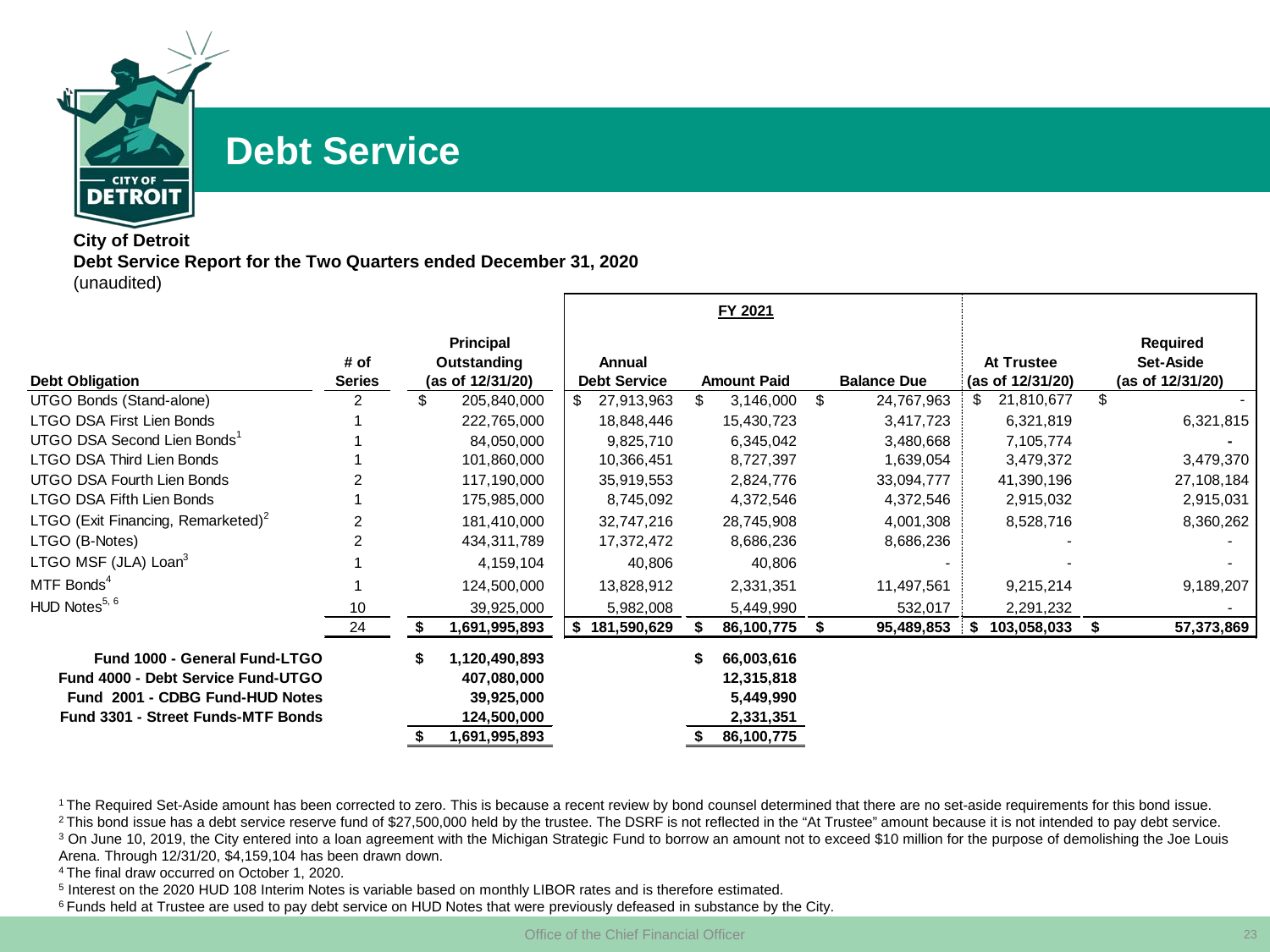

# **Appendix: Debt Details**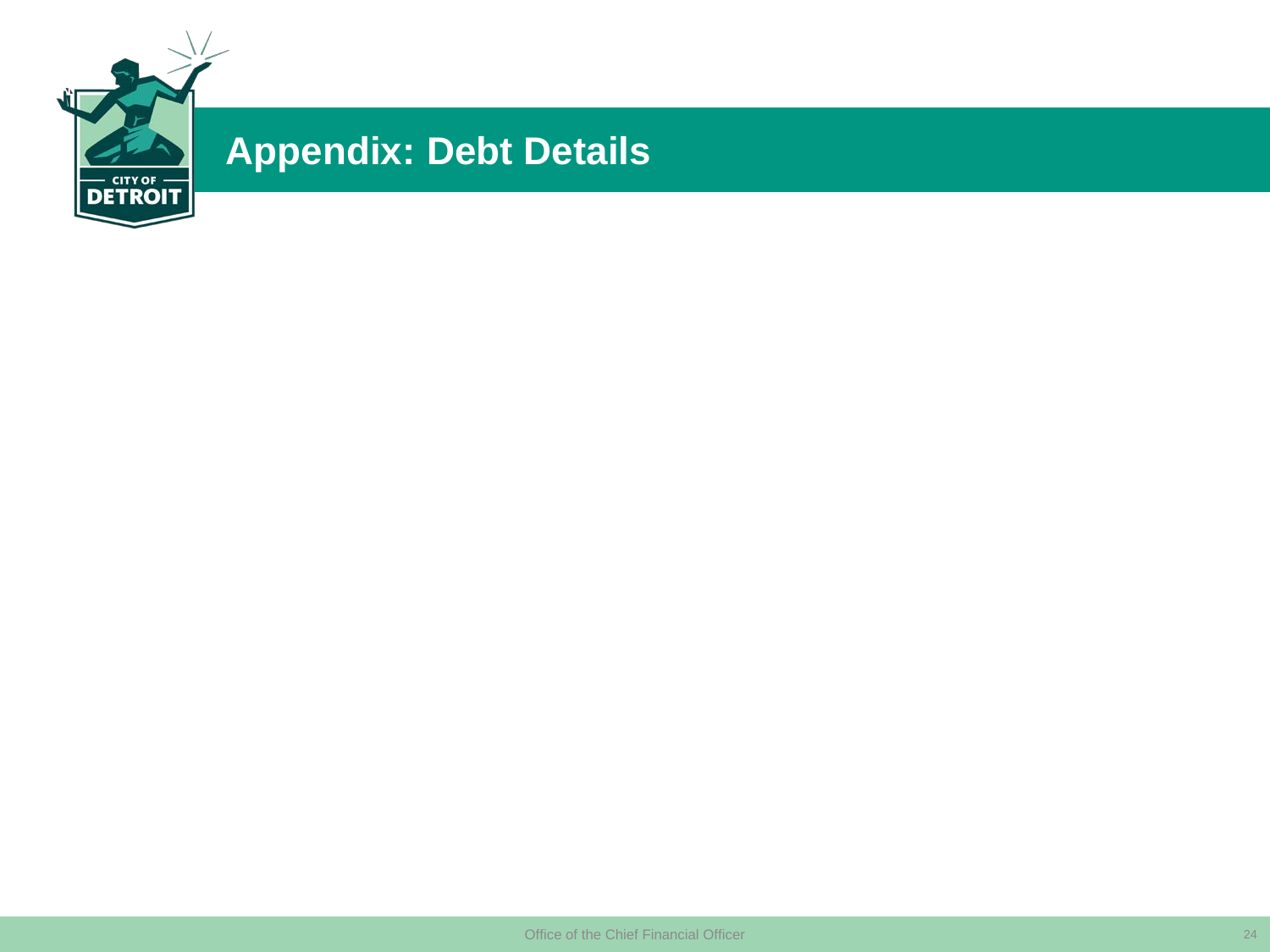| <b>ISSUE NAME:</b>             | <b>Unlimited Tax General Obligation</b>          |                  |                   |  |  |  |  |  |  |  |
|--------------------------------|--------------------------------------------------|------------------|-------------------|--|--|--|--|--|--|--|
| <b>ISSUE NAME(2):</b>          |                                                  |                  |                   |  |  |  |  |  |  |  |
| <b>REPAYMENT SOURCE:</b>       | Full faith and credit and resources of the City  |                  |                   |  |  |  |  |  |  |  |
|                                | Ad valorem taxes levied annually on all property |                  |                   |  |  |  |  |  |  |  |
| <b>ORIGINAL PAR:</b>           | \$135,000,000                                    |                  |                   |  |  |  |  |  |  |  |
| <b>DATED DATE:</b>             | <b>December 11, 2018</b>                         |                  |                   |  |  |  |  |  |  |  |
| <b>PRINCIPAL DUE:</b>          | <b>Annual: April</b>                             |                  |                   |  |  |  |  |  |  |  |
| <b>INTEREST DUE:</b>           | <b>Semi-Annual: April/October</b>                |                  |                   |  |  |  |  |  |  |  |
| <b>INTEREST RATE:</b>          | 5.00%                                            |                  |                   |  |  |  |  |  |  |  |
| <b>MATURITY DATE:</b>          | April 1, 2038                                    |                  |                   |  |  |  |  |  |  |  |
| <b>INSURANCE:</b>              | <b>None</b>                                      |                  |                   |  |  |  |  |  |  |  |
| <b>CALL PROVISIONS:</b>        | April 1, 2028 at 100%                            |                  |                   |  |  |  |  |  |  |  |
| <b>Fiscal Year Ending</b>      |                                                  |                  |                   |  |  |  |  |  |  |  |
| <b>June 30,</b>                | <b>Principal</b>                                 | <b>Interest</b>  | <b>Total</b>      |  |  |  |  |  |  |  |
| 2021                           | 10,620,000                                       | 6,292,000        | 16,912,000        |  |  |  |  |  |  |  |
| 2022                           | 4,460,000                                        | 5,761,000        | 10,221,000        |  |  |  |  |  |  |  |
| 2023                           | 4,680,000                                        | 5,538,000        | 10,218,000        |  |  |  |  |  |  |  |
| 2024                           | 4,915,000                                        | 5,304,000        | 10,219,000        |  |  |  |  |  |  |  |
| 2025                           | 5,160,000                                        | 5,058,250        | 10,218,250        |  |  |  |  |  |  |  |
| 2026                           | 5,420,000                                        | 4,800,250        | 10,220,250        |  |  |  |  |  |  |  |
| 2027                           | 5,690,000                                        | 4,529,250        | 10,219,250        |  |  |  |  |  |  |  |
| 2028                           | 5,975,000                                        | 4,244,750        | 10,219,750        |  |  |  |  |  |  |  |
| 2029                           | 6,275,000                                        | 3,946,000        | 10,221,000        |  |  |  |  |  |  |  |
| 2030                           | 6,590,000                                        | 3,632,250        | 10,222,250        |  |  |  |  |  |  |  |
| 2031                           | 6,915,000                                        | 3,302,750        | 10,217,750        |  |  |  |  |  |  |  |
| 2032                           | 7,265,000                                        | 2,957,000        | 10,222,000        |  |  |  |  |  |  |  |
| 2033                           | 7,625,000                                        | 2,593,750        | 10,218,750        |  |  |  |  |  |  |  |
| 2034                           | 8,005,000                                        | 2,212,500        | 10,217,500        |  |  |  |  |  |  |  |
| 2035                           | 8,410,000                                        | 1,812,250        | 10,222,250        |  |  |  |  |  |  |  |
| 2036                           | 8,830,000                                        | 1,391,750        | 10,221,750        |  |  |  |  |  |  |  |
| 2037                           | \$9,270,000                                      | 950,250          | 10,220,250        |  |  |  |  |  |  |  |
| 2038                           | \$9,735,000                                      | 486,750          | 10,221,750        |  |  |  |  |  |  |  |
|                                |                                                  |                  |                   |  |  |  |  |  |  |  |
| <b>OUTSTANDING AT 7/1/2020</b> | \$<br>125,840,000                                | \$<br>64,812,750 | \$<br>190,652,750 |  |  |  |  |  |  |  |
| <b>PAID DURING FISCAL YEAR</b> | 3,146,000<br>3,146,000                           |                  |                   |  |  |  |  |  |  |  |
| <b>OUTSTANDING AT 12/31/20</b> | 125,840,000<br>\$                                | \$<br>61,666,750 | \$<br>187,506,750 |  |  |  |  |  |  |  |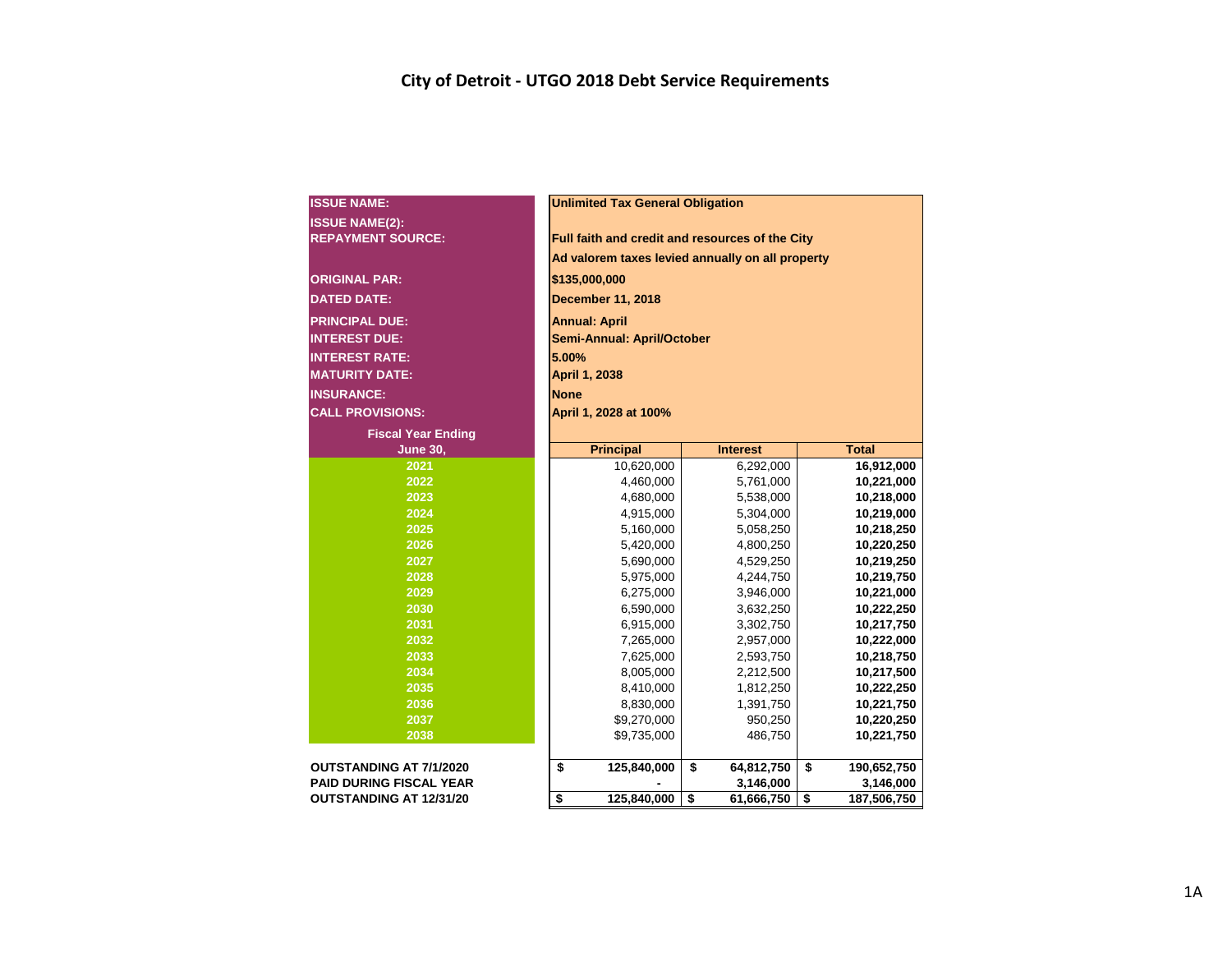### **City of Detroit - UTGO 2020 Debt Service Requirements**

| <b>ISSUE NAME:</b>             | <b>Unlimited Tax General Obligation</b>          |                              |                        |  |  |  |  |  |  |  |  |  |  |
|--------------------------------|--------------------------------------------------|------------------------------|------------------------|--|--|--|--|--|--|--|--|--|--|
| <b>ISSUE NAME(2):</b>          |                                                  |                              |                        |  |  |  |  |  |  |  |  |  |  |
| <b>REPAYMENT SOURCE:</b>       | Full faith and credit and resources of the City  |                              |                        |  |  |  |  |  |  |  |  |  |  |
|                                | Ad valorem taxes levied annually on all property |                              |                        |  |  |  |  |  |  |  |  |  |  |
| <b>ORIGINAL PAR:</b>           |                                                  |                              |                        |  |  |  |  |  |  |  |  |  |  |
|                                | \$80,000,000                                     |                              |                        |  |  |  |  |  |  |  |  |  |  |
| <b>DATED DATE:</b>             | October 15, 2020                                 |                              |                        |  |  |  |  |  |  |  |  |  |  |
| <b>PRINCIPAL DUE:</b>          | <b>Annual: April</b>                             |                              |                        |  |  |  |  |  |  |  |  |  |  |
| <b>INTEREST DUE:</b>           | Semi-Annual: April/October                       |                              |                        |  |  |  |  |  |  |  |  |  |  |
| <b>INTEREST RATE:</b>          | 5.0% to 5.5%                                     |                              |                        |  |  |  |  |  |  |  |  |  |  |
| <b>MATURITY DATE:</b>          | April 1, 2040                                    |                              |                        |  |  |  |  |  |  |  |  |  |  |
| <b>INSURANCE:</b>              |                                                  |                              |                        |  |  |  |  |  |  |  |  |  |  |
|                                | <b>None</b>                                      |                              |                        |  |  |  |  |  |  |  |  |  |  |
| <b>CALL PROVISIONS:</b>        | April 1, 2031 at 100%                            |                              |                        |  |  |  |  |  |  |  |  |  |  |
| <b>Fiscal Year Ending</b>      |                                                  |                              |                        |  |  |  |  |  |  |  |  |  |  |
| <b>June 30,</b>                | <b>Principal</b>                                 | <b>Interest</b>              | <b>Total</b>           |  |  |  |  |  |  |  |  |  |  |
| 2021                           | 9,165,000.00                                     | 1,836,963.32                 | 11,001,963             |  |  |  |  |  |  |  |  |  |  |
| 2022                           | 1,090,000.00                                     | 3,835,950.00                 | 4,925,950              |  |  |  |  |  |  |  |  |  |  |
| 2023<br>2024                   | 1,140,000.00                                     | 3,781,450.00                 | 4,921,450              |  |  |  |  |  |  |  |  |  |  |
| 2025                           | 1,200,000.00                                     | 3,724,450.00                 | 4,924,450              |  |  |  |  |  |  |  |  |  |  |
| 2026                           | 1,260,000.00<br>1,320,000.00                     | 3,664,450.00<br>3,601,450.00 | 4,924,450              |  |  |  |  |  |  |  |  |  |  |
| 2027                           | 1,390,000.00                                     | 3,535,450.00                 | 4,921,450<br>4,925,450 |  |  |  |  |  |  |  |  |  |  |
| 2028                           | 1,460,000.00                                     | 3,465,950.00                 | 4,925,950              |  |  |  |  |  |  |  |  |  |  |
| 2029                           | 1,530,000.00                                     | 3,392,950.00                 | 4,922,950              |  |  |  |  |  |  |  |  |  |  |
| 2030                           | 1,605,000.00                                     | 3,316,450.00                 | 4,921,450              |  |  |  |  |  |  |  |  |  |  |
| 2031                           | 1,690,000.00                                     | 3,236,200.00                 | 4,926,200              |  |  |  |  |  |  |  |  |  |  |
| 2032                           | 1,780,000.00                                     | 3,143,250.00                 | 4,923,250              |  |  |  |  |  |  |  |  |  |  |
| 2033                           | 1,880,000.00                                     | 3,045,350.00                 | 4,925,350              |  |  |  |  |  |  |  |  |  |  |
| 2034                           | 1,980,000.00                                     | 2,941,950.00                 | 4,921,950              |  |  |  |  |  |  |  |  |  |  |
| 2035                           | 2,090,000.00                                     | 2,833,050.00                 | 4,923,050              |  |  |  |  |  |  |  |  |  |  |
| 2036                           | 2,205,000.00                                     | 2,718,100.00                 | 4,923,100              |  |  |  |  |  |  |  |  |  |  |
| 2037                           | 2,325,000.00                                     | 2,596,825.00                 | 4,921,825              |  |  |  |  |  |  |  |  |  |  |
| 2038                           | 2,455,000.00                                     | 2,468,950.00                 | 4,923,950              |  |  |  |  |  |  |  |  |  |  |
| 2039                           | 2,590,000.00                                     | 2,333,925.00                 | 4,923,925              |  |  |  |  |  |  |  |  |  |  |
| 2040                           | 2,730,000.00                                     | 2,191,475.00                 | 4,921,475              |  |  |  |  |  |  |  |  |  |  |
| 2041                           | 2,885,000.00                                     | 2,041,325.00                 | 4,926,325              |  |  |  |  |  |  |  |  |  |  |
| 2042                           | 3,040,000.00                                     | 1,882,650.00                 | 4,922,650              |  |  |  |  |  |  |  |  |  |  |
| 2043                           | 3,210,000.00                                     | 1,715,450.00                 | 4,925,450              |  |  |  |  |  |  |  |  |  |  |
| 2044                           | 3,385,000.00                                     | 1,538,900.00                 | 4,923,900              |  |  |  |  |  |  |  |  |  |  |
| 2045                           | 3,570,000.00                                     | 1,352,725.00                 | 4,922,725              |  |  |  |  |  |  |  |  |  |  |
| 2046                           | 3,765,000.00                                     | 1,156,375.00                 | 4,921,375              |  |  |  |  |  |  |  |  |  |  |
| 2047<br>2048                   | 3,975,000.00<br>4,195,000.00                     | 949,300.00<br>730,675.00     | 4,924,300<br>4,925,675 |  |  |  |  |  |  |  |  |  |  |
| 2049                           | 4,425,000.00                                     | 499,950.00                   | 4,924,950              |  |  |  |  |  |  |  |  |  |  |
| 2050                           | 4,665,000.00                                     | 256,575.00                   | 4,921,575              |  |  |  |  |  |  |  |  |  |  |
|                                |                                                  |                              |                        |  |  |  |  |  |  |  |  |  |  |
| OUTSTANDING AT 7/1/2020        | \$<br>L.                                         | \$<br>$\overline{a}$         | \$<br>$\overline{a}$   |  |  |  |  |  |  |  |  |  |  |
| <b>PAID DURING FISCAL YEAR</b> |                                                  |                              |                        |  |  |  |  |  |  |  |  |  |  |
| <b>OUTSTANDING AT 12/31/20</b> | \$<br>80,000,000                                 | \$<br>73,788,513             | \$<br>153,788,513      |  |  |  |  |  |  |  |  |  |  |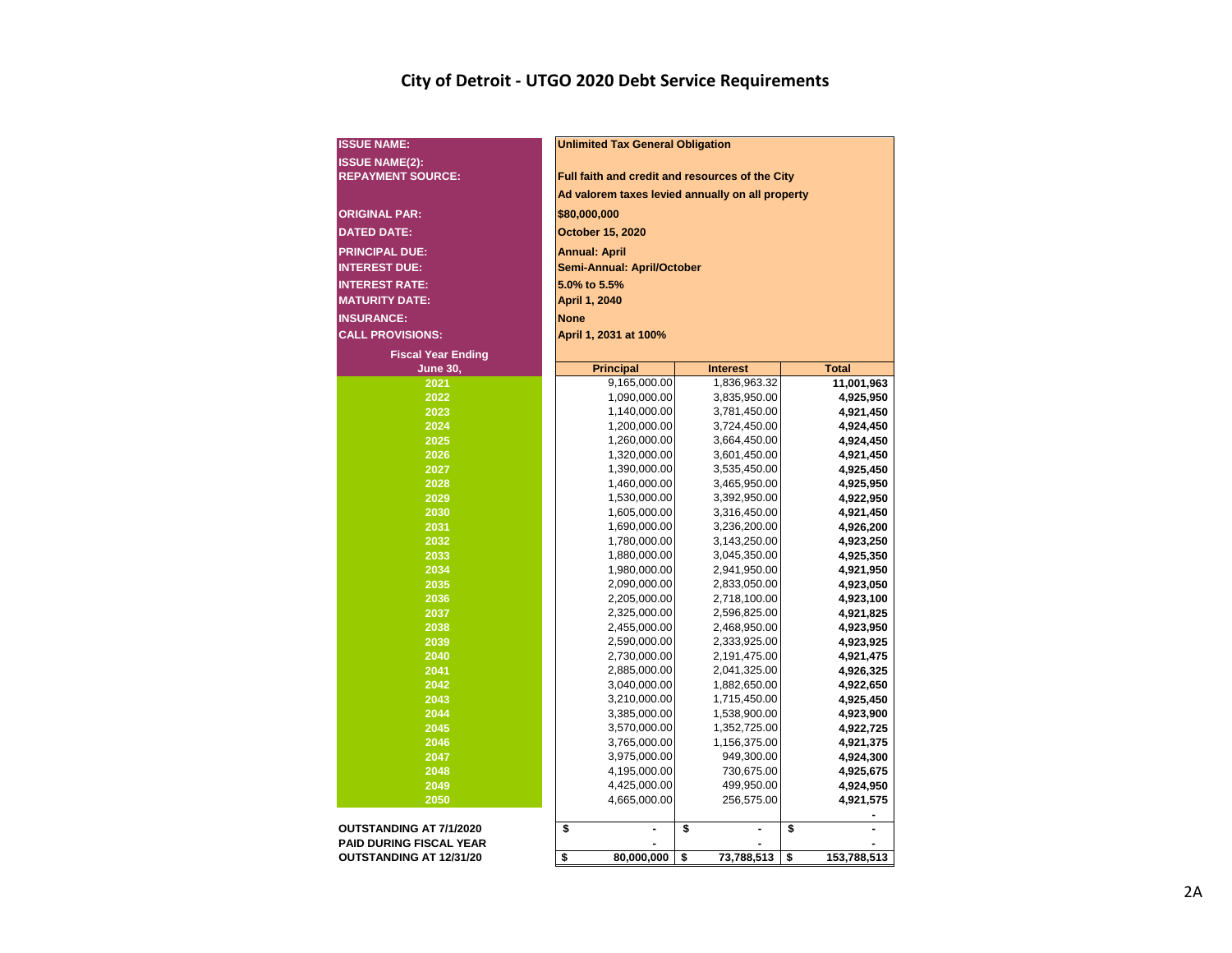### **City of Detroit - LTGO DSA 1st Lien Debt Service Requirements**

| <b>ISSUE NAME:</b>             | Distributable State Aid First Lien Bonds (Limited Tax General Obligation), Series<br>2016B-1 (Taxable - Refunding Local Project Bonds) |                           |                                                                                        |  |  |  |  |  |  |  |  |  |  |  |  |
|--------------------------------|----------------------------------------------------------------------------------------------------------------------------------------|---------------------------|----------------------------------------------------------------------------------------|--|--|--|--|--|--|--|--|--|--|--|--|
| <b>ISSUE NAME(2):</b>          | <b>LTGO DSA First Lien Bonds</b>                                                                                                       |                           |                                                                                        |  |  |  |  |  |  |  |  |  |  |  |  |
| <b>REPAYMENT</b>               | <b>Shared Revenue payments.</b>                                                                                                        |                           | Full faith and credit and resources of the City, additionally Detroit's share of State |  |  |  |  |  |  |  |  |  |  |  |  |
| <b>SOURCE:</b>                 | Ad valorem taxes levied annually on all property                                                                                       |                           |                                                                                        |  |  |  |  |  |  |  |  |  |  |  |  |
| <b>ORIGINAL PAR:</b>           | \$240,965,000                                                                                                                          |                           |                                                                                        |  |  |  |  |  |  |  |  |  |  |  |  |
| <b>DATED DATE:</b>             | <b>August 11, 2016</b>                                                                                                                 |                           |                                                                                        |  |  |  |  |  |  |  |  |  |  |  |  |
| <b>PRINCIPAL DUE:</b>          | <b>Annual: November</b>                                                                                                                |                           |                                                                                        |  |  |  |  |  |  |  |  |  |  |  |  |
| <b>INTEREST DUE:</b>           |                                                                                                                                        | Semi-Annual: November/May |                                                                                        |  |  |  |  |  |  |  |  |  |  |  |  |
| <b>INTEREST RATE:</b>          | 1.94% to 5.00%                                                                                                                         |                           |                                                                                        |  |  |  |  |  |  |  |  |  |  |  |  |
| <b>MATURITY DATE:</b>          | <b>November 1, 2035</b>                                                                                                                |                           |                                                                                        |  |  |  |  |  |  |  |  |  |  |  |  |
| <b>INSURANCE:</b>              | <b>Noninsured</b>                                                                                                                      |                           |                                                                                        |  |  |  |  |  |  |  |  |  |  |  |  |
| <b>CALL PROVISIONS:</b>        | <b>Make-Whole</b>                                                                                                                      |                           |                                                                                        |  |  |  |  |  |  |  |  |  |  |  |  |
| <b>Fiscal Year Ending</b>      | <b>Principal</b>                                                                                                                       | <b>Interest</b>           | <b>Total</b>                                                                           |  |  |  |  |  |  |  |  |  |  |  |  |
| <b>June 30,</b>                |                                                                                                                                        |                           |                                                                                        |  |  |  |  |  |  |  |  |  |  |  |  |
| 2021                           | 11,720,000                                                                                                                             | 7,128,446                 | 18,848,446                                                                             |  |  |  |  |  |  |  |  |  |  |  |  |
| 2022                           | 12,130,000                                                                                                                             | 6,717,724                 | 18,847,724                                                                             |  |  |  |  |  |  |  |  |  |  |  |  |
| 2023                           | 12,385,000                                                                                                                             | 6,461,043                 | 18,846,043                                                                             |  |  |  |  |  |  |  |  |  |  |  |  |
| 2024                           | 12,675,000                                                                                                                             | 6,170,364                 | 18,845,364                                                                             |  |  |  |  |  |  |  |  |  |  |  |  |
| 2025                           | 12,990,000                                                                                                                             | 5,855,619                 | 18,845,619                                                                             |  |  |  |  |  |  |  |  |  |  |  |  |
| 2026<br>2027                   | 13,330,000                                                                                                                             | 5,518,638                 | 18,848,638                                                                             |  |  |  |  |  |  |  |  |  |  |  |  |
| 2028                           | 13,690,000<br>14,100,000                                                                                                               | 5,159,182<br>4,743,853    | 18,849,182<br>18,843,853                                                               |  |  |  |  |  |  |  |  |  |  |  |  |
| 2029                           | 14,565,000                                                                                                                             | 4,276,613                 | 18,841,613                                                                             |  |  |  |  |  |  |  |  |  |  |  |  |
| 2030                           | 15,050,000                                                                                                                             | 3,793,889                 | 18,843,889                                                                             |  |  |  |  |  |  |  |  |  |  |  |  |
| 2031                           | 15,550,000                                                                                                                             | 3,295,109                 | 18,845,109                                                                             |  |  |  |  |  |  |  |  |  |  |  |  |
| 2032                           | 16,065,000                                                                                                                             | 2,779,784                 | 18,844,784                                                                             |  |  |  |  |  |  |  |  |  |  |  |  |
| 2033                           | 16,625,000                                                                                                                             | 2,219,922                 | 18,844,922                                                                             |  |  |  |  |  |  |  |  |  |  |  |  |
| 2034                           | 17,235,000                                                                                                                             | 1,612,981                 | 18,847,981                                                                             |  |  |  |  |  |  |  |  |  |  |  |  |
| 2035                           | 17,860,000                                                                                                                             | 983,903                   | 18,843,903                                                                             |  |  |  |  |  |  |  |  |  |  |  |  |
| 2036                           | 18,515,000                                                                                                                             | 331,881                   | 18,846,881                                                                             |  |  |  |  |  |  |  |  |  |  |  |  |
| 2037                           |                                                                                                                                        |                           |                                                                                        |  |  |  |  |  |  |  |  |  |  |  |  |
| 2038                           |                                                                                                                                        |                           |                                                                                        |  |  |  |  |  |  |  |  |  |  |  |  |
| 2039<br>2040                   |                                                                                                                                        |                           |                                                                                        |  |  |  |  |  |  |  |  |  |  |  |  |
| 2041                           |                                                                                                                                        |                           |                                                                                        |  |  |  |  |  |  |  |  |  |  |  |  |
| 2042                           |                                                                                                                                        |                           |                                                                                        |  |  |  |  |  |  |  |  |  |  |  |  |
| 2043                           |                                                                                                                                        |                           |                                                                                        |  |  |  |  |  |  |  |  |  |  |  |  |
| 2044                           |                                                                                                                                        |                           |                                                                                        |  |  |  |  |  |  |  |  |  |  |  |  |
|                                |                                                                                                                                        |                           |                                                                                        |  |  |  |  |  |  |  |  |  |  |  |  |
| OUTSTANDING AT 7/1/2020        | \$<br>234,485,000                                                                                                                      | \$<br>67,048,951          | \$<br>301,533,951                                                                      |  |  |  |  |  |  |  |  |  |  |  |  |
| <b>PAID DURING FISCAL YEAR</b> | \$<br>11,720,000.00                                                                                                                    | 3,710,723                 | 15,430,723                                                                             |  |  |  |  |  |  |  |  |  |  |  |  |
| <b>OUTSTANDING AT 12/31/20</b> | \$<br>222,765,000                                                                                                                      | \$<br>63,338,228          | \$<br>286,103,228                                                                      |  |  |  |  |  |  |  |  |  |  |  |  |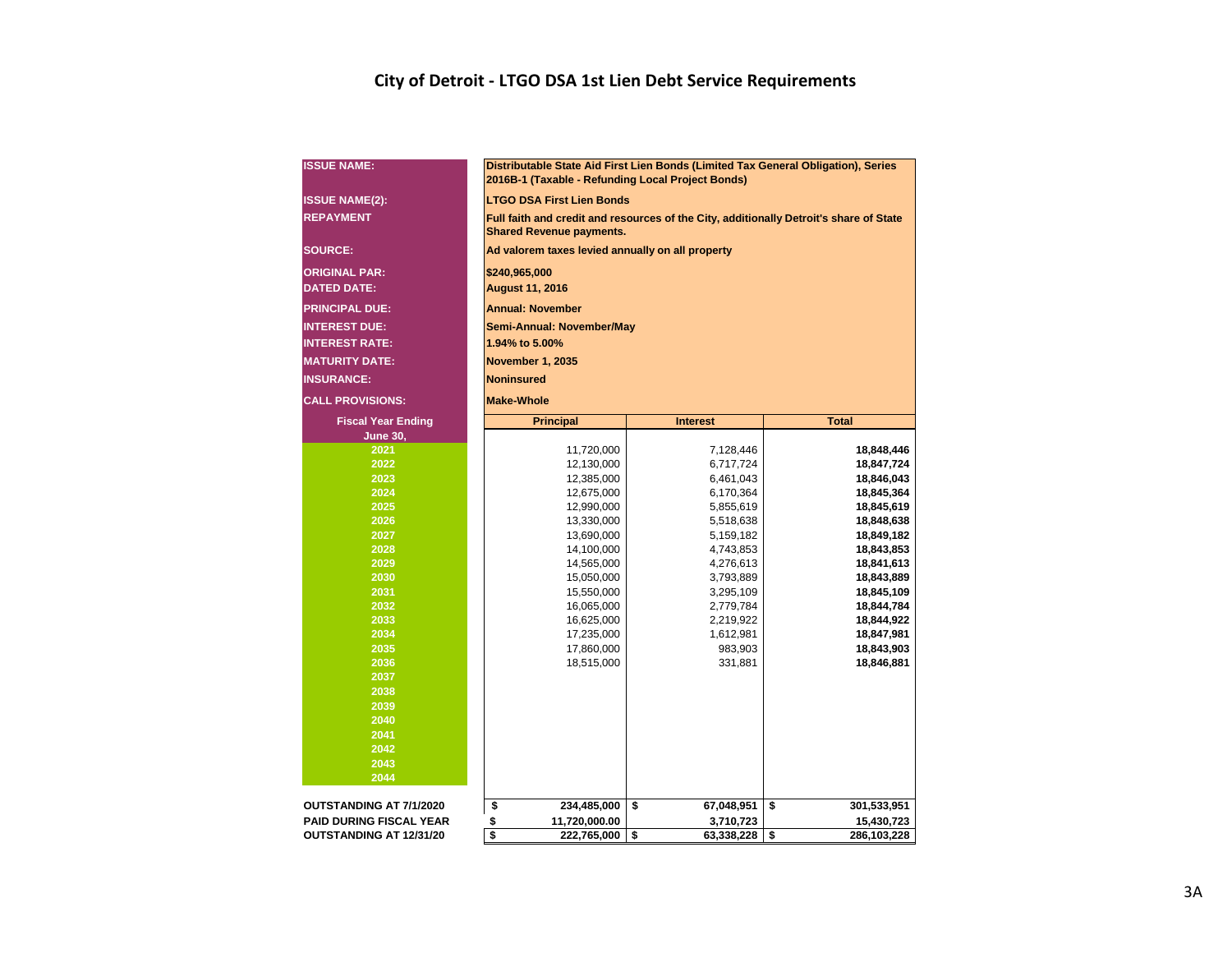### **City of Detroit - UTGO DSA 2nd Lien Debt Service Requirements**

| <b>ISSUE NAME:</b>             | Distributable State Aid Second Lien Bonds (Unlimited Tax<br>General Obligation), Series 2010 (Taxable - Recovery Zone<br><b>Economic development Bonds - Direct Payment)</b> |                               |                                |  |  |  |  |  |  |  |  |  |  |  |
|--------------------------------|------------------------------------------------------------------------------------------------------------------------------------------------------------------------------|-------------------------------|--------------------------------|--|--|--|--|--|--|--|--|--|--|--|
| <b>ISSUE NAME(2):</b>          | <b>UTGO DSA 2nd Lien</b>                                                                                                                                                     |                               |                                |  |  |  |  |  |  |  |  |  |  |  |
| <b>REPAYMENT SOURCE:</b>       | Full faith and credit and resources of the City & State<br><b>Shared Revenue payments</b>                                                                                    |                               |                                |  |  |  |  |  |  |  |  |  |  |  |
|                                | Ad valorem taxes levied annually on all property                                                                                                                             |                               |                                |  |  |  |  |  |  |  |  |  |  |  |
| <b>ORIGINAL PAR:</b>           | \$100,000,000                                                                                                                                                                |                               |                                |  |  |  |  |  |  |  |  |  |  |  |
| <b>DATED DATE:</b>             |                                                                                                                                                                              |                               |                                |  |  |  |  |  |  |  |  |  |  |  |
|                                | <b>December 16, 2010</b>                                                                                                                                                     |                               |                                |  |  |  |  |  |  |  |  |  |  |  |
| <b>PRINCIPAL DUE:</b>          | <b>Annual: November</b>                                                                                                                                                      |                               |                                |  |  |  |  |  |  |  |  |  |  |  |
| <b>INTEREST DUE:</b>           | <b>Semi-Annual: November/May</b>                                                                                                                                             |                               |                                |  |  |  |  |  |  |  |  |  |  |  |
| <b>INTEREST RATE:</b>          | 5.429% to 8.369%                                                                                                                                                             |                               |                                |  |  |  |  |  |  |  |  |  |  |  |
| <b>MATURITY DATE:</b>          | <b>November 1, 2035</b>                                                                                                                                                      |                               |                                |  |  |  |  |  |  |  |  |  |  |  |
| <b>INSURANCE:</b>              | <b>None</b>                                                                                                                                                                  |                               |                                |  |  |  |  |  |  |  |  |  |  |  |
| <b>CALL PROVISIONS:</b>        | <b>Make-Whole</b>                                                                                                                                                            |                               |                                |  |  |  |  |  |  |  |  |  |  |  |
| <b>Fiscal Year Ending</b>      |                                                                                                                                                                              |                               |                                |  |  |  |  |  |  |  |  |  |  |  |
| <b>June 30,</b>                | <b>Principal</b>                                                                                                                                                             | <b>Interest</b>               | <b>Total</b>                   |  |  |  |  |  |  |  |  |  |  |  |
| 2021                           | 2,765,000                                                                                                                                                                    | 7,060,710                     | 9,825,710                      |  |  |  |  |  |  |  |  |  |  |  |
| 2022                           | 2,970,000                                                                                                                                                                    | 6,854,594                     | 9,824,594                      |  |  |  |  |  |  |  |  |  |  |  |
| 2023                           | 3,195,000                                                                                                                                                                    | 6,633,024                     | 9,828,024                      |  |  |  |  |  |  |  |  |  |  |  |
| 2024                           | 3,455,000                                                                                                                                                                    | 6,373,621                     | 9,828,621                      |  |  |  |  |  |  |  |  |  |  |  |
| 2025                           | 3,755,000                                                                                                                                                                    | 6,071,919                     | 9,826,919                      |  |  |  |  |  |  |  |  |  |  |  |
| 2026                           | 4,085,000                                                                                                                                                                    | 5,743,854                     | 9,828,854                      |  |  |  |  |  |  |  |  |  |  |  |
| 2027                           | 4,440,000                                                                                                                                                                    | 5,387,125                     | 9,827,125                      |  |  |  |  |  |  |  |  |  |  |  |
| 2028                           | 4,825,000                                                                                                                                                                    | 4,999,431                     | 9,824,431<br>9,827,843         |  |  |  |  |  |  |  |  |  |  |  |
| 2029                           |                                                                                                                                                                              |                               |                                |  |  |  |  |  |  |  |  |  |  |  |
|                                | 5,250,000                                                                                                                                                                    | 4,577,843                     |                                |  |  |  |  |  |  |  |  |  |  |  |
| 2030                           | 5,705,000                                                                                                                                                                    | 4,119,431                     | 9,824,431                      |  |  |  |  |  |  |  |  |  |  |  |
| 2031                           | 6,205,000                                                                                                                                                                    | 3,621,057                     | 9,826,057                      |  |  |  |  |  |  |  |  |  |  |  |
| 2032                           | 6,750,000                                                                                                                                                                    | 3,078,955                     | 9,828,955                      |  |  |  |  |  |  |  |  |  |  |  |
| 2033                           | 7,335,000                                                                                                                                                                    | 2,489,568                     | 9,824,568                      |  |  |  |  |  |  |  |  |  |  |  |
| 2034<br>2035                   | 7,975,000                                                                                                                                                                    | 1,848,921                     | 9,823,921                      |  |  |  |  |  |  |  |  |  |  |  |
| 2036                           | 8,675,000<br>9,430,000                                                                                                                                                       | 1,152,202<br>394,598          | 9,827,202<br>9,824,598         |  |  |  |  |  |  |  |  |  |  |  |
|                                |                                                                                                                                                                              |                               |                                |  |  |  |  |  |  |  |  |  |  |  |
| <b>OUTSTANDING AT 7/1/2020</b> | \$<br>86,815,000                                                                                                                                                             | \$<br>70,406,855              | \$<br>157,221,855              |  |  |  |  |  |  |  |  |  |  |  |
| <b>PAID DURING FISCAL YEAR</b> | \$2,765,000<br>\$<br>84,050,000                                                                                                                                              | 3,580,042<br>\$<br>66,826,813 | 6,345,042<br>\$<br>150,876,813 |  |  |  |  |  |  |  |  |  |  |  |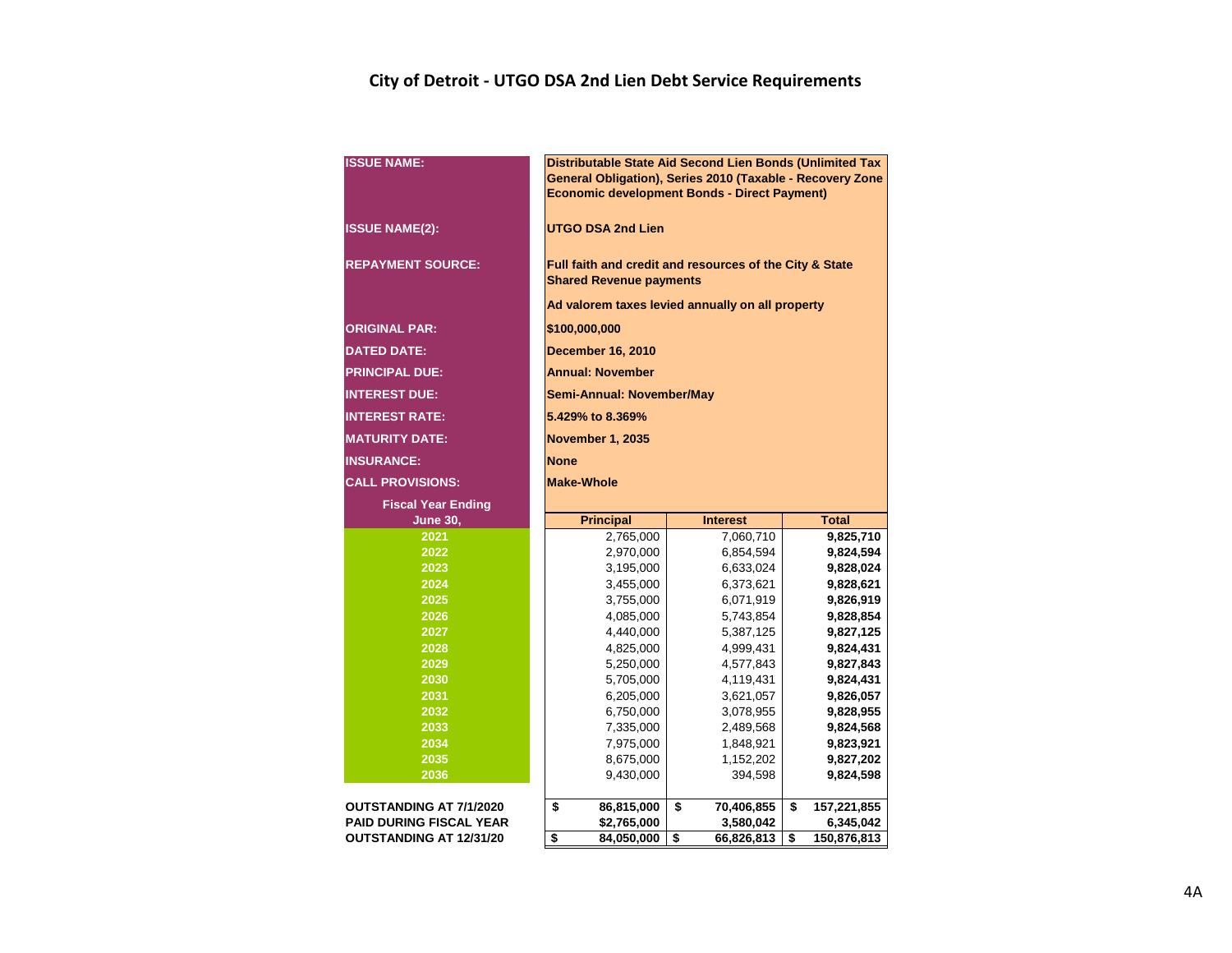### **City of Detroit - LTGO DSA 3rd Lien Debt Service Requirements**

| <b>ISSUE NAME:</b>                     | Distributable State Aid Third Lien Bonds (Limited Tax<br>General Obligation), Series 2016B-2 (Taxable - Refunding<br><b>Local Project Bonds)</b> |                                                                                                                    |    |                        |    |                          |  |  |  |  |  |  |  |
|----------------------------------------|--------------------------------------------------------------------------------------------------------------------------------------------------|--------------------------------------------------------------------------------------------------------------------|----|------------------------|----|--------------------------|--|--|--|--|--|--|--|
| <b>ISSUE NAME(2):</b>                  |                                                                                                                                                  | <b>LTGO DSA Third Lien Bonds</b>                                                                                   |    |                        |    |                          |  |  |  |  |  |  |  |
| <b>REPAYMENT</b>                       |                                                                                                                                                  | Full faith and credit and resources of the City, additionally<br>Detroit's share of State Shared Revenue payments. |    |                        |    |                          |  |  |  |  |  |  |  |
| <b>SOURCE:</b><br><b>ORIGINAL PAR:</b> |                                                                                                                                                  | Ad valorem taxes levied annually on all property<br>\$123,175,000                                                  |    |                        |    |                          |  |  |  |  |  |  |  |
| <b>DATED DATE:</b>                     | <b>August 11, 2016</b>                                                                                                                           |                                                                                                                    |    |                        |    |                          |  |  |  |  |  |  |  |
| <b>PRINCIPAL DUE:</b>                  | <b>Annual: November</b>                                                                                                                          |                                                                                                                    |    |                        |    |                          |  |  |  |  |  |  |  |
| <b>INTEREST DUE:</b>                   | Semi-Annual: November/May                                                                                                                        |                                                                                                                    |    |                        |    |                          |  |  |  |  |  |  |  |
| <b>INTEREST RATE:</b>                  | 1.39% to 3.61%                                                                                                                                   |                                                                                                                    |    |                        |    |                          |  |  |  |  |  |  |  |
| <b>MATURITY DATE:</b>                  | November 1, 2032                                                                                                                                 |                                                                                                                    |    |                        |    |                          |  |  |  |  |  |  |  |
| <b>INSURANCE:</b>                      | <b>Noninsured</b>                                                                                                                                |                                                                                                                    |    |                        |    |                          |  |  |  |  |  |  |  |
| <b>CALL PROVISIONS:</b>                | <b>Make-Whole</b>                                                                                                                                |                                                                                                                    |    |                        |    |                          |  |  |  |  |  |  |  |
| <b>Fiscal Year Ending</b>              |                                                                                                                                                  | <b>Principal</b>                                                                                                   |    | <b>Interest</b>        |    | <b>Total</b>             |  |  |  |  |  |  |  |
| <b>June 30,</b>                        |                                                                                                                                                  |                                                                                                                    |    |                        |    |                          |  |  |  |  |  |  |  |
| 2021                                   |                                                                                                                                                  | 7,015,000                                                                                                          |    | 10,366,451             |    |                          |  |  |  |  |  |  |  |
| 2022                                   |                                                                                                                                                  | 7,160,000                                                                                                          |    | 3,197,882              |    | 10,357,882               |  |  |  |  |  |  |  |
| 2023<br>2024                           |                                                                                                                                                  | 7,335,000                                                                                                          |    | 3,024,353              |    | 10,359,353               |  |  |  |  |  |  |  |
| 2025                                   |                                                                                                                                                  | 7,535,000<br>7,745,000                                                                                             |    | 2,827,671<br>2,613,538 |    | 10,362,671<br>10,358,538 |  |  |  |  |  |  |  |
| 2026                                   |                                                                                                                                                  | 7,975,000                                                                                                          |    | 2,384,754              |    | 10,359,754               |  |  |  |  |  |  |  |
| 2027                                   |                                                                                                                                                  | 8,215,000                                                                                                          |    | 2,142,267              |    | 10,357,267               |  |  |  |  |  |  |  |
| 2028                                   |                                                                                                                                                  | 8,495,000                                                                                                          |    | 1,864,475              |    | 10,359,475               |  |  |  |  |  |  |  |
| 2029                                   |                                                                                                                                                  | 8,810,000                                                                                                          |    | 1,552,120              |    | 10,362,120               |  |  |  |  |  |  |  |
| 2030                                   |                                                                                                                                                  | 9,130,000                                                                                                          |    | 1,228,303              |    | 10,358,303               |  |  |  |  |  |  |  |
| 2031                                   |                                                                                                                                                  | 9,470,000                                                                                                          |    | 892,573                |    | 10,362,573               |  |  |  |  |  |  |  |
| 2032                                   |                                                                                                                                                  | 9,815,000                                                                                                          |    | 544,478                |    | 10,359,478               |  |  |  |  |  |  |  |
| 2033                                   |                                                                                                                                                  | 10,175,000                                                                                                         |    | 183,659                |    | 10,358,659               |  |  |  |  |  |  |  |
| <b>OUTSTANDING AT 7/1/2020</b>         | \$                                                                                                                                               | 108,875,000                                                                                                        | \$ | 25,807,524             | \$ | 134,682,524              |  |  |  |  |  |  |  |
| <b>PAID DURING FISCAL YEAR</b>         |                                                                                                                                                  | 7,015,000                                                                                                          |    | 1,712,397              |    | 8,727,397                |  |  |  |  |  |  |  |
| <b>OUTSTANDING AT 12/31/20</b>         | \$                                                                                                                                               | 101,860,000                                                                                                        | \$ | 24,095,127             | \$ | 125,955,127              |  |  |  |  |  |  |  |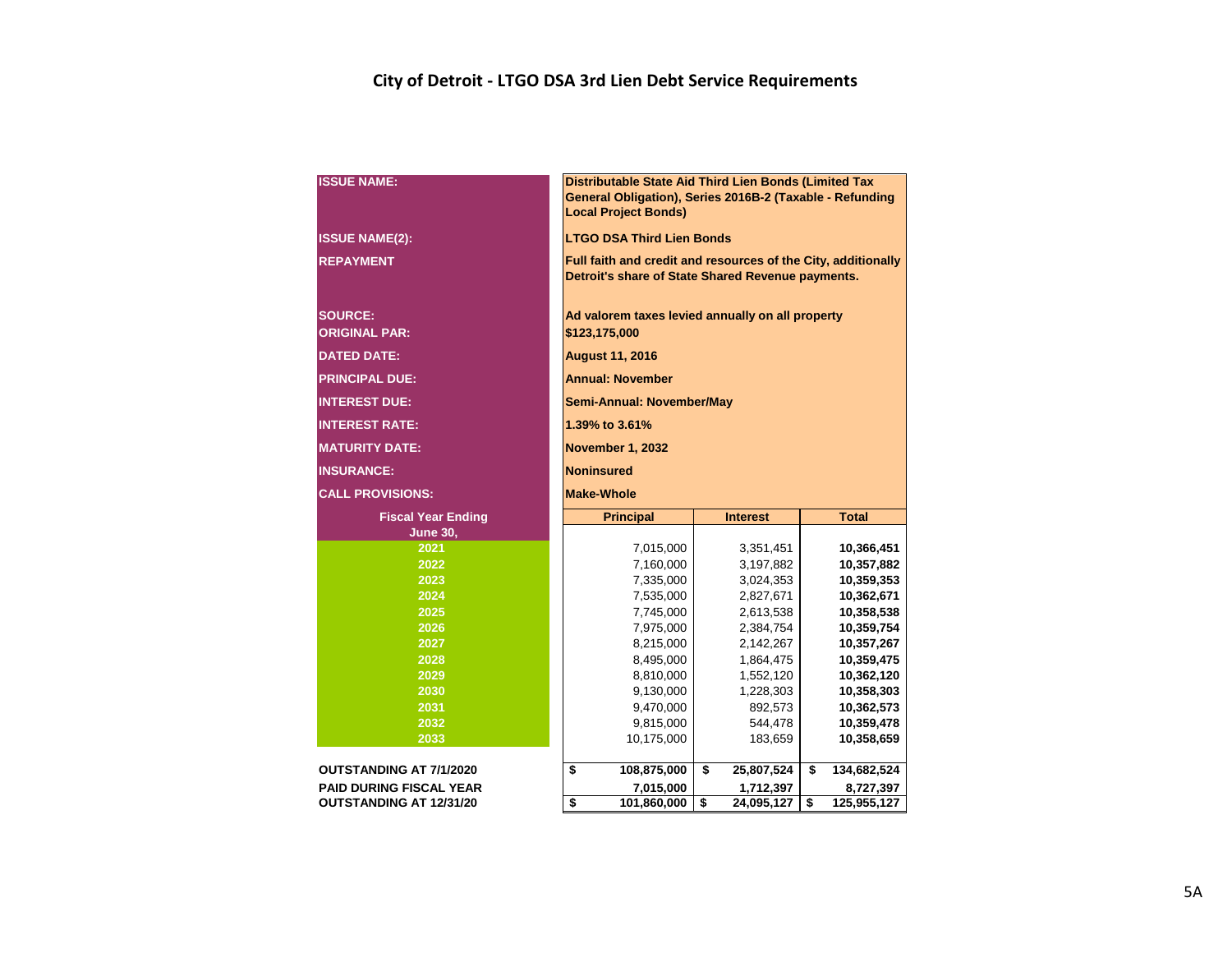### **City of Detroit - UTGO DSA 4th Lien Debt Service Requirements**

| <b>ISSUE NAME:</b>             | Distributable State Aid Fourth Lien Bonds (Unlimited<br>Tax General Obligation), Series 2016A-1 (Tax-Exempt<br><b>Refunding Local Project Bonds)</b> |                 |                   | Distributable State Aid Fourth Lien Bonds<br>(Unlimited Tax General Obligation), Series 2016A-2<br>(Taxable - Refunding Local Project Bonds) |    |                |    |              |            |                              |                 |           |                           |  |  |
|--------------------------------|------------------------------------------------------------------------------------------------------------------------------------------------------|-----------------|-------------------|----------------------------------------------------------------------------------------------------------------------------------------------|----|----------------|----|--------------|------------|------------------------------|-----------------|-----------|---------------------------|--|--|
| <b>ISSUE NAME(2):</b>          | <b>UTGO DSA 4th Lien</b>                                                                                                                             |                 |                   | <b>UTGO DSA 4th Lien</b>                                                                                                                     |    |                |    |              |            |                              |                 |           |                           |  |  |
| <b>REPAYMENT SOURCE:</b>       | Full faith and credit and resources of the City & State<br><b>Shared Revenue payments</b>                                                            |                 |                   | Full faith and credit and resources of the City &<br><b>State Shared Revenue payments</b>                                                    |    |                |    |              |            |                              |                 |           |                           |  |  |
|                                | Ad valorem taxes levied annually on all property                                                                                                     |                 |                   | Ad valorem taxes levied annually on all property                                                                                             |    |                |    |              |            |                              |                 |           |                           |  |  |
| <b>ORIGINAL PAR:</b>           | \$222,185,000                                                                                                                                        |                 |                   | \$19,855,000                                                                                                                                 |    |                |    |              | <b>ALL</b> |                              |                 |           |                           |  |  |
| <b>DATED DATE:</b>             | <b>August 11, 2016</b>                                                                                                                               |                 |                   | <b>August 11, 2016</b>                                                                                                                       |    |                |    |              |            |                              |                 |           |                           |  |  |
| <b>PRINCIPAL DUE:</b>          | <b>Annual: April</b>                                                                                                                                 |                 |                   | <b>Annual: April</b>                                                                                                                         |    |                |    |              |            |                              |                 |           |                           |  |  |
| <b>INTEREST DUE:</b>           | Semi-Annual: October/April                                                                                                                           |                 |                   | Semi-Annual: October/April                                                                                                                   |    |                |    |              |            |                              |                 |           |                           |  |  |
| <b>INTEREST RATE:</b>          | 4.00% to 5.00%                                                                                                                                       |                 |                   | 1.69% to 3.66%                                                                                                                               |    |                |    |              |            |                              |                 |           |                           |  |  |
| <b>MATURITY DATE:</b>          | April 1, 2028                                                                                                                                        |                 |                   | <b>April 1, 2028</b>                                                                                                                         |    |                |    |              |            |                              |                 |           |                           |  |  |
| <b>INSURANCE:</b>              | <b>None</b>                                                                                                                                          |                 |                   | <b>None</b>                                                                                                                                  |    |                |    |              |            |                              |                 |           |                           |  |  |
| <b>CALL PROVISIONS:</b>        | October 1, 2026 @ 100%                                                                                                                               |                 |                   | <b>Make Whole</b>                                                                                                                            |    |                |    |              |            |                              |                 |           |                           |  |  |
| <b>Fiscal Year Ending</b>      |                                                                                                                                                      |                 |                   |                                                                                                                                              |    |                |    |              |            |                              |                 |           |                           |  |  |
| <b>June 30.</b>                | <b>Principal</b>                                                                                                                                     | <b>Interest</b> | <b>Total</b>      | <b>Principal</b>                                                                                                                             |    | Interest       |    | <b>Total</b> |            | <b>Principal</b>             | <b>Interest</b> |           | <b>Total</b>              |  |  |
| 2021                           | 28,950,000                                                                                                                                           | 5,245,750       | 34,195,750        | 1,320,000                                                                                                                                    |    | 403,803        |    | 1,723,803    |            | 30,270,000                   | 5,649,553       |           | 35,919,553                |  |  |
| 2022                           | 22,185,000                                                                                                                                           | 3,798,250       | 25,983,250        | 1,420,000                                                                                                                                    |    | 367,621        |    | 1,787,621    |            | 23,605,000                   | 4,165,871       |           | 27,770,871                |  |  |
| 2023                           | 19,465,000                                                                                                                                           | 2,689,000       | 22,154,000        | 1,465,000                                                                                                                                    |    | 325,817        |    | 1,790,817    |            | 20,930,000                   | 3,014,817       |           | 23,944,817                |  |  |
| 2024                           | 15,695,000                                                                                                                                           | 1,715,750       | 17,410,750        | 1,510,000                                                                                                                                    |    | 279,757        |    | 1,789,757    |            | 17,205,000                   | 1,995,507       |           | 19,200,507                |  |  |
| 2025                           | 8,160,000                                                                                                                                            | 931,000         | 9,091,000         | 1,560,000                                                                                                                                    |    | 230,531        |    | 1,790,531    |            | 9,720,000                    | 1,161,531       |           | 10,881,531                |  |  |
| 2026                           | 3,320,000                                                                                                                                            | 523,000         | 3,843,000         | 1,610,000                                                                                                                                    |    | 178,115        |    | 1,788,115    |            | 4,930,000                    | 701,115         |           | 5,631,115                 |  |  |
| 2027<br>2028                   | 3,485,000                                                                                                                                            | 357,000         | 3,842,000         | 1,665,000                                                                                                                                    |    | 122,409        |    | 1,787,409    |            | 5,150,000                    | 479,409         | 5,629,409 |                           |  |  |
|                                | 3,655,000                                                                                                                                            | 182,750         | 3,837,750         | 1,725,000                                                                                                                                    |    | 63,135         |    | 1,788,135    |            | 5,380,000                    | 245,885         |           | 5,625,885                 |  |  |
| OUTSTANDING AT 7/1/2020        | 104,915,000 \$<br>\$                                                                                                                                 | 15,442,500      | 120,357,500<br>s. | \$<br>12,275,000                                                                                                                             | \$ | 1,971,188      | \$ | 14,246,188   |            | \$117,190,000                | \$17,413,688    |           | \$134,603,688             |  |  |
| <b>PAID DURING FISCAL YEAR</b> |                                                                                                                                                      | 2,622,875       | 2,622,875         |                                                                                                                                              |    | 201,901        |    | 201,901      |            |                              | 2,824,776       |           | 2,824,776                 |  |  |
| OUTSTANDING AT 12/31/20        | 104,915,000 \$<br>\$                                                                                                                                 | $12,819,625$ \$ | 117,734,625       | $12,275,000$ \$<br>\$                                                                                                                        |    | $1,769,287$ \$ |    | 14,044,287   |            | $\frac{1}{2}$ 117,190,000 \$ |                 |           | 14,588,912 \$ 131,778,912 |  |  |

**CALLABLE: \$7,140,000**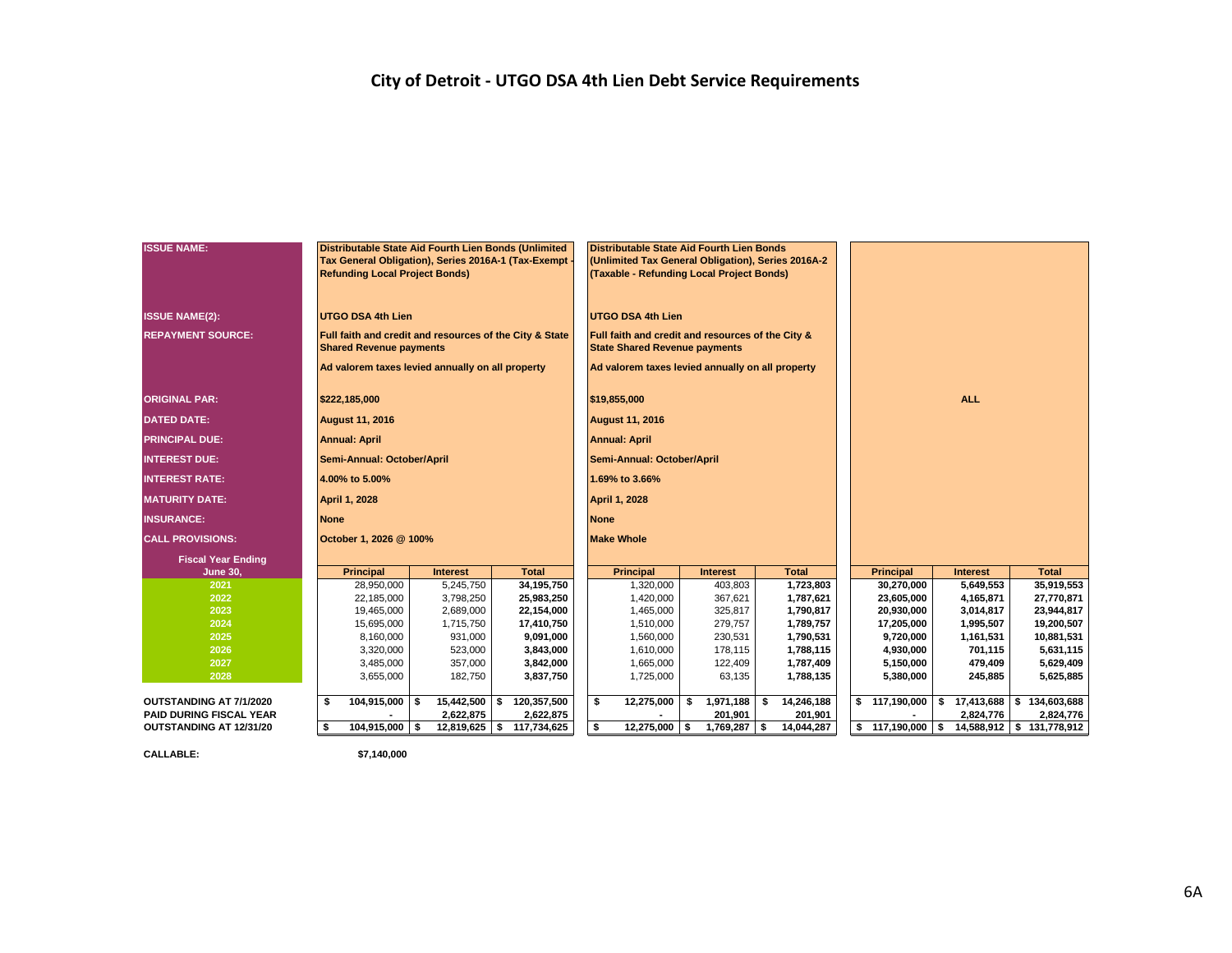### **City of Detroit - LTGO DSA 5th Lien Debt Service Requirements**

| <b>ISSUE NAME:</b>             | Distributable State Aid Fifth Lien Bonds (Limited Tax General<br>Obligation), Series 2018 (Taxable) |                        |                         |  |  |  |  |  |  |  |  |  |  |  |
|--------------------------------|-----------------------------------------------------------------------------------------------------|------------------------|-------------------------|--|--|--|--|--|--|--|--|--|--|--|
| <b>ISSUE NAME(2):</b>          | <b>LTGO DSA Fifth Lien Bonds</b>                                                                    |                        |                         |  |  |  |  |  |  |  |  |  |  |  |
| <b>REPAYMENT</b>               | Full faith and credit and resources of the City, additionally Detroit's                             |                        |                         |  |  |  |  |  |  |  |  |  |  |  |
|                                | share of State Shared Revenue payments.                                                             |                        |                         |  |  |  |  |  |  |  |  |  |  |  |
| <b>SOURCE:</b>                 | Ad valorem taxes levied annually on all property                                                    |                        |                         |  |  |  |  |  |  |  |  |  |  |  |
| <b>ORIGINAL PAR:</b>           | \$175,985,000                                                                                       |                        |                         |  |  |  |  |  |  |  |  |  |  |  |
| <b>DATED DATE:</b>             | <b>December 13, 2018</b>                                                                            |                        |                         |  |  |  |  |  |  |  |  |  |  |  |
| <b>PRINCIPAL DUE:</b>          | <b>Annual: November</b>                                                                             |                        |                         |  |  |  |  |  |  |  |  |  |  |  |
| <b>INTEREST DUE:</b>           | Semi-Annual: November/May                                                                           |                        |                         |  |  |  |  |  |  |  |  |  |  |  |
| <b>INTEREST RATE:</b>          | 4.920% to 5.020%                                                                                    |                        |                         |  |  |  |  |  |  |  |  |  |  |  |
| <b>MATURITY DATE:</b>          | <b>November 1, 2043</b>                                                                             |                        |                         |  |  |  |  |  |  |  |  |  |  |  |
| <b>INSURANCE:</b>              | <b>Noninsured</b>                                                                                   |                        |                         |  |  |  |  |  |  |  |  |  |  |  |
| <b>CALL PROVISIONS:</b>        | <b>Make-Whole</b>                                                                                   |                        |                         |  |  |  |  |  |  |  |  |  |  |  |
| <b>Fiscal Year Ending</b>      | <b>Principal</b><br><b>Total</b><br><b>Interest</b>                                                 |                        |                         |  |  |  |  |  |  |  |  |  |  |  |
| <b>June 30,</b>                |                                                                                                     |                        |                         |  |  |  |  |  |  |  |  |  |  |  |
| 2021                           |                                                                                                     | 8,745,092              | 8,745,092               |  |  |  |  |  |  |  |  |  |  |  |
| 2022                           |                                                                                                     | 8,745,092              | 8,745,092<br>8,745,092  |  |  |  |  |  |  |  |  |  |  |  |
| 2023                           |                                                                                                     | 8,745,092              |                         |  |  |  |  |  |  |  |  |  |  |  |
| 2024                           |                                                                                                     | 8,745,092<br>8,745,092 |                         |  |  |  |  |  |  |  |  |  |  |  |
| 2025                           |                                                                                                     | 8,745,092              | 8,745,092               |  |  |  |  |  |  |  |  |  |  |  |
| 2026                           |                                                                                                     | 8,745,092              | 8,745,092               |  |  |  |  |  |  |  |  |  |  |  |
| 2027                           |                                                                                                     | 8,745,092              | 8,745,092               |  |  |  |  |  |  |  |  |  |  |  |
| 2028                           |                                                                                                     | 8,745,092              | 8,745,092               |  |  |  |  |  |  |  |  |  |  |  |
| 2029                           |                                                                                                     | 8,745,092              | 8,745,092               |  |  |  |  |  |  |  |  |  |  |  |
| 2030                           |                                                                                                     | 8,745,092              | 8,745,092               |  |  |  |  |  |  |  |  |  |  |  |
| 2031                           |                                                                                                     | 8,745,092              | 8,745,092               |  |  |  |  |  |  |  |  |  |  |  |
| 2032<br>2033                   |                                                                                                     | 8,745,092              | 8,745,092               |  |  |  |  |  |  |  |  |  |  |  |
| 2034                           | 5,755,000                                                                                           | 8,745,092              | 8,745,092               |  |  |  |  |  |  |  |  |  |  |  |
| 2035                           | 865,000                                                                                             | 8,603,519<br>8,440,667 | 14,358,519<br>9,305,667 |  |  |  |  |  |  |  |  |  |  |  |
| 2036                           | 2,855,000                                                                                           | 8,349,155              | 11,204,155              |  |  |  |  |  |  |  |  |  |  |  |
| 2037                           | \$19,560,000                                                                                        | \$7,797,746            | 27,357,746              |  |  |  |  |  |  |  |  |  |  |  |
| 2038                           | \$19,720,000                                                                                        | \$6,831,458            | 26,551,458              |  |  |  |  |  |  |  |  |  |  |  |
| 2039                           | \$20,100,000                                                                                        | \$5,851,886            | 25,951,886              |  |  |  |  |  |  |  |  |  |  |  |
| 2040                           | \$20,500,000                                                                                        | \$4,853,126            | 25,353,126              |  |  |  |  |  |  |  |  |  |  |  |
| 2041                           | \$20,935,000                                                                                        | \$3,823,358            | 24,758,358              |  |  |  |  |  |  |  |  |  |  |  |
| 2042                           | \$21,400,000                                                                                        | \$2,760,749            | 24,160,749              |  |  |  |  |  |  |  |  |  |  |  |
| 2043                           | \$21,890,000<br>\$1,674,170<br>23,564,170                                                           |                        |                         |  |  |  |  |  |  |  |  |  |  |  |
| 2044                           | \$22,405,000                                                                                        | \$562,366              | 22,967,366              |  |  |  |  |  |  |  |  |  |  |  |
| <b>OUTSTANDING AT 7/1/2020</b> | \$<br>175,985,000                                                                                   | \$<br>173,234,395      | \$<br>349,219,395       |  |  |  |  |  |  |  |  |  |  |  |
| <b>PAID DURING FISCAL YEAR</b> |                                                                                                     | 4,372,546              | 4,372,546               |  |  |  |  |  |  |  |  |  |  |  |
| <b>OUTSTANDING AT 12/31/20</b> | \$<br>175,985,000                                                                                   | \$<br>168,861,849      | \$<br>344,846,849       |  |  |  |  |  |  |  |  |  |  |  |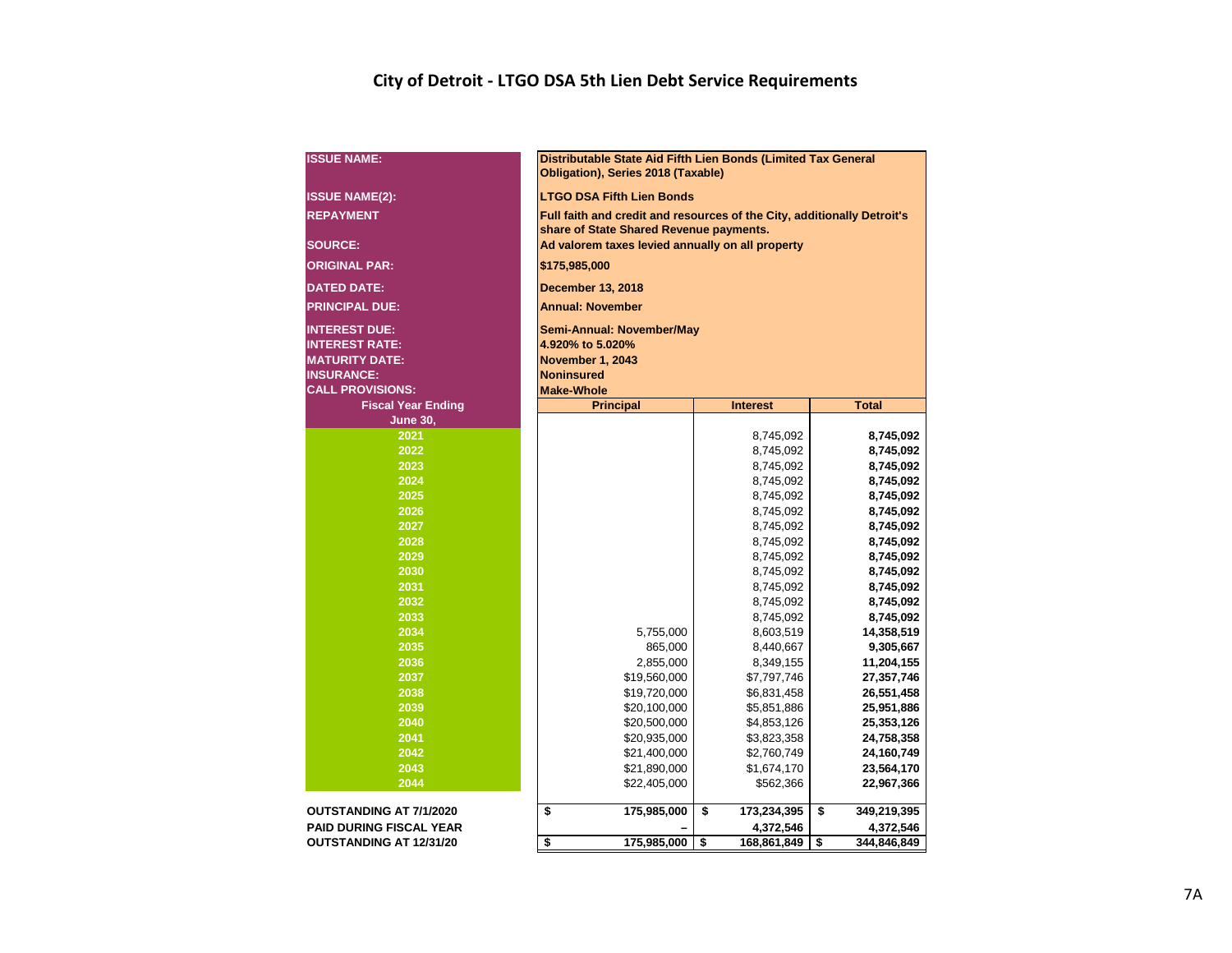| <b>ISSUE NAME:</b>                                                                                                                                                                                              | <b>Financial Recovery Income Tax Revenue and</b><br>Refunding Bonds, Series 2014-A (Tax-Exempt)                                                                                                   |                 |                           | <b>Financial Recovery Income Tax Revenue and</b><br>Refunding Bonds, Series 2014-B (Taxable)                                                                                      |                 |                  |                     |                    |                     |  |  |  |
|-----------------------------------------------------------------------------------------------------------------------------------------------------------------------------------------------------------------|---------------------------------------------------------------------------------------------------------------------------------------------------------------------------------------------------|-----------------|---------------------------|-----------------------------------------------------------------------------------------------------------------------------------------------------------------------------------|-----------------|------------------|---------------------|--------------------|---------------------|--|--|--|
| <b>ISSUE NAME(2):</b>                                                                                                                                                                                           | <b>Exit Financing (Remarketed)</b>                                                                                                                                                                |                 |                           | <b>Exit Financing (Remarketed)</b>                                                                                                                                                |                 |                  |                     |                    |                     |  |  |  |
| <b>REPAYMENT</b>                                                                                                                                                                                                | Income Taxes & Full faith and credit and resources of<br>the City                                                                                                                                 |                 |                           | Income Taxes & Full faith and credit and resources of<br>the City                                                                                                                 |                 |                  |                     |                    |                     |  |  |  |
| <b>SOURCE:</b><br><b>ORIGINAL PAR:</b><br><b>DATED DATE:</b><br><b>PRINCIPAL DUE:</b><br><b>INTEREST DUE:</b><br><b>INTEREST RATE:</b><br><b>MATURITY DATE:</b><br><b>INSURANCE:</b><br><b>CALL PROVISIONS:</b> | <b>Income Taxes</b><br>\$134,725,000<br>September 1, 2015<br><b>Annual: October</b><br>Semi Annual: October/April<br>3.40% to 4.50%<br><b>October 1, 2029</b><br><b>Noninsured</b><br><b>None</b> |                 |                           | <b>Income Taxes</b><br>\$110,275,000<br>September 1, 2015<br><b>Annual: October</b><br>Semi Annual: October/April<br>4.60%<br>October 1, 2022<br><b>Noninsured</b><br><b>None</b> |                 |                  | <b>ALL</b>          |                    |                     |  |  |  |
|                                                                                                                                                                                                                 | <b>Principal</b>                                                                                                                                                                                  | <b>Interest</b> | <b>Total</b>              | <b>Principal</b>                                                                                                                                                                  | <b>Interest</b> | <b>Total</b>     | <b>Principal</b>    | <b>Interest</b>    | <b>Total</b>        |  |  |  |
| <b>Fiscal Year Ending</b><br><b>June 30,</b>                                                                                                                                                                    |                                                                                                                                                                                                   |                 |                           |                                                                                                                                                                                   |                 |                  |                     |                    |                     |  |  |  |
| 2021                                                                                                                                                                                                            | 2,000,000                                                                                                                                                                                         | 5.797.106       | 7,797,106                 | 22,200,000                                                                                                                                                                        | 2.750.110       | 24.950.110       | 24,200,000          | 8,547,216          | 32,747,216          |  |  |  |
| 2022                                                                                                                                                                                                            | 2,000,000                                                                                                                                                                                         | 5,727,106       | 7,727,106                 | 23,605,000                                                                                                                                                                        | 1,696,595       | 25,301,595       | 25,605,000          | 7,423,701          | 33,028,701          |  |  |  |
| 2023                                                                                                                                                                                                            | 2,000,000                                                                                                                                                                                         | 5,653,106       | 7,653,106                 | 25,080,000                                                                                                                                                                        | 576,840         | 25,656,840       | 27,080,000          | 6,229,946          | 33,309,946          |  |  |  |
| 2024                                                                                                                                                                                                            | 15,375,000                                                                                                                                                                                        | 5,317,216       | 20,692,216                |                                                                                                                                                                                   |                 |                  | 15,375,000          | 5,317,216          | 20,692,216          |  |  |  |
| 2025                                                                                                                                                                                                            | 16,285,000                                                                                                                                                                                        | 4,693,625       | 20,978,625                |                                                                                                                                                                                   |                 |                  | 16,285,000          | 4.693.625          | 20,978,625          |  |  |  |
| 2026                                                                                                                                                                                                            | 17,245,000                                                                                                                                                                                        | 3,979,913       | 21,224,913                |                                                                                                                                                                                   |                 |                  | 17,245,000          | 3,979,913          | 21,224,913          |  |  |  |
| 2027                                                                                                                                                                                                            | 18,265,000                                                                                                                                                                                        | 3,180,938       | 21,445,938                |                                                                                                                                                                                   |                 |                  | 18,265,000          | 3,180,938          | 21,445,938          |  |  |  |
| 2028                                                                                                                                                                                                            | 19,350,000                                                                                                                                                                                        | 2,334,600       | 21,684,600                |                                                                                                                                                                                   |                 |                  | 19,350,000          | 2,334,600          | 21,684,600          |  |  |  |
| 2029                                                                                                                                                                                                            | 20,495,000                                                                                                                                                                                        | 1,438,088       | 21,933,088                |                                                                                                                                                                                   |                 |                  | 20,495,000          | 1,438,088          | 21,933,088          |  |  |  |
| 2030                                                                                                                                                                                                            | 21,710,000                                                                                                                                                                                        | 488,475         | 22,198,475                |                                                                                                                                                                                   |                 |                  | 21,710,000          | 488,475            | 22,198,475          |  |  |  |
| OUTSTANDING AT 7/1/2020                                                                                                                                                                                         | \$<br>134,725,000 \$                                                                                                                                                                              | 38,610,172      | \$173,335,172             | \$<br>70,885,000 \$                                                                                                                                                               | 5,023,545       | 75,908,545<br>\$ | 205,610,000         | 43,633,717<br>\$   | 249,243,717<br>s.   |  |  |  |
| <b>PAID DURING FISCAL YEAR*</b>                                                                                                                                                                                 | 2.000.000                                                                                                                                                                                         | 2,915,553       | 4,915,553                 | 22,200,000                                                                                                                                                                        | 1,630,355       | 23,830,355       | 24,200,000          | 4,545,908          | 28,745,908          |  |  |  |
| OUTSTANDING AT 12/31/20                                                                                                                                                                                         | 132,725,000 \$<br>s.                                                                                                                                                                              |                 | 35,694,619 \$ 168,419,619 | \$<br>48,685,000 \$                                                                                                                                                               | $3,393,190$ \$  | 52,078,190       | 181,410,000<br>- \$ | 39,087,809<br>l \$ | l \$<br>220,497,809 |  |  |  |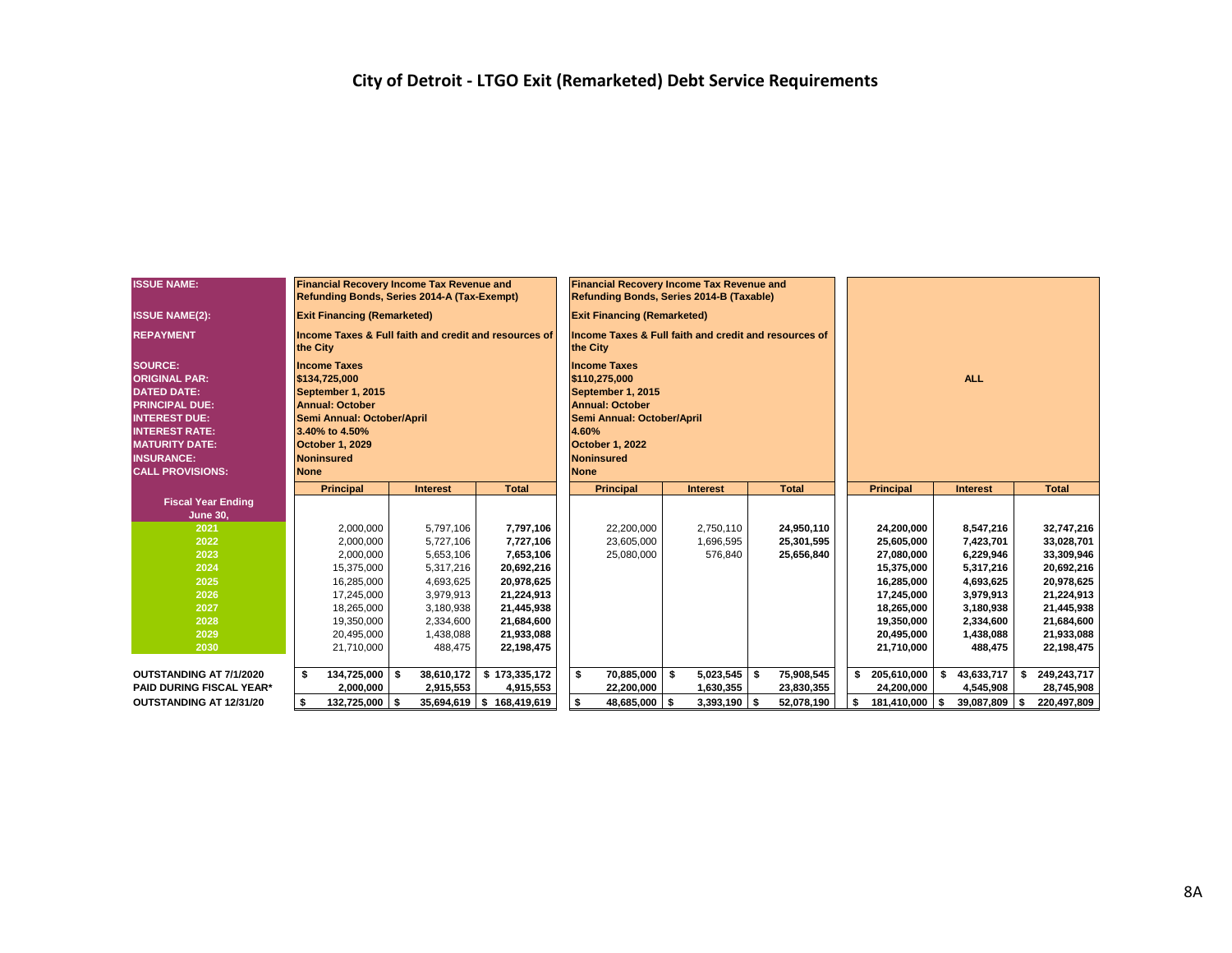| <b>ISSUE NAME:</b>                           | Financial Recovery Bonds, Series 2014-B1 (Federally Taxable) |                          |                          | Financial Recovery Bonds, Series 2014-B2 (Federally<br>Taxable) |                    |                      |                          |                          |                          |  |  |  |
|----------------------------------------------|--------------------------------------------------------------|--------------------------|--------------------------|-----------------------------------------------------------------|--------------------|----------------------|--------------------------|--------------------------|--------------------------|--|--|--|
| <b>ISSUE NAME(2):</b>                        | <b>B-Notes</b>                                               |                          |                          | <b>B-Notes</b>                                                  |                    |                      |                          |                          |                          |  |  |  |
| <b>REPAYMENT SOURCE:</b>                     | Full faith and credit and resources of the City              |                          |                          | Full faith and credit and resources of the City                 |                    |                      |                          |                          |                          |  |  |  |
| <b>ORIGINAL PAR:</b>                         | \$616,560,047                                                |                          |                          | \$15,404,098                                                    |                    |                      | <b>ALL</b>               |                          |                          |  |  |  |
| <b>DATED DATE:</b>                           | <b>December 10, 2014</b>                                     |                          |                          | December 10, 2014                                               |                    |                      |                          |                          |                          |  |  |  |
| <b>PRINCIPAL DUE:</b>                        | <b>Annual: April</b>                                         |                          |                          | <b>Annual: April</b>                                            |                    |                      |                          |                          |                          |  |  |  |
| <b>INTEREST DUE:</b>                         | Semi Annual: April/October                                   |                          |                          | Semi Annual: April/October                                      |                    |                      |                          |                          |                          |  |  |  |
| <b>INTEREST RATE:</b>                        | 4.00% to 6.00%                                               |                          |                          | 4.00% to 6.00%                                                  |                    |                      |                          |                          |                          |  |  |  |
| <b>MATURITY DATE:</b>                        | April 1, 2044                                                |                          |                          | April 1, 2044                                                   |                    |                      |                          |                          |                          |  |  |  |
| <b>INSURANCE:</b>                            | <b>Noninsured</b>                                            |                          |                          | <b>Noninsured</b>                                               |                    |                      |                          |                          |                          |  |  |  |
| <b>CALL PROVISIONS:</b>                      | <b>Callable at Par</b>                                       |                          |                          | <b>Callable at Par</b>                                          |                    |                      |                          |                          |                          |  |  |  |
|                                              | Principal                                                    | <b>Interest</b>          | <b>Total</b>             | <b>Principal</b>                                                | <b>Interest</b>    | <b>Total</b>         | <b>Principal</b>         | <b>Interest</b>          | <b>Total</b>             |  |  |  |
| <b>Fiscal Year Ending</b><br><b>June 30,</b> |                                                              |                          |                          |                                                                 |                    |                      |                          |                          |                          |  |  |  |
| 2021                                         |                                                              | 16,973,304               | 16,973,304               |                                                                 | 399,168            | 399,168              | ٠                        | 17,372,472               | 17,372,472               |  |  |  |
| 2022                                         |                                                              | 16,973,304               | 16,973,304               |                                                                 | 399,168            | 399,168              |                          | 17,372,472               | 17,372,472               |  |  |  |
| 2023                                         |                                                              | 16,973,304               | 16,973,304               |                                                                 | 399,168            | 399,168              |                          | 17,372,472               | 17,372,472               |  |  |  |
| 2024                                         |                                                              | 16,973,304               | 16,973,304               |                                                                 | 399,168            | 399,168              |                          | 17,372,472               | 17,372,472               |  |  |  |
| 2025                                         | 2,411,066                                                    | 16,973,304               | 19,384,370               |                                                                 | 399,168            | 399,168              | 2,411,066                | 17,372,472               | 19,783,538               |  |  |  |
| 2026<br>2027                                 | 2,256,986<br>2,128,183                                       | 16,876,861<br>16,786,582 | 19,133,847<br>18,914,765 |                                                                 | 399,168<br>399,168 | 399,168<br>399,168   | 2,256,986<br>2,128,183   | 17,276,029<br>17,185,749 | 19,533,015<br>19,313,932 |  |  |  |
| 2028                                         | 1,977,770                                                    | 16,701,454               | 18,679,224               |                                                                 | 399,168            | 399,168              | 1,977,770                | 17,100,622               | 19,078,392               |  |  |  |
| 2029                                         | 1,807,988                                                    | 16,622,344               | 18,430,332               |                                                                 | 399,168            | 399,168              | 1,807,988                | 17,021,511               | 18,829,499               |  |  |  |
| 2030                                         | 1,616,461                                                    | 16,550,024               | 18,166,485               |                                                                 | 399,168            | 399,168              | 1,616,461                | 16,949,192               | 18,565,653               |  |  |  |
| 2031                                         | 23,874,105                                                   | 16,485,366               | 40,359,471               |                                                                 | 399,168            | 399,168              | 23,874,105               | 16,884,533               | 40,758,638               |  |  |  |
| 2032                                         | 24,095,750                                                   | 15,530,401               | 39,626,151               | 736,738                                                         | 399,168            | 1,135,906            | 24,832,488               | 15,929,569               | 40,762,057               |  |  |  |
| 2033                                         | 25,056,264                                                   | 14,566,571               | 39,622,835               | 770,205                                                         | 369,698            | 1,139,903            | 25,826,469               | 14,936,270               | 40,762,739               |  |  |  |
| 2034                                         | 30,828,003                                                   | 13,564,321               | 44,392,324               | 770,205                                                         | 338,890            | 1,109,095            | 31,598,208               | 13,903,211               | 45,501,419               |  |  |  |
| 2035                                         | 30,828,003                                                   | 18,496,801               | 49,324,804               | 770,205                                                         | 462,123            | 1,232,328            | 31,598,208               | 18,958,924               | 50,557,132               |  |  |  |
| 2036                                         | 30,828,003                                                   | 16,647,121               | 47,475,124               | 770,205                                                         | 415,911            | 1,186,116            | 31,598,208               | 17,063,031               | 48,661,239               |  |  |  |
| 2037                                         | 30,828,003                                                   | 14,797,441               | 45,625,444               | 770,205                                                         | 369,698            | 1,139,903            | 31,598,208               | 15,167,139               | 46,765,347               |  |  |  |
| 2038                                         | 30,828,003                                                   | 12,947,760               | 43,775,763               | 770,205                                                         | 323,486            | 1,093,691            | 31,598,208               | 13,271,246               | 44,869,454               |  |  |  |
| 2039                                         | 30,828,003                                                   | 11,098,080               | 41,926,083               | 770,205                                                         | 277,274            | 1,047,479            | 31,598,208               | 11,375,354               | 42,973,562               |  |  |  |
| 2040<br>2041                                 | 30,828,003<br>30,828,003                                     | 9,248,400<br>7,398,720   | 40,076,403<br>38,226,723 | 770,205<br>770,205                                              | 231,061<br>184,849 | 1,001,266<br>955,054 | 31,598,208<br>31,598,208 | 9,479,462<br>7,583,569   | 41,077,670<br>39,181,777 |  |  |  |
| 2042                                         | 30,828,003                                                   | 5,549,040                | 36,377,043               | 770,205                                                         | 138,637            | 908,842              | 31,598,208               | 5,687,677                | 37,285,885               |  |  |  |
| 2043                                         | 30,828,003                                                   | 3,699,360                | 34,527,363               | 770,205                                                         | 92,424             | 862,629              | 31,598,208               | 3,791,784                | 35,389,992               |  |  |  |
| 2044                                         | 30,827,990                                                   | 1,849,679                | 32,677,669               | 770,203                                                         | 46,212             | 816,415              | 31,598,193               | 1,895,892                | 33,494,085               |  |  |  |
| OUTSTANDING AT 7/1/2020                      | s.<br>424,332,593 \$                                         | 330,282,844 \$           | 754,615,437              | <b>S</b><br>$9,979,196$ \$                                      | 8,040,278 \$       | 18,019,474           | 434,311,789 \$<br>- \$   | $338,323,122$ \$         | 772,634,911              |  |  |  |
| <b>PAID DURING FISCAL YEAR</b>               |                                                              | 8,486,652                | 8,486,652                |                                                                 | 199,584            | 199,584              |                          | 8,686,236                | 8,686,236                |  |  |  |
| <b>OUTSTANDING AT 12/31/20</b>               | $424,332,593$ \$<br>$\overline{\bullet}$                     | 321,796,192 \$           | 746,128,785              | $9,979,196$ \$<br><b>S</b>                                      | $9,979,196$ \$     | 19,958,392           | 434,311,789 \$           | 329,636,886 \$           | 763,948,675              |  |  |  |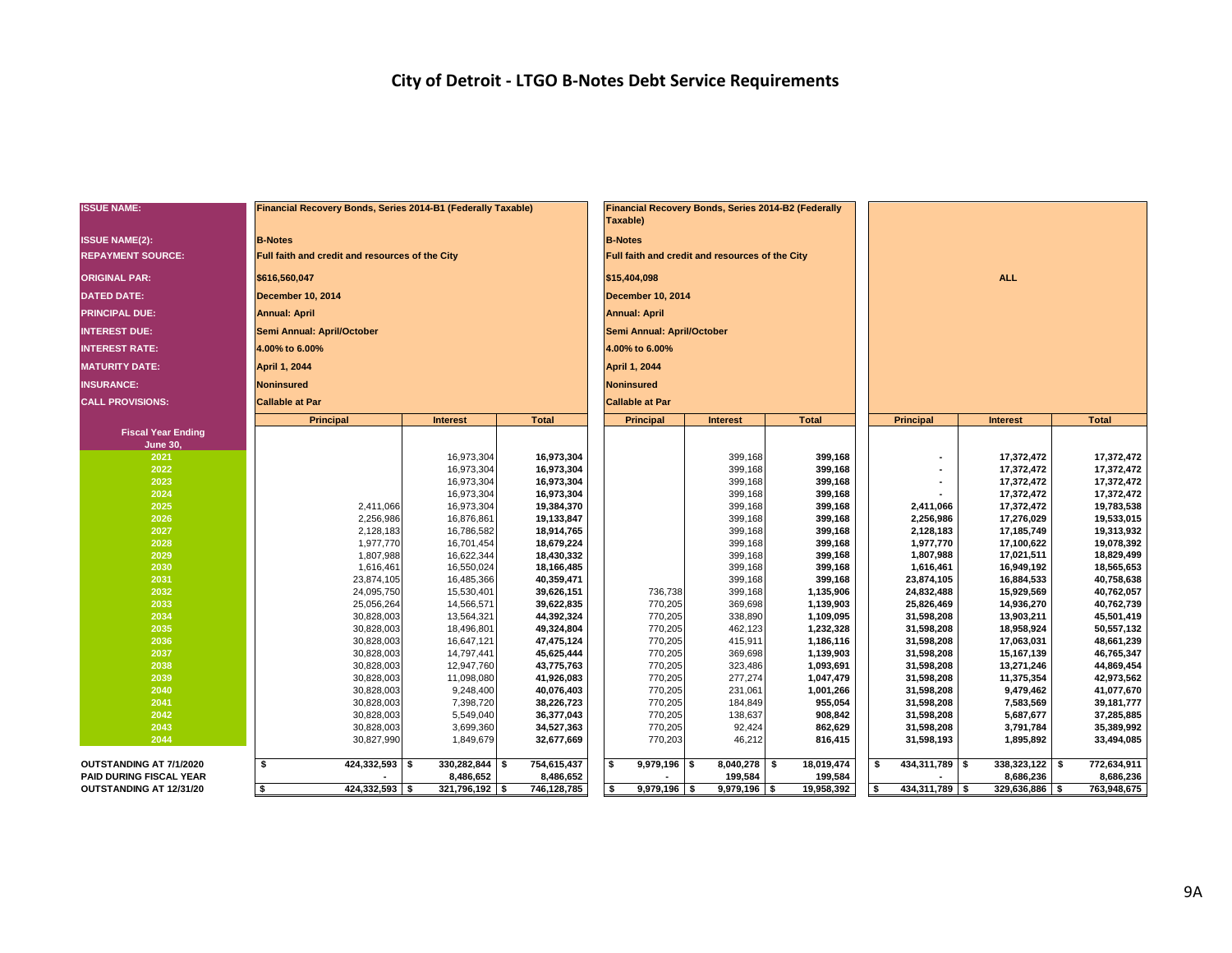| <b>ISSUE NAME:</b><br><b>ISSUE NAME(2):</b><br><b>REPAYMENT</b><br><b>SOURCE:</b><br><b>ORIGINAL PAR:</b><br><b>DATED DATE:</b><br><b>PRINCIPAL DUE:</b><br><b>INTEREST DUE:</b><br><b>INTEREST RATE:</b><br><b>MATURITY DATE:</b><br><b>INSURANCE:</b><br><b>CALL PROVISIONS:</b> | City of Detroit 2019 Capital Improvement Bond<br>(Joe Louis Arena Demolition)<br>Full faith and credit and resources of the City.<br>Ad valorem taxes levied annually on all property<br>\$10,000,000 (of which \$4,159,104.37 has been drawn down)<br>June 10, 2019<br><b>Annual: July</b><br><b>Annual: July</b><br>1.00% to 2.00%<br><b>July 9, 2039</b><br><b>Noninsured</b> |                  |                    |  |  |  |  |  |  |  |  |  |  |  |
|------------------------------------------------------------------------------------------------------------------------------------------------------------------------------------------------------------------------------------------------------------------------------------|----------------------------------------------------------------------------------------------------------------------------------------------------------------------------------------------------------------------------------------------------------------------------------------------------------------------------------------------------------------------------------|------------------|--------------------|--|--|--|--|--|--|--|--|--|--|--|
| <b>Fiscal Year Ending</b>                                                                                                                                                                                                                                                          | <b>Total</b><br><b>Principal</b><br><b>Interest</b>                                                                                                                                                                                                                                                                                                                              |                  |                    |  |  |  |  |  |  |  |  |  |  |  |
| <b>June 30,</b>                                                                                                                                                                                                                                                                    |                                                                                                                                                                                                                                                                                                                                                                                  |                  |                    |  |  |  |  |  |  |  |  |  |  |  |
| 2021                                                                                                                                                                                                                                                                               |                                                                                                                                                                                                                                                                                                                                                                                  | 40,806           | 40,806             |  |  |  |  |  |  |  |  |  |  |  |
| 2022                                                                                                                                                                                                                                                                               |                                                                                                                                                                                                                                                                                                                                                                                  | 44,098           | 44,098             |  |  |  |  |  |  |  |  |  |  |  |
| 2023                                                                                                                                                                                                                                                                               | 194,270                                                                                                                                                                                                                                                                                                                                                                          | 83,182           | 277,452            |  |  |  |  |  |  |  |  |  |  |  |
| 2024                                                                                                                                                                                                                                                                               | 198,155                                                                                                                                                                                                                                                                                                                                                                          | 79,297           | 277,452            |  |  |  |  |  |  |  |  |  |  |  |
| 2025                                                                                                                                                                                                                                                                               | 201,912                                                                                                                                                                                                                                                                                                                                                                          | 75,540           | 277,452            |  |  |  |  |  |  |  |  |  |  |  |
| 2026                                                                                                                                                                                                                                                                               | 206,157                                                                                                                                                                                                                                                                                                                                                                          | 71,295           | 277,452            |  |  |  |  |  |  |  |  |  |  |  |
| 2027                                                                                                                                                                                                                                                                               | 210,280<br>67,172<br>277,452                                                                                                                                                                                                                                                                                                                                                     |                  |                    |  |  |  |  |  |  |  |  |  |  |  |
| 2028                                                                                                                                                                                                                                                                               | 214,486                                                                                                                                                                                                                                                                                                                                                                          | 62,967           | 277,452            |  |  |  |  |  |  |  |  |  |  |  |
| 2029                                                                                                                                                                                                                                                                               | 218,615                                                                                                                                                                                                                                                                                                                                                                          | 58,838           | 277,452            |  |  |  |  |  |  |  |  |  |  |  |
| 2030                                                                                                                                                                                                                                                                               | 223,148                                                                                                                                                                                                                                                                                                                                                                          | 54,305           | 277,452            |  |  |  |  |  |  |  |  |  |  |  |
| 2031                                                                                                                                                                                                                                                                               | 227,611                                                                                                                                                                                                                                                                                                                                                                          | 49,842           | 277,452            |  |  |  |  |  |  |  |  |  |  |  |
| 2032                                                                                                                                                                                                                                                                               | 232,163                                                                                                                                                                                                                                                                                                                                                                          | 45,289           | 277,452            |  |  |  |  |  |  |  |  |  |  |  |
| 2033                                                                                                                                                                                                                                                                               | 236,695                                                                                                                                                                                                                                                                                                                                                                          | 40,758           | 277,452            |  |  |  |  |  |  |  |  |  |  |  |
| 2034                                                                                                                                                                                                                                                                               | 241,540                                                                                                                                                                                                                                                                                                                                                                          | 35,912           | 277,452            |  |  |  |  |  |  |  |  |  |  |  |
| 2035                                                                                                                                                                                                                                                                               | 246,371                                                                                                                                                                                                                                                                                                                                                                          | 31,081           | 277,452            |  |  |  |  |  |  |  |  |  |  |  |
| 2036<br>2037                                                                                                                                                                                                                                                                       | 251,298                                                                                                                                                                                                                                                                                                                                                                          | 26,154           | 277,452            |  |  |  |  |  |  |  |  |  |  |  |
| 2038                                                                                                                                                                                                                                                                               | 256,266<br>261,449                                                                                                                                                                                                                                                                                                                                                               | 21,186<br>16,003 | 277,452<br>277,452 |  |  |  |  |  |  |  |  |  |  |  |
| 2039                                                                                                                                                                                                                                                                               | 266,678                                                                                                                                                                                                                                                                                                                                                                          | 10,774           | 277,452            |  |  |  |  |  |  |  |  |  |  |  |
| 2040                                                                                                                                                                                                                                                                               | 272,012                                                                                                                                                                                                                                                                                                                                                                          | 5,440            | 277,452            |  |  |  |  |  |  |  |  |  |  |  |
| 2041                                                                                                                                                                                                                                                                               |                                                                                                                                                                                                                                                                                                                                                                                  |                  |                    |  |  |  |  |  |  |  |  |  |  |  |
| 2042                                                                                                                                                                                                                                                                               |                                                                                                                                                                                                                                                                                                                                                                                  |                  |                    |  |  |  |  |  |  |  |  |  |  |  |
| 2043                                                                                                                                                                                                                                                                               |                                                                                                                                                                                                                                                                                                                                                                                  |                  |                    |  |  |  |  |  |  |  |  |  |  |  |
| 2044                                                                                                                                                                                                                                                                               |                                                                                                                                                                                                                                                                                                                                                                                  |                  |                    |  |  |  |  |  |  |  |  |  |  |  |
|                                                                                                                                                                                                                                                                                    |                                                                                                                                                                                                                                                                                                                                                                                  |                  |                    |  |  |  |  |  |  |  |  |  |  |  |
| OUTSTANDING AT 7/1/2020                                                                                                                                                                                                                                                            | \$<br>4,159,104<br>\$<br>919,939<br>\$<br>5,079,043                                                                                                                                                                                                                                                                                                                              |                  |                    |  |  |  |  |  |  |  |  |  |  |  |
| <b>PAID DURING FISCAL YEAR</b>                                                                                                                                                                                                                                                     |                                                                                                                                                                                                                                                                                                                                                                                  | 40,806           | 40,806             |  |  |  |  |  |  |  |  |  |  |  |
| <b>OUTSTANDING AT 12/31/20</b>                                                                                                                                                                                                                                                     | 4,159,104<br>\$                                                                                                                                                                                                                                                                                                                                                                  | \$<br>879,132    | \$<br>5,038,237    |  |  |  |  |  |  |  |  |  |  |  |

1. The following three drawdowns have been made: Drawdown #1: \$850,000; Drawdown #2: \$3,000,000; Drawdown #3: \$309,104.37. The due date for the final drawdown is no later than December 31, 2020.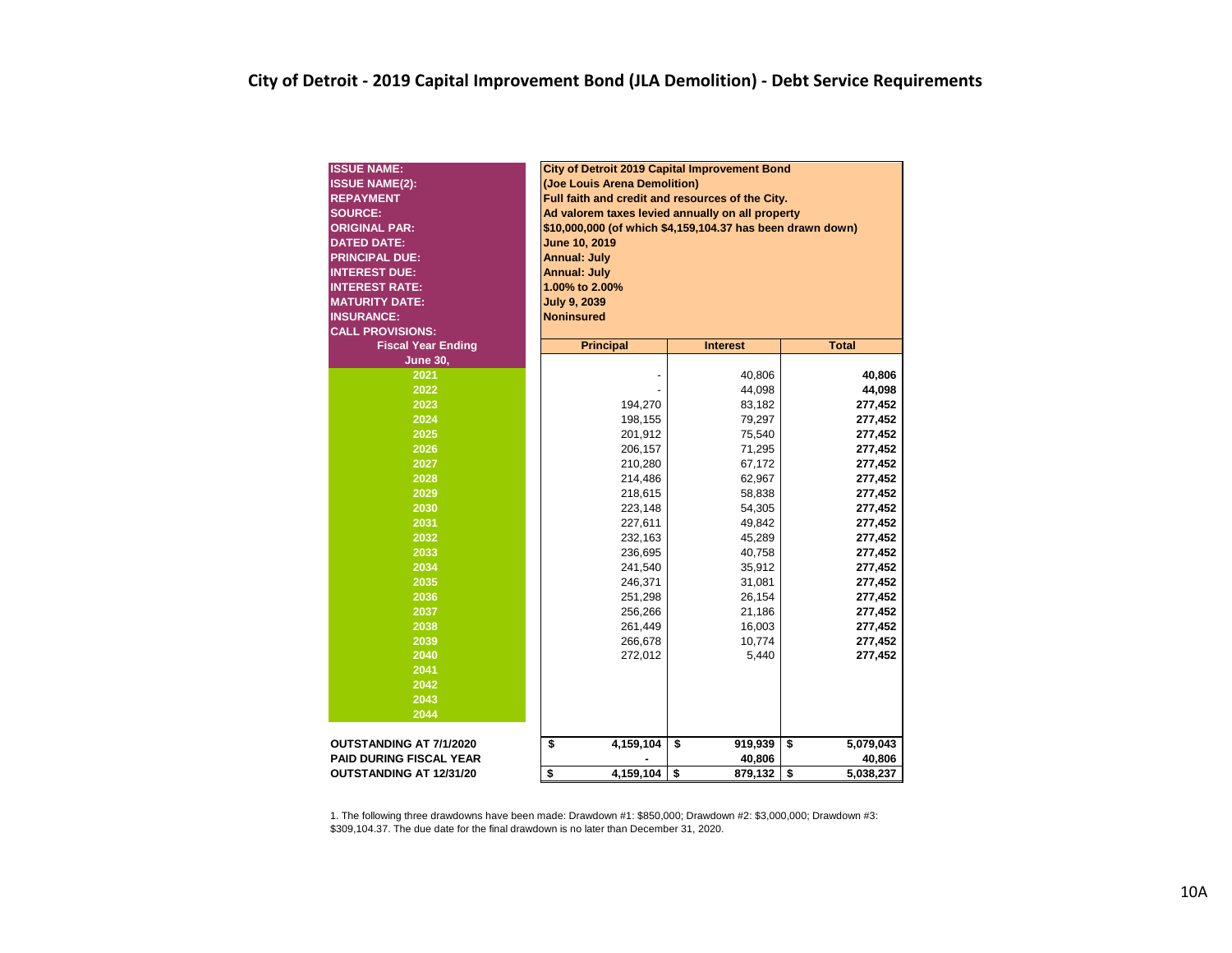### **City of Detroit - MTF Bonds - Debt Service Requirements**

| <b>ISSUE NAME:</b><br><b>ISSUE NAME(2):</b><br><b>REPAYMENT</b><br><b>SOURCE:</b><br><b>ORIGINAL PAR:</b><br><b>DATED DATE:</b><br><b>PRINCIPAL DUE:</b><br><b>INTEREST DUE:</b> | <b>City of Detroit Transportation Project</b><br><b>MTF Bonds</b><br><b>Act 51 dollars</b><br><b>Act 51 dollars</b><br>\$124,500,000* (of which \$90,000,000 has been drawn<br>down)<br><b>November 16, 2017</b><br><b>April 1</b><br><b>April 1</b> |                                 |    |                 |    |              |  |  |  |  |  |  |  |
|----------------------------------------------------------------------------------------------------------------------------------------------------------------------------------|------------------------------------------------------------------------------------------------------------------------------------------------------------------------------------------------------------------------------------------------------|---------------------------------|----|-----------------|----|--------------|--|--|--|--|--|--|--|
| <b>INTEREST RATE:</b><br><b>MATURITY DATE:</b><br><b>INSURANCE:</b><br><b>CALL PROVISIONS:</b><br><b>Fiscal Year Ending</b>                                                      | <b>None</b><br>7 year                                                                                                                                                                                                                                | 2.38% to 3.49%<br>April 1, 2032 |    |                 |    |              |  |  |  |  |  |  |  |
| <b>June 30,</b>                                                                                                                                                                  |                                                                                                                                                                                                                                                      | <b>Principal</b>                |    | <b>Interest</b> |    | <b>Total</b> |  |  |  |  |  |  |  |
| 2021                                                                                                                                                                             |                                                                                                                                                                                                                                                      | 9,145,000.00                    |    | 4,683,911.66    |    | 13,828,912   |  |  |  |  |  |  |  |
| 2022                                                                                                                                                                             |                                                                                                                                                                                                                                                      | 9,345,000.00                    |    | 4,440,556.80    |    | 13,785,557   |  |  |  |  |  |  |  |
| 2023                                                                                                                                                                             |                                                                                                                                                                                                                                                      | 9,585,000.00                    |    | 4,146,376.20    |    | 13,731,376   |  |  |  |  |  |  |  |
| 2024                                                                                                                                                                             |                                                                                                                                                                                                                                                      | 9,840,000.00                    |    | 3,833,042.54    |    | 13,673,043   |  |  |  |  |  |  |  |
| 2025                                                                                                                                                                             |                                                                                                                                                                                                                                                      | 10,115,000.00                   |    | 3,500,548.92    |    | 13,615,549   |  |  |  |  |  |  |  |
| 2026                                                                                                                                                                             |                                                                                                                                                                                                                                                      | 10,430,000.00                   |    | 3,120,629.52    |    | 13,550,630   |  |  |  |  |  |  |  |
| 2027                                                                                                                                                                             |                                                                                                                                                                                                                                                      | 10,765,000.00                   |    | 2,713,755.22    |    | 13,478,755   |  |  |  |  |  |  |  |
| 2028                                                                                                                                                                             |                                                                                                                                                                                                                                                      | 11,115,000.00                   |    | 2,287,245.92    |    | 13,402,246   |  |  |  |  |  |  |  |
| 2029                                                                                                                                                                             |                                                                                                                                                                                                                                                      | 11,485,000.00                   |    | 1,837,421.86    |    | 13,322,422   |  |  |  |  |  |  |  |
| 2030                                                                                                                                                                             |                                                                                                                                                                                                                                                      | 11,875,000.00                   |    | 1,366,996.26    |    | 13,241,996   |  |  |  |  |  |  |  |
| 2031                                                                                                                                                                             |                                                                                                                                                                                                                                                      | 12,275,000.00                   |    | 876,321.26      |    | 13,151,321   |  |  |  |  |  |  |  |
| 2032                                                                                                                                                                             |                                                                                                                                                                                                                                                      | 8,525,000.00                    |    | 361,630.50      |    | 8,886,631    |  |  |  |  |  |  |  |
|                                                                                                                                                                                  |                                                                                                                                                                                                                                                      |                                 |    |                 |    |              |  |  |  |  |  |  |  |
| <b>OUTSTANDING AT 7/1/2020</b>                                                                                                                                                   | \$                                                                                                                                                                                                                                                   | 124.500.000                     | \$ | 33,168,437      | \$ | 157,668,437  |  |  |  |  |  |  |  |
| <b>PAID DURING FISCAL YEAR</b>                                                                                                                                                   |                                                                                                                                                                                                                                                      |                                 |    | 2,331,351       |    | 2,331,351    |  |  |  |  |  |  |  |
| <b>OUTSTANDING AT 12/31/20</b>                                                                                                                                                   | \$                                                                                                                                                                                                                                                   | 124,500,000                     | \$ | 30,837,086      | \$ | 155,337,086  |  |  |  |  |  |  |  |

The final draw occurred on October 1, 2020.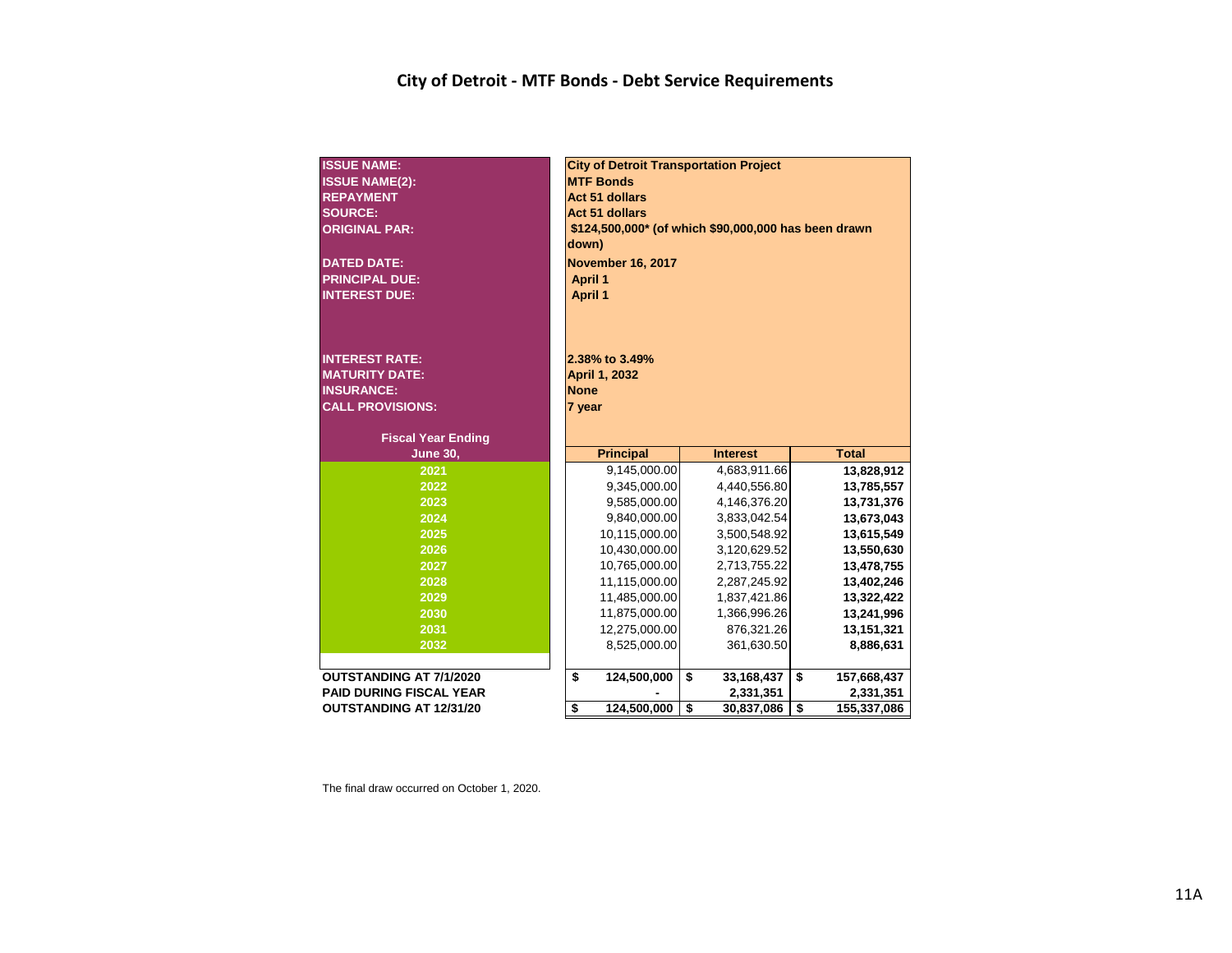| <b>ISSUE NAME:</b>             | <b>Mexicantown Welcome Center</b> |                                  |      |               |           |                       |                                  |                       |              | <b>Mexicantown Welcome Center</b> |                                         |              | <b>Book Cadillac Project Note 2</b> |                                  |                              |  |          |      |                        |  |  |
|--------------------------------|-----------------------------------|----------------------------------|------|---------------|-----------|-----------------------|----------------------------------|-----------------------|--------------|-----------------------------------|-----------------------------------------|--------------|-------------------------------------|----------------------------------|------------------------------|--|----------|------|------------------------|--|--|
|                                |                                   | <b>HUD 108 Note</b>              |      |               |           |                       |                                  | <b>HUD 108 Note</b>   |              |                                   |                                         |              |                                     | <b>HUD 108 Note</b>              |                              |  |          |      |                        |  |  |
|                                |                                   |                                  |      |               |           |                       |                                  |                       |              |                                   |                                         |              |                                     |                                  |                              |  |          |      |                        |  |  |
| <b>REPAYMENT SOURCE:</b>       |                                   | <b>Section 108 Loan Guaranty</b> |      |               |           |                       | <b>Section 108 Loan Guaranty</b> |                       |              |                                   |                                         |              |                                     | <b>Section 108 Loan Guaranty</b> |                              |  |          |      |                        |  |  |
|                                |                                   | <b>Block Grant Funds</b>         |      |               |           |                       | <b>Block Grant Funds</b>         |                       |              |                                   |                                         |              |                                     | <b>Block Grant Funds</b>         |                              |  |          |      |                        |  |  |
| <b>ORIGINAL PAR:</b>           |                                   | \$7,789,000                      |      |               | \$280,000 |                       |                                  |                       |              |                                   |                                         | \$10,700,000 |                                     |                                  |                              |  |          |      |                        |  |  |
| <b>DATED DATE:</b>             |                                   | March 26, 2019 (Refunding)       |      |               |           | <b>August 3, 2020</b> |                                  |                       |              |                                   |                                         |              | March 26, 2019 (Refunding)          |                                  |                              |  |          |      |                        |  |  |
| <b>PRINCIPAL DUE:</b>          |                                   | <b>Annual: August</b>            |      |               |           | <b>Annual: August</b> |                                  |                       |              |                                   |                                         |              | <b>Annual: August</b>               |                                  |                              |  |          |      |                        |  |  |
| <b>INTEREST DUE:</b>           | Semi Annual: August/February      |                                  |      |               |           |                       |                                  |                       |              |                                   | Quarterly: August/November/February/May |              |                                     |                                  | Semi Annual: August/February |  |          |      |                        |  |  |
| <b>INTEREST RATE:</b>          |                                   | 5.09% to 5.70%                   |      |               |           |                       |                                  | $LIBOR + 20$ bps      |              |                                   |                                         |              |                                     |                                  | 4.33% to 5.38%               |  |          |      |                        |  |  |
| <b>MATURITY DATE:</b>          |                                   | <b>August 1, 2024</b>            |      |               |           |                       |                                  | <b>August 1, 2024</b> |              |                                   |                                         |              |                                     |                                  | <b>August 1, 2025</b>        |  |          |      |                        |  |  |
| <b>INSURANCE:</b>              |                                   | Noninsured                       |      |               |           |                       |                                  | Noninsured            |              |                                   |                                         |              |                                     |                                  | Noninsured                   |  |          |      |                        |  |  |
| <b>CALL PROVISIONS:</b>        | <b>None</b>                       |                                  |      |               |           |                       | <b>None</b>                      |                       |              |                                   |                                         |              |                                     | <b>None</b>                      |                              |  |          |      |                        |  |  |
| <b>Fiscal Year Ending</b>      |                                   | <b>Principal</b>                 |      | Interest      |           | <b>Total</b>          |                                  | <b>Principal</b>      |              |                                   | Interest*                               |              | <b>Total</b>                        |                                  | Principal                    |  | Interest |      | <b>Total</b>           |  |  |
| <b>June 30,</b>                |                                   |                                  |      |               |           |                       |                                  |                       |              |                                   |                                         |              |                                     |                                  |                              |  |          |      |                        |  |  |
| 2021                           | \$                                | 280,000                          | \$   | $29,852$ \$   |           | 309,852               | \$                               |                       |              | \$                                | $1,009$ \$                              |              | 1,009                               | \$                               | 716,000 \$                   |  | 88,406   | - \$ | 804,406                |  |  |
| 2022                           |                                   | 280,000                          |      | 22,684        |           | 302,684               |                                  |                       | 47,000       |                                   | 936                                     |              | 47,936                              |                                  | 716,000                      |  | 70,076   |      | 786,076                |  |  |
| 2023                           |                                   | 350,000                          |      | 14,629        |           | 364,629               |                                  |                       | 47,000       |                                   | 750                                     |              | 47,750                              |                                  | 716,000                      |  | 51,758   |      | 767,758                |  |  |
| 2024                           |                                   | 360,000                          |      | 5,459         |           | 365,459               |                                  |                       | 47,000       |                                   | 567                                     |              | 47,567                              |                                  | 716,000                      |  | 33,267   |      | 749,267                |  |  |
| 2025                           |                                   | 28,000                           |      | 374           |           | 28,374                |                                  |                       | 47,000       |                                   | 380                                     |              | 47,380                              |                                  | 716,000                      |  | 14,343   |      | 730,343                |  |  |
| 2026                           |                                   |                                  |      |               |           |                       |                                  |                       | 46,000       |                                   | 198                                     |              | 46,198                              |                                  | 175,000                      |  | 2,396    |      | 177,396                |  |  |
| 2027<br>2028                   |                                   |                                  |      |               |           |                       |                                  |                       | 46,000       |                                   | 16                                      |              | 46,016                              |                                  |                              |  |          |      |                        |  |  |
| 2029                           |                                   |                                  |      |               |           |                       |                                  |                       |              |                                   |                                         |              |                                     |                                  |                              |  |          |      |                        |  |  |
| 2030                           |                                   |                                  |      |               |           |                       |                                  |                       |              |                                   |                                         |              |                                     |                                  |                              |  |          |      |                        |  |  |
| 2031                           |                                   |                                  |      |               |           |                       |                                  |                       |              |                                   |                                         |              |                                     |                                  |                              |  |          |      |                        |  |  |
| 2032                           |                                   |                                  |      |               |           |                       |                                  |                       |              |                                   |                                         |              |                                     |                                  |                              |  |          |      |                        |  |  |
|                                |                                   |                                  |      |               |           |                       |                                  |                       |              |                                   |                                         |              |                                     |                                  |                              |  |          |      |                        |  |  |
| <b>OUTSTANDING AT 7/1/2020</b> | \$                                | 1,298,000                        | - \$ | 72,999        | Ŝ.        | 1,370,999             | \$                               |                       | 280,000      | -\$                               | 3,855                                   | \$           | 283,855                             | \$                               | $3,755,000$ \$               |  | 260,245  |      | \$4,015,245            |  |  |
| <b>PAID DURING FISCAL YEAR</b> |                                   | 280,000                          |      | 16,711        |           | 296,711               |                                  |                       |              |                                   | 307                                     |              | 307                                 |                                  | 716,000                      |  | 48,767   |      | 764,767                |  |  |
| <b>OUTSTANDING AT 12/31/20</b> | \$                                | 1,018,000                        | l \$ | $56,288$ \ \$ |           | 1,074,288             | \$                               |                       | $280,000$ \$ |                                   | $3,548$ \$                              |              | 283,548                             | \$                               | $3,039,000$ \$               |  |          |      | $211,478$ \$ 3,250,478 |  |  |

\*Interest amounts are estimates based on recent monthly LIBOR rate plus 20 basis points.

#### Notes:

1. On April 29, 2019, the Woodward Gardens Project II Note was partially defeased (prepaid) by the City. Specifically, the City made payment to the HUD Trustee to defease the following maturities/principal amounts: August 2027/\$261,000; August 1, 2018/\$1,557,000. In addition to the principal, the payment included amounts sufficient to pay the interest that accrued until the optional redemption date occured and payment could be made to the h Certificates. The total payment was \$1,938,000. The 2019 maturity was defeased on August 1, 2019. The 2027 and 2028 maturities were defeased by HUD on August 1, 2020. From the City's perspective, the principal amounts are substance on the date the City made payment.

2. In FY17, funds to prepay the New Amsterdam Note were placed in escrow and the Note was fully defeased in substance. The trustee pays the debt service from the escrow until the final payment on 8-1-22.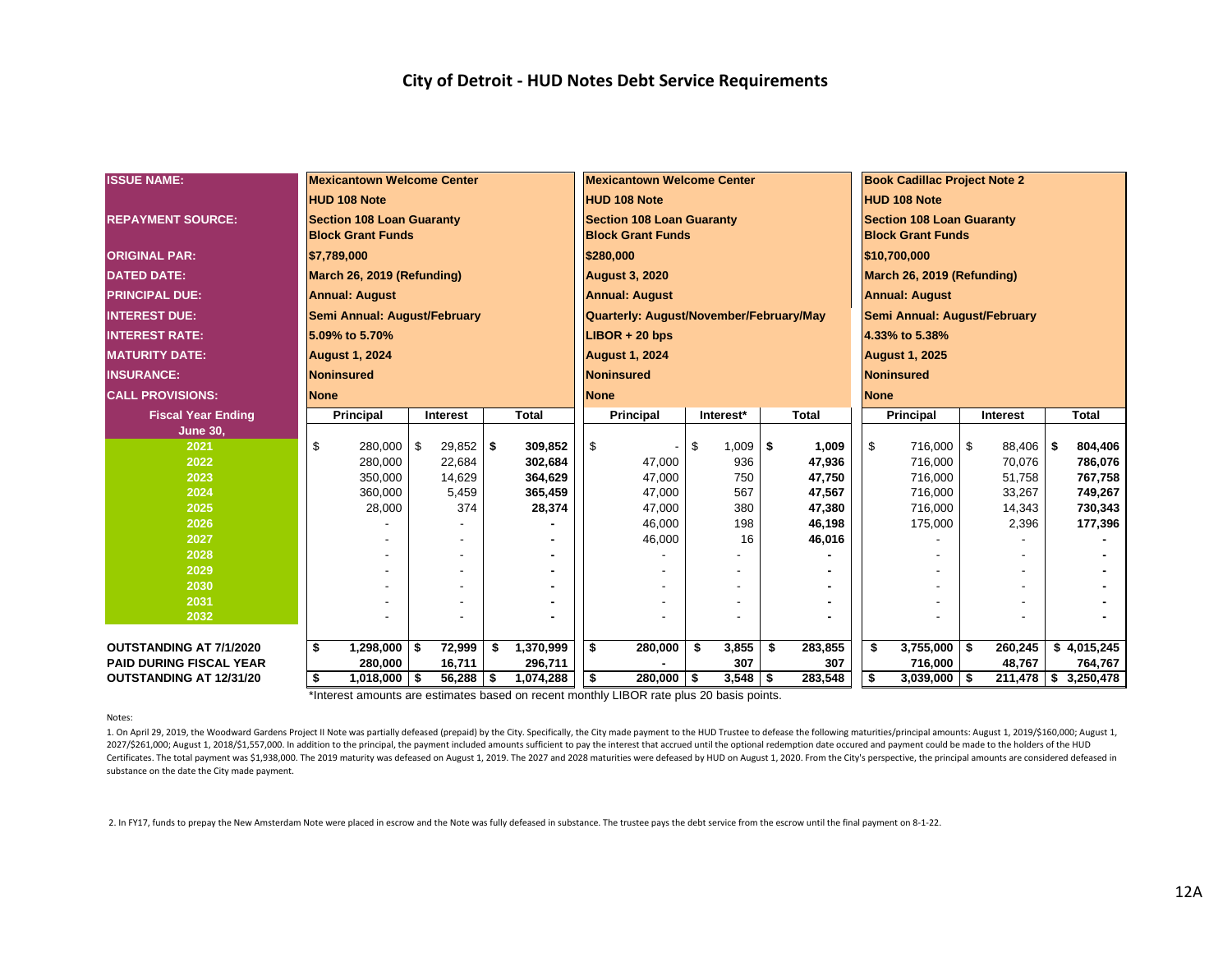| <b>ISSUE NAME:</b>             | <b>Book Cadillac Project Note 2</b>     |             |               | <b>Garfield II Project Note 1</b> |            |                        | <b>Garfield II Project Note 1</b> |             |                       |                                         |    |            |     |              |
|--------------------------------|-----------------------------------------|-------------|---------------|-----------------------------------|------------|------------------------|-----------------------------------|-------------|-----------------------|-----------------------------------------|----|------------|-----|--------------|
|                                | <b>HUD 108 Note</b>                     |             |               | <b>HUD 108 Note</b>               |            |                        |                                   |             |                       | <b>HUD 108 Note</b>                     |    |            |     |              |
| <b>REPAYMENT SOURCE:</b>       | <b>Section 108 Loan Guaranty</b>        |             |               | <b>Section 108 Loan Guaranty</b>  |            |                        |                                   |             |                       | <b>Section 108 Loan Guaranty</b>        |    |            |     |              |
|                                | <b>Block Grant Funds</b>                |             |               | <b>Block Grant Funds</b>          |            |                        | <b>Block Grant Funds</b>          |             |                       |                                         |    |            |     |              |
| <b>ORIGINAL PAR:</b>           | \$716,000                               |             |               | \$6,522,000                       |            |                        | \$520,000                         |             |                       |                                         |    |            |     |              |
| <b>DATED DATE:</b>             | <b>August 3, 2020</b>                   |             |               | March 26, 2019 (Refunding)        |            |                        |                                   |             | <b>August 3, 2020</b> |                                         |    |            |     |              |
| <b>PRINCIPAL DUE:</b>          | <b>Annual: August</b>                   |             |               | <b>Annual: August</b>             |            |                        |                                   |             |                       | <b>Annual: August</b>                   |    |            |     |              |
| <b>INTEREST DUE:</b>           | Quarterly: August/November/February/May |             |               | Semi Annual: August/February      |            |                        |                                   |             |                       | Quarterly: August/November/February/May |    |            |     |              |
| <b>INTEREST RATE:</b>          | $LIBOR + 20$ bps                        |             |               | 4.33% to 5.30%                    |            |                        |                                   |             |                       | $LIBOR + 20$ bps                        |    |            |     |              |
| <b>IMATURITY DATE:</b>         | <b>August 1, 2025</b>                   |             |               | <b>August 1, 2025</b>             |            |                        |                                   |             |                       | <b>August 1, 2025</b>                   |    |            |     |              |
| <b>INSURANCE:</b>              | <b>Noninsured</b>                       |             |               | <b>Noninsured</b>                 |            |                        |                                   |             |                       | <b>Noninsured</b>                       |    |            |     |              |
| <b>CALL PROVISIONS:</b>        | <b>None</b>                             |             |               | <b>None</b>                       |            |                        |                                   | <b>None</b> |                       |                                         |    |            |     |              |
| <b>Fiscal Year Ending</b>      | Principal                               | Interest*   | <b>Total</b>  | Principal                         |            | Interest               | <b>Total</b>                      |             |                       | <b>Principal</b>                        |    | Interest*  |     | <b>Total</b> |
| <b>June 30,</b>                |                                         |             |               |                                   |            |                        |                                   |             |                       |                                         |    |            |     |              |
| 2021                           | \$                                      | \$<br>2,609 | \$<br>2,609   | \$<br>520,000                     | $\sqrt{3}$ | 114,104                | l \$                              | 634,104     | \$                    |                                         | \$ | $1,895$ \$ |     | 1,895        |
| 2022                           | 144.000                                 | 2,644       | 146,644       | 620,000                           |            | 99,507                 |                                   | 719,507     |                       | 104,000                                 |    | 1,922      |     | 105,922      |
| 2023                           | 143,000                                 | 2,009       | 145.009       | 720,000                           |            | 82,370                 |                                   | 802,370     |                       | 104,000                                 |    | 1.461      |     | 105,461      |
| 2024                           | 143,000                                 | 1,378       | 144,378       | 780,000                           |            | 62,991                 |                                   | 842,991     |                       | 104,000                                 |    | 1,002      |     | 105,002      |
| 2025                           | 143,000                                 | 740         | 143,740       | 950,000                           |            | 40,108                 |                                   | 990,108     |                       | 104,000                                 |    | 538        |     | 104,538      |
| 2026                           | 143,000                                 | 106         | 143,106       | 1,002,000                         |            | 13,717                 |                                   | 1,015,717   |                       | 104,000                                 |    | 77         |     | 104,077      |
| 2027                           |                                         |             |               |                                   |            |                        |                                   |             |                       |                                         |    |            |     |              |
| 2028                           |                                         |             |               |                                   |            |                        |                                   |             |                       |                                         |    |            |     |              |
| 2029                           |                                         |             |               |                                   |            |                        |                                   |             |                       |                                         |    |            |     |              |
| 2030                           |                                         |             |               |                                   |            |                        |                                   |             |                       |                                         |    |            |     |              |
| 2031                           |                                         |             |               |                                   |            |                        |                                   |             |                       |                                         |    |            |     |              |
| 2032                           |                                         |             |               |                                   |            |                        |                                   |             |                       |                                         |    |            |     |              |
| <b>OUTSTANDING AT 7/1/2020</b> | \$<br>716,000                           | \$<br>9,486 | 725,486<br>\$ | \$<br>$4,592,000$ \$              |            | 412,797                | \$5,004,797                       |             | \$                    | $520,000$ \$                            |    | 6,896      | \$  | 526,896      |
| <b>PAID DURING FISCAL YEAR</b> |                                         | 785         | 785           | 520,000                           |            | 60,367                 |                                   | 580,367     |                       |                                         |    | 570        |     | 570          |
| <b>OUTSTANDING AT 12/31/20</b> | $716,000$ \$<br>\$                      | 8,701       | \$<br>724,701 | $4,072,000$ \$<br>\$              |            | $352,430$ \$ 4,424,430 |                                   |             | \$                    | $520,000$ \ \$                          |    | 6,325      | -\$ | 526,325      |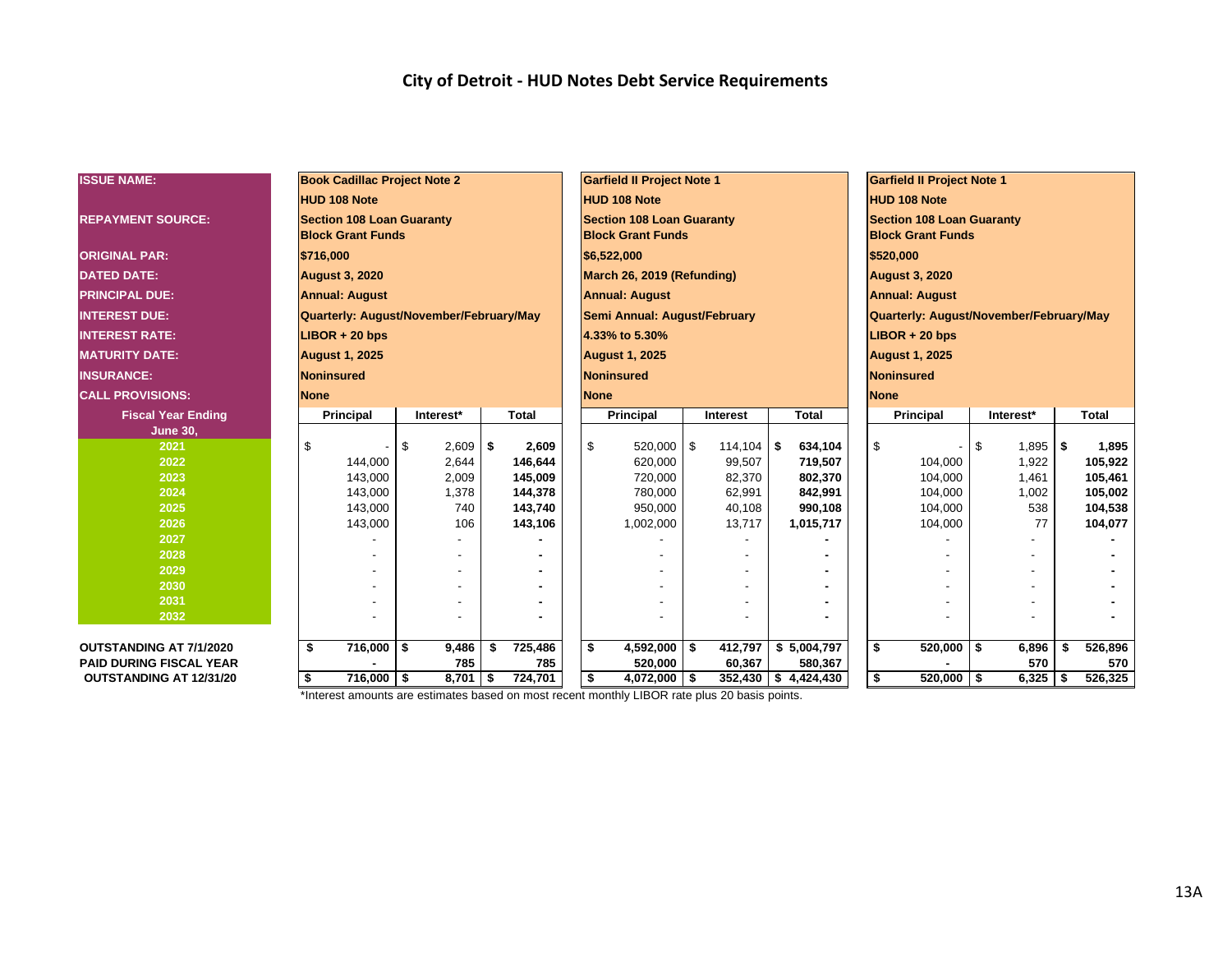| <b>ISSUE NAME:</b>             |                              | <b>Garfield II Project Note 2</b> |     |                 |     |                        |                                   |                                         |     |           |                                 |              |                       |                                   |                              |          |                  |  |                    |  |  |  |
|--------------------------------|------------------------------|-----------------------------------|-----|-----------------|-----|------------------------|-----------------------------------|-----------------------------------------|-----|-----------|---------------------------------|--------------|-----------------------|-----------------------------------|------------------------------|----------|------------------|--|--------------------|--|--|--|
|                                |                              |                                   |     |                 |     |                        | <b>Garfield II Project Note 2</b> |                                         |     |           |                                 |              |                       | <b>Garfield II Project Note 4</b> |                              |          |                  |  |                    |  |  |  |
|                                |                              | <b>HUD 108 Note</b>               |     |                 |     |                        | <b>HUD 108 Note</b>               |                                         |     |           |                                 |              |                       | <b>HUD 108 Note</b>               |                              |          |                  |  |                    |  |  |  |
| <b>REPAYMENT SOURCE:</b>       |                              | <b>Section 108 Loan Guaranty</b>  |     |                 |     |                        |                                   | <b>Section 108 Loan Guaranty</b>        |     |           |                                 |              |                       | <b>Section 108 Loan Guaranty</b>  |                              |          |                  |  |                    |  |  |  |
|                                |                              | <b>Block Grant Funds</b>          |     |                 |     |                        |                                   | <b>Block Grant Funds</b>                |     |           |                                 |              |                       | <b>Block Grant Funds</b>          |                              |          |                  |  |                    |  |  |  |
| <b>ORIGINAL PAR:</b>           | \$2,058,000                  |                                   |     |                 |     |                        | \$120,000                         |                                         |     |           |                                 |              |                       | \$1,393,000                       |                              |          |                  |  |                    |  |  |  |
| <b>DATED DATE:</b>             | March 26, 2019 (Refunding)   |                                   |     |                 |     |                        |                                   | <b>August 3, 2020</b>                   |     |           | <b>May 28, 2015 (Refunding)</b> |              |                       |                                   |                              |          |                  |  |                    |  |  |  |
| <b>PRINCIPAL DUE:</b>          | <b>Annual: August</b>        |                                   |     |                 |     |                        |                                   | <b>Annual: August</b>                   |     |           |                                 |              | <b>Annual: August</b> |                                   |                              |          |                  |  |                    |  |  |  |
| <b>INTEREST DUE:</b>           | Semi Annual: August/February |                                   |     |                 |     |                        |                                   | Quarterly: August/November/February/May |     |           |                                 |              |                       |                                   | Semi Annual: August/February |          |                  |  |                    |  |  |  |
| <b>INTEREST RATE:</b>          | 5.09% to 5.77%               |                                   |     |                 |     |                        |                                   | $LIBOR + 20$ bps                        |     |           |                                 | 28% to 3.35% |                       |                                   |                              |          |                  |  |                    |  |  |  |
| <b>MATURITY DATE:</b>          | <b>August 1, 2026</b>        |                                   |     |                 |     |                        |                                   | <b>August 1, 2026</b>                   |     |           |                                 |              | <b>August 1, 2029</b> |                                   |                              |          |                  |  |                    |  |  |  |
| <b>INSURANCE:</b>              | <b>Noninsured</b>            |                                   |     |                 |     |                        |                                   | Noninsured                              |     |           | <b>Noninsured</b>               |              |                       |                                   |                              |          |                  |  |                    |  |  |  |
| <b>CALL PROVISIONS:</b>        | <b>None</b>                  |                                   |     |                 |     |                        |                                   | <b>None</b>                             |     |           |                                 |              |                       | <b>None</b>                       |                              |          |                  |  |                    |  |  |  |
| <b>Fiscal Year Ending</b>      |                              | <b>Principal</b>                  |     | Interest        |     | <b>Total</b>           |                                   | <b>Principal</b>                        |     | Interest* |                                 | <b>Total</b> |                       |                                   | <b>Principal</b>             | Interest |                  |  | <b>Total</b>       |  |  |  |
| <b>June 30,</b>                |                              |                                   |     |                 |     |                        |                                   |                                         |     |           |                                 |              |                       |                                   |                              |          |                  |  |                    |  |  |  |
| 2021                           | \$                           | 120,000                           | \$  | 40,341          | -\$ | 160,341                | \$                                |                                         | \$  | 437       | \$                              | 437          |                       | \$                                | 95,000                       | -S       | $26,169$ \$      |  | 121,169            |  |  |  |
| 2022                           |                              | 130,000                           |     | 37,141          |     | 167,141                |                                   | 24,000                                  |     | 444       |                                 | 24,444       |                       |                                   | 95,000                       |          | 24,112           |  | 119,112            |  |  |  |
| 2023                           |                              | 140,000                           |     | 33,688          |     | 173,688                |                                   | 24,000                                  |     | 337       |                                 | 24,337       |                       |                                   | 100,000                      |          | 21,771           |  | 121,771            |  |  |  |
| 2024                           |                              | 150,000                           |     | 29,941          |     | 179,941                |                                   | 24,000                                  |     | 231       |                                 | 24,231       |                       |                                   | 100,000                      |          | 19,146           |  | 119,146            |  |  |  |
| 2025<br>2026                   |                              | 240,000                           |     | 24,776          |     | 264,776                |                                   | 24,000                                  |     | 124<br>18 |                                 | 24,124       |                       |                                   | 100,000                      |          | 16,321           |  | 116,321            |  |  |  |
| 2027                           |                              | 320,000<br>448,000                |     | 17,194<br>6,406 |     | 337,194<br>454,406     |                                   | 24,000                                  |     |           |                                 | 24,018       |                       |                                   | 100,000<br>100,000           |          | 13,421<br>10,396 |  | 113,421<br>110,396 |  |  |  |
| 2028                           |                              |                                   |     |                 |     |                        |                                   |                                         |     |           |                                 |              |                       |                                   | 100,000                      |          | 7,271            |  | 107,271            |  |  |  |
| 2029                           |                              |                                   |     |                 |     |                        |                                   |                                         |     |           |                                 |              |                       |                                   | 100,000                      |          | 4,071            |  | 104,071            |  |  |  |
| 2030                           |                              |                                   |     |                 |     |                        |                                   |                                         |     |           |                                 |              |                       |                                   | 73,000                       |          | 1,223            |  | 74,223             |  |  |  |
| 2031                           |                              |                                   |     |                 |     |                        |                                   |                                         |     |           |                                 |              |                       |                                   |                              |          |                  |  |                    |  |  |  |
| 2032                           |                              |                                   |     |                 |     |                        |                                   |                                         |     |           |                                 |              |                       |                                   |                              |          |                  |  |                    |  |  |  |
|                                |                              |                                   |     |                 |     |                        |                                   |                                         |     |           |                                 |              |                       |                                   |                              |          |                  |  |                    |  |  |  |
| OUTSTANDING AT 7/1/2020        | \$                           | 1,548,000                         | \$  | 189,487         |     | \$1,737,487            | \$                                | 120,000                                 | \$  | 1,591     | \$                              | 121,591      |                       | \$                                | 963,000                      | \$       | 143,901          |  | \$1,106,901        |  |  |  |
| <b>PAID DURING FISCAL YEAR</b> |                              | 120,000                           |     | 20,936          |     | 140,936                |                                   |                                         |     | 132       |                                 | 132          |                       |                                   | 95,000                       |          | 13,555           |  | 108,555            |  |  |  |
| <b>OUTSTANDING AT 12/31/20</b> | \$                           | 1,428,000                         | -\$ |                 |     | 168,551   \$ 1,596,551 | \$                                | 120,000                                 | -\$ | 1,460     | \$                              | 121,460      |                       | \$                                | 868,000                      | -\$      | $130,347$ \$     |  | 998,347            |  |  |  |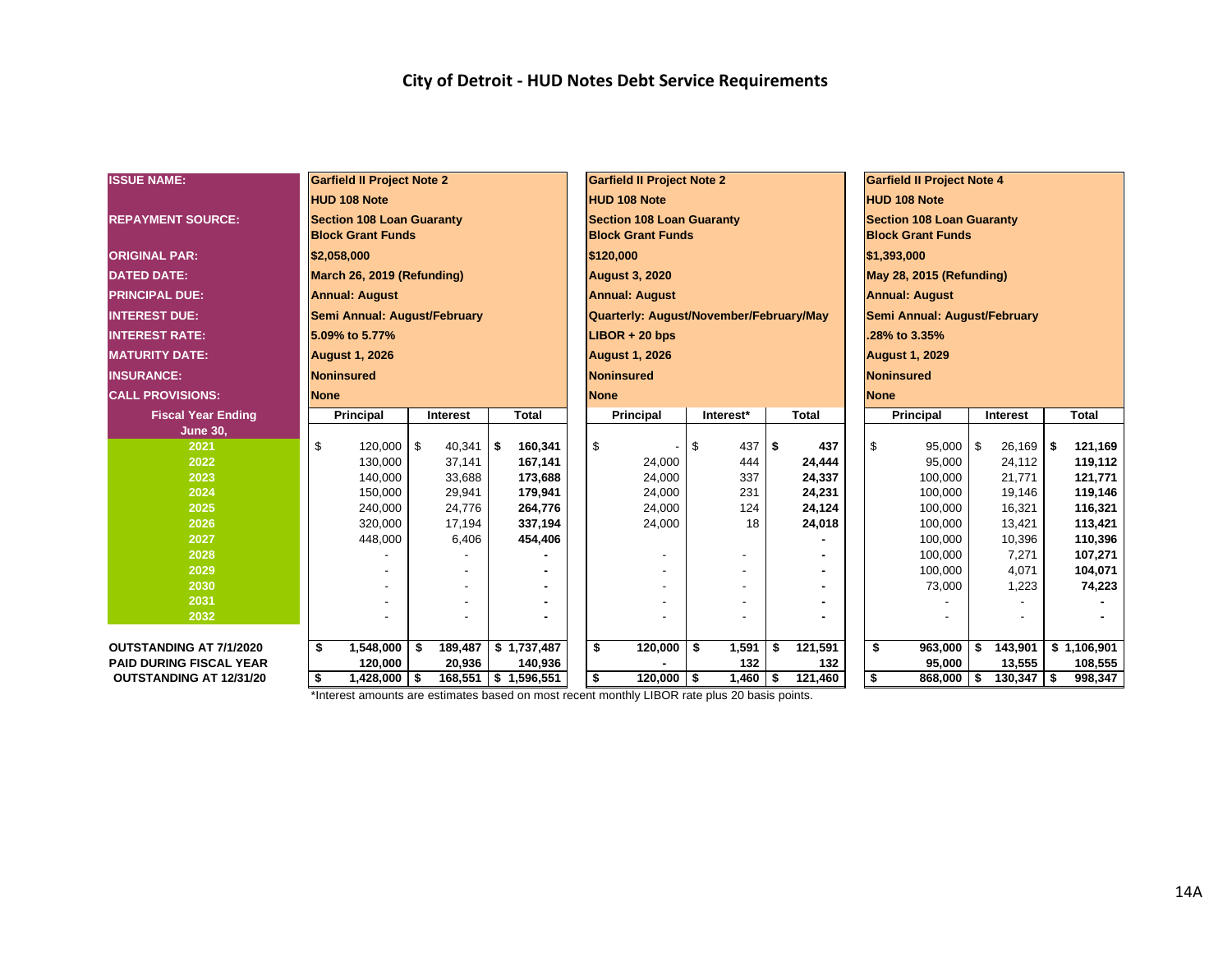| <b>ISSUE NAME:</b>             | <b>Garfield II Project Note 4</b>       |                              |                          | <b>Garfield II Project Note 3</b> |                  |                                         |                                       |                                  | <b>Garfield II Project Note 3</b> |    |              |    |                  |  |  |
|--------------------------------|-----------------------------------------|------------------------------|--------------------------|-----------------------------------|------------------|-----------------------------------------|---------------------------------------|----------------------------------|-----------------------------------|----|--------------|----|------------------|--|--|
|                                |                                         |                              |                          |                                   |                  |                                         |                                       | <b>HUD 108 Note</b>              |                                   |    |              |    |                  |  |  |
|                                | <b>HUD 108 Note</b>                     |                              |                          | <b>HUD 108 Note</b>               |                  |                                         |                                       |                                  |                                   |    |              |    |                  |  |  |
| <b>REPAYMENT SOURCE:</b>       | <b>Section 108 Loan Guaranty</b>        |                              |                          | <b>Section 108 Loan Guaranty</b>  |                  |                                         |                                       | <b>Section 108 Loan Guaranty</b> |                                   |    |              |    |                  |  |  |
|                                | <b>Block Grant Funds</b>                |                              |                          | <b>Block Grant Funds</b>          |                  |                                         |                                       | <b>Block Grant Funds</b>         |                                   |    |              |    |                  |  |  |
| <b>ORIGINAL PAR:</b>           | \$95,000                                |                              |                          | \$6,697,000                       |                  |                                         |                                       | \$190,000                        |                                   |    |              |    |                  |  |  |
| <b>DATED DATE:</b>             | <b>August 3, 2020</b>                   |                              | May 28, 2015 (Refunding) |                                   |                  |                                         |                                       | <b>August 3, 2020</b>            |                                   |    |              |    |                  |  |  |
| <b>PRINCIPAL DUE:</b>          | <b>Annual: August</b>                   | <b>Annual: August</b>        |                          |                                   |                  | <b>Annual: August</b>                   |                                       |                                  |                                   |    |              |    |                  |  |  |
| <b>INTEREST DUE:</b>           | Quarterly: August/November/February/May | Semi Annual: August/February |                          |                                   |                  | Quarterly: August/November/February/May |                                       |                                  |                                   |    |              |    |                  |  |  |
| <b>INTEREST RATE:</b>          | $LIBOR + 20$ bps                        |                              |                          | .93% to 3.35%                     |                  |                                         |                                       | $LIBOR + 20$ bps                 |                                   |    |              |    |                  |  |  |
| <b>MATURITY DATE:</b>          | <b>August 1, 2039</b>                   |                              |                          | <b>August 1, 2029</b>             |                  |                                         |                                       | <b>August 1, 2029</b>            |                                   |    |              |    |                  |  |  |
| <b>INSURANCE:</b>              | <b>Noninsured</b>                       |                              |                          | <b>Noninsured</b>                 |                  |                                         |                                       | <b>Noninsured</b>                |                                   |    |              |    |                  |  |  |
| <b>CALL PROVISIONS:</b>        | <b>None</b>                             |                              |                          | <b>None</b>                       |                  |                                         |                                       |                                  | <b>None</b>                       |    |              |    |                  |  |  |
| <b>Fiscal Year Ending</b>      | Principal                               | Interest*                    | <b>Total</b>             | Principal                         | Interest         |                                         | <b>Total</b>                          |                                  | <b>Principal</b>                  |    | Interest*    |    | <b>Total</b>     |  |  |
| <b>June 30,</b>                |                                         |                              |                          |                                   |                  |                                         |                                       |                                  |                                   |    |              |    |                  |  |  |
| 2021                           | \$                                      | \$<br>346                    | \$<br>346                | \$<br>190,000 \$                  | 190,137          |                                         | \$<br>380,137                         | \$                               |                                   | \$ | $692$ \$     |    | 692              |  |  |
| 2022                           | 9,000                                   | 388                          | 9,388                    | 200,000                           | 185,906          |                                         | 385,906                               |                                  | 22,000                            |    | 762          |    | 22,762           |  |  |
| 2023                           | 9,000                                   | 348                          | 9,348                    | 220,000                           | 180,861          |                                         | 400,861                               |                                  | 21,000                            |    | 668          |    | 21,668           |  |  |
| 2024                           | 9,000                                   | 309                          | 9,309                    | 230,000                           | 174,946          |                                         | 404,946                               |                                  | 21,000                            |    | 576          |    | 21,576           |  |  |
| 2025                           | 9.000                                   | 268                          | 9,268                    | 260,000                           | 168,021          |                                         | 428,021                               |                                  | 21,000                            |    | 481          |    | 21,481           |  |  |
| 2026                           | 9,000                                   | 228                          | 9,228                    | 400,000                           | 158,416          |                                         | 558,416                               |                                  | 21,000                            |    | 388          |    | 21,388           |  |  |
| 2027<br>2028                   | 9,000                                   | 189<br>149                   | 9,189                    | 600,000                           | 143,216          |                                         | 743,216                               |                                  | 21,000                            |    | 295<br>202   |    | 21,295           |  |  |
| 2029                           | 9,000                                   | 112                          | 9,149<br>8,112           | 900,000                           | 119,741          |                                         | 1,019,741                             |                                  | 21,000                            |    |              |    | 21,202           |  |  |
| 2030                           | 8,000<br>8,000                          | 77                           | 8,077                    | 1,400,000<br>1,793,000            | 82,816<br>30,033 |                                         | 1,482,816<br>1,823,033                |                                  | 21,000<br>21,000                  |    | 109<br>16    |    | 21,109<br>21,016 |  |  |
| 2031                           | 8,000                                   | 41                           | 8,041.40                 |                                   |                  |                                         |                                       |                                  |                                   |    |              |    |                  |  |  |
| 2032                           | 8,000                                   | 6                            | 8,005.93                 |                                   |                  |                                         |                                       |                                  |                                   |    |              |    |                  |  |  |
|                                |                                         |                              |                          |                                   |                  |                                         |                                       |                                  |                                   |    |              |    |                  |  |  |
| OUTSTANDING AT 7/1/2020        | \$<br>95,000                            | $2,463$ \$<br>\$             | 97,463                   | \$<br>6,193,000                   | \$1,434,088      |                                         | \$7,627,088                           | \$                               | 190,000                           | \$ | 4,189        | \$ | 194,189          |  |  |
| <b>PAID DURING FISCAL YEAR</b> |                                         | 104                          | 104                      | 190,000                           | 96,009           |                                         | 286,009                               |                                  |                                   |    | 208          |    | 208              |  |  |
| <b>OUTSTANDING AT 12/31/20</b> | \$<br>$95,000$   \$                     | $2,359$ \$                   | 97,359                   | \$                                |                  |                                         | $6,003,000$ \$ 1,338,080 \$ 7,341,080 | \$                               | $190,000$ \ \$                    |    | $3,980$   \$ |    | 193,980          |  |  |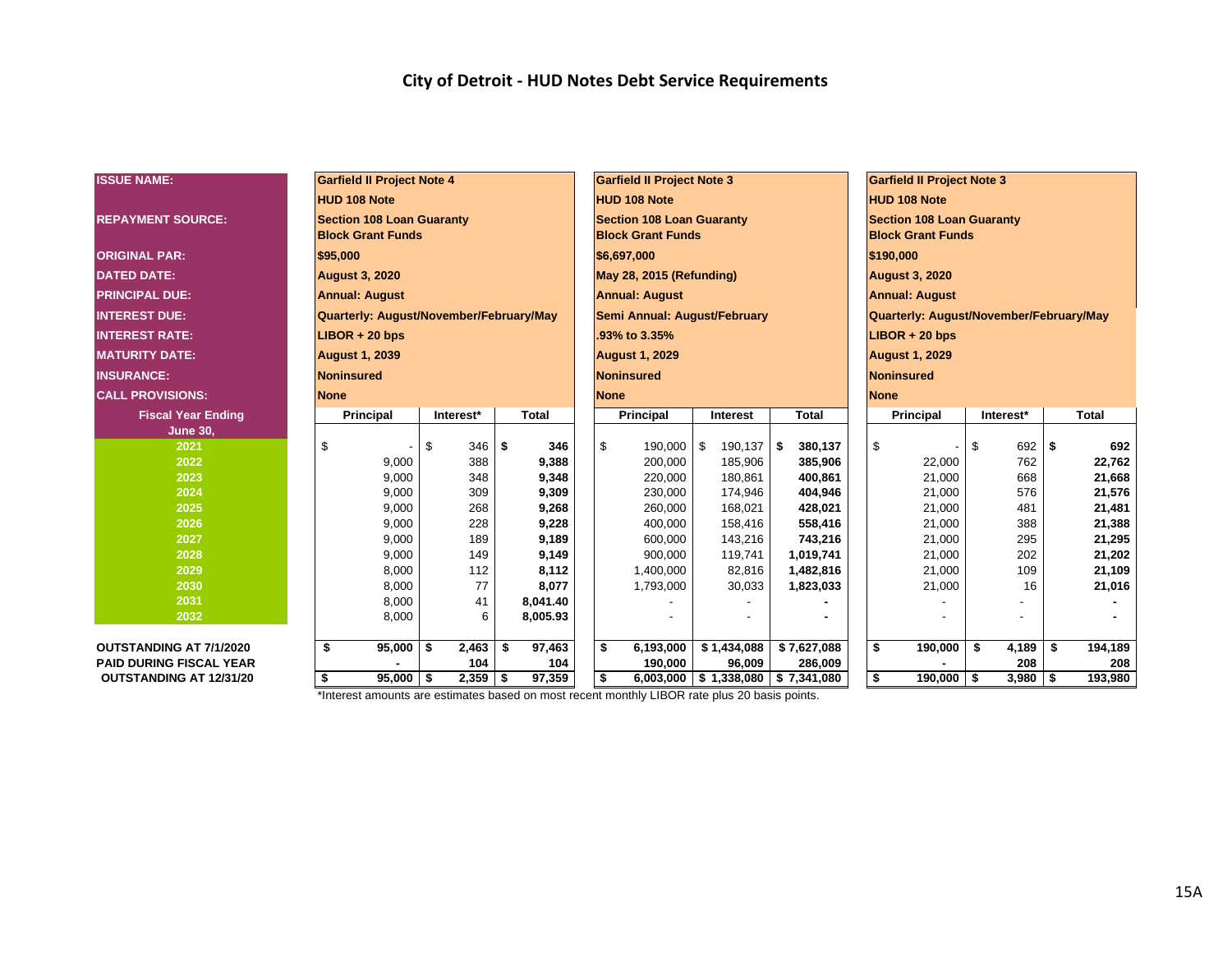| <b>ISSUE NAME:</b>             | <b>Fort Shelby Project</b>                                   |            |                                       |    |              |  | <b>Fort Shelby Project</b>              |    |              |                            |                              |                       | <b>Woodward Garden Project 1</b>                             |  |                 |    |              |  |  |  |
|--------------------------------|--------------------------------------------------------------|------------|---------------------------------------|----|--------------|--|-----------------------------------------|----|--------------|----------------------------|------------------------------|-----------------------|--------------------------------------------------------------|--|-----------------|----|--------------|--|--|--|
|                                | <b>HUD 108 Note</b>                                          |            |                                       |    |              |  | <b>HUD 108 Note</b>                     |    |              | <b>HUD 108 Note</b>        |                              |                       |                                                              |  |                 |    |              |  |  |  |
|                                |                                                              |            |                                       |    |              |  | <b>Section 108 Loan Guaranty</b>        |    |              |                            |                              |                       |                                                              |  |                 |    |              |  |  |  |
| <b>REPAYMENT SOURCE:</b>       | <b>Section 108 Loan Guaranty</b><br><b>Block Grant Funds</b> |            |                                       |    |              |  | <b>Block Grant Funds</b>                |    |              |                            |                              |                       | <b>Section 108 Loan Guaranty</b><br><b>Block Grant Funds</b> |  |                 |    |              |  |  |  |
|                                |                                                              |            |                                       |    |              |  |                                         |    |              |                            |                              |                       |                                                              |  |                 |    |              |  |  |  |
| <b>ORIGINAL PAR:</b>           | \$18,700,000                                                 |            |                                       |    |              |  | \$1,250,000                             |    |              |                            | \$7,050,000                  |                       |                                                              |  |                 |    |              |  |  |  |
| <b>DATED DATE:</b>             |                                                              |            | March 26, 2019 (Refunding)            |    |              |  | <b>August 3, 2020</b>                   |    |              | March 26, 2019 (Refunding) |                              |                       |                                                              |  |                 |    |              |  |  |  |
| <b>PRINCIPAL DUE:</b>          | <b>Annual: August</b>                                        |            |                                       |    |              |  | <b>Annual: August</b>                   |    |              |                            |                              |                       | <b>Annual: August</b>                                        |  |                 |    |              |  |  |  |
| <b>INTEREST DUE:</b>           | Semi Annual: August/February                                 |            |                                       |    |              |  | Quarterly: August/November/February/May |    |              |                            | Semi Annual: August/February |                       |                                                              |  |                 |    |              |  |  |  |
| <b>INTEREST RATE:</b>          | 4.33% to 5.34%                                               |            |                                       |    |              |  | $LIBOR + 20$ bps                        |    |              |                            | 4.48% to 5.05%               |                       |                                                              |  |                 |    |              |  |  |  |
| <b>MATURITY DATE:</b>          | <b>August 1, 2026</b>                                        |            |                                       |    |              |  | <b>August 1, 2026</b>                   |    |              |                            |                              | <b>August 1, 2021</b> |                                                              |  |                 |    |              |  |  |  |
| <b>INSURANCE:</b>              | <b>Noninsured</b>                                            |            |                                       |    |              |  | <b>Noninsured</b>                       |    |              | Noninsured                 |                              |                       |                                                              |  |                 |    |              |  |  |  |
| <b>CALL PROVISIONS:</b>        | <b>None</b>                                                  |            |                                       |    |              |  | <b>None</b>                             |    |              |                            |                              |                       | <b>None</b>                                                  |  |                 |    |              |  |  |  |
| <b>Fiscal Year Ending</b>      | Principal                                                    |            | <b>Interest</b>                       |    | <b>Total</b> |  | Principal<br>Interest*<br><b>Total</b>  |    |              |                            |                              |                       | <b>Principal</b>                                             |  | <b>Interest</b> |    | <b>Total</b> |  |  |  |
| <b>June 30,</b>                |                                                              |            |                                       |    |              |  |                                         |    |              |                            |                              |                       |                                                              |  |                 |    |              |  |  |  |
| 2021                           | \$                                                           | 1,250,000  | l \$<br>283,943                       | \$ | 1,533,943    |  | \$                                      | \$ | $4,554$ \$   |                            | 4,554                        |                       | \$<br>$1,250,000$ \ \$                                       |  | 23,648          | \$ | 1,273,648    |  |  |  |
| 2022                           |                                                              | 1,500,000  | 248.730                               |    | 1,748,730    |  | 209,000                                 |    | 4,773        |                            | 213,773                      |                       | 300,000                                                      |  | 3,855           |    | 303,855      |  |  |  |
| 2023                           |                                                              | 1,500,000  | 210,353                               |    | 1,710,353    |  | 209,000                                 |    | 3,845        |                            | 212,845                      |                       |                                                              |  |                 |    |              |  |  |  |
| 2024                           |                                                              | 1,500,000  | 171,615                               |    | 1,671,615    |  | 208,000                                 |    | 2,930        |                            | 210,930                      |                       |                                                              |  |                 |    |              |  |  |  |
| 2025                           |                                                              | 1,500,000  | 131,970                               |    | 1,631,970    |  | 208,000                                 |    | 1,999        |                            | 209,999                      |                       |                                                              |  |                 |    |              |  |  |  |
| 2026                           |                                                              | 2,000,000  | 84,580                                |    | 2,084,580    |  | 208,000                                 |    | 1,077        |                            | 209,077                      |                       |                                                              |  |                 |    |              |  |  |  |
| 2027<br>2028                   |                                                              | 2,000,000  | 28,600                                |    | 2,028,600    |  | 208,000                                 |    | 154          |                            | 208,154                      |                       |                                                              |  |                 |    |              |  |  |  |
| 2029                           |                                                              |            |                                       |    |              |  |                                         |    |              |                            |                              |                       |                                                              |  |                 |    |              |  |  |  |
| 2030                           |                                                              |            |                                       |    |              |  |                                         |    |              |                            |                              |                       |                                                              |  |                 |    |              |  |  |  |
| 2031                           |                                                              |            |                                       |    |              |  |                                         |    |              |                            |                              |                       |                                                              |  |                 |    |              |  |  |  |
| 2032                           |                                                              |            |                                       |    |              |  |                                         |    |              |                            |                              |                       |                                                              |  |                 |    |              |  |  |  |
|                                |                                                              |            |                                       |    |              |  |                                         |    |              |                            |                              |                       |                                                              |  |                 |    |              |  |  |  |
| <b>OUTSTANDING AT 7/1/2020</b> | \$                                                           | 11,250,000 | 1,159,790<br>\$                       | \$ | 12,409,790   |  | $1,250,000$ \ \$<br>\$                  |    | $19,333$ \\$ |                            | 1,269,333                    |                       | \$<br>$1,550,000$ \$                                         |  | 27,503          | \$ | 1,577,503    |  |  |  |
| PAID DURING FISCAL YEAR        |                                                              | 1,250,000  | 149,940                               |    | 1,399,940    |  |                                         |    | 1,371        |                            | 1,371                        |                       | 1,250,000                                                    |  | 19,793          |    | 1,269,793    |  |  |  |
| <b>OUTSTANDING AT 12/31/20</b> | s.                                                           | 10,000,000 | <b>S</b><br>$1,009,850$ \$ 11,009,850 |    |              |  | \$<br>$1,250,000$ \$                    |    | 17,961       | \$                         | 1,267,961                    |                       | \$<br>$300,000$ \$                                           |  | $7,710$ \$      |    | 307,710      |  |  |  |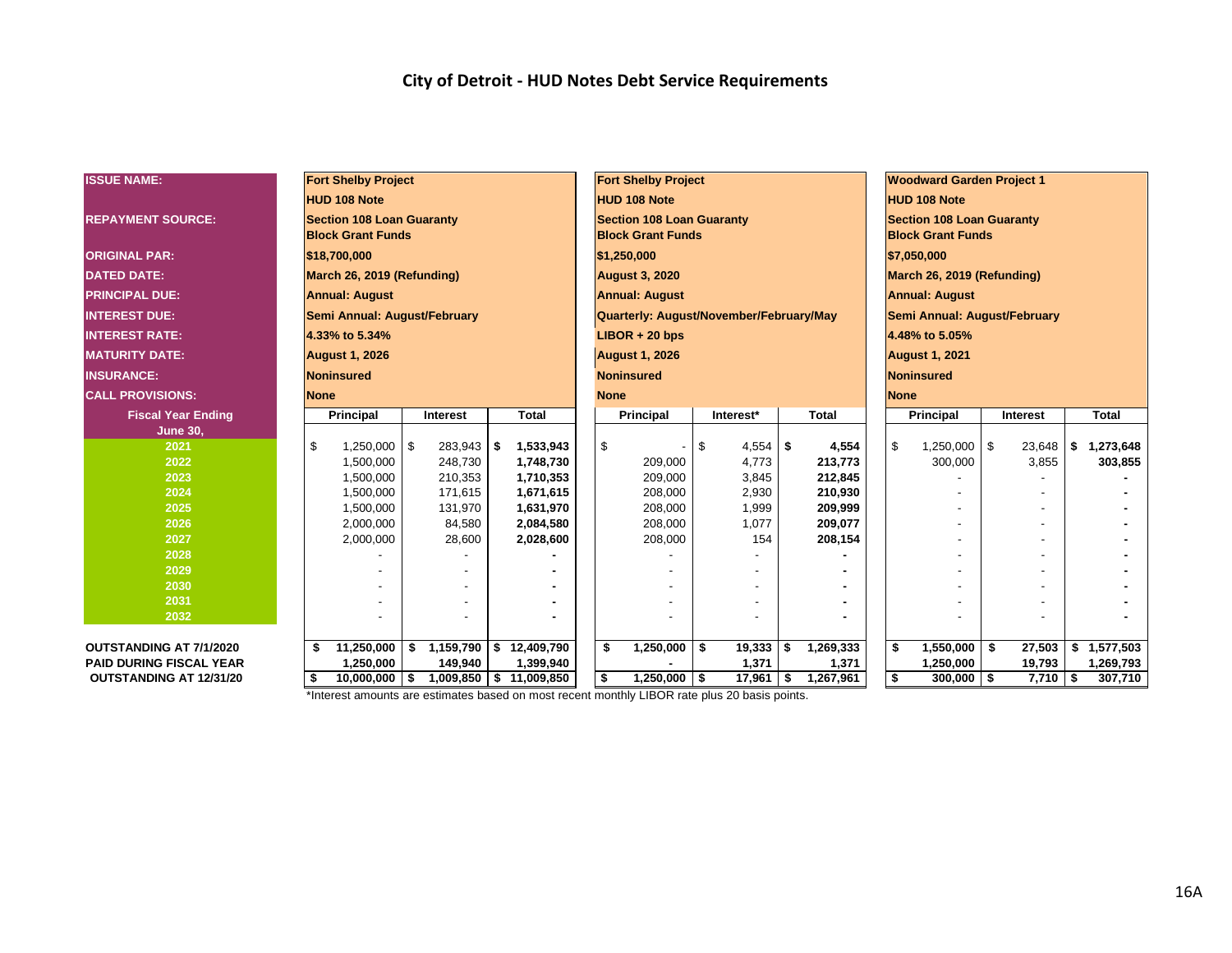| <b>ISSUE NAME:</b>             | <b>Woodward Garden Project 1</b>                             |             |                              | <b>Woodward Garden Project 2</b>                             |  |                                         | <b>Woodward Garden Project 2</b> |                       |                                  |                          |    |            |    |              |  |  |  |
|--------------------------------|--------------------------------------------------------------|-------------|------------------------------|--------------------------------------------------------------|--|-----------------------------------------|----------------------------------|-----------------------|----------------------------------|--------------------------|----|------------|----|--------------|--|--|--|
|                                | <b>HUD 108 Note</b>                                          |             |                              | <b>HUD 108 Note</b>                                          |  |                                         |                                  | <b>HUD 108 Note</b>   |                                  |                          |    |            |    |              |  |  |  |
|                                |                                                              |             |                              |                                                              |  |                                         |                                  |                       | <b>Section 108 Loan Guaranty</b> |                          |    |            |    |              |  |  |  |
| <b>REPAYMENT SOURCE:</b>       | <b>Section 108 Loan Guaranty</b><br><b>Block Grant Funds</b> |             |                              | <b>Section 108 Loan Guaranty</b><br><b>Block Grant Funds</b> |  |                                         |                                  |                       |                                  | <b>Block Grant Funds</b> |    |            |    |              |  |  |  |
|                                |                                                              |             |                              |                                                              |  |                                         |                                  |                       |                                  |                          |    |            |    |              |  |  |  |
| <b>ORIGINAL PAR:</b>           | \$1,250,000                                                  |             | \$6,197,000                  |                                                              |  | \$148,000                               |                                  |                       |                                  |                          |    |            |    |              |  |  |  |
| <b>DATED DATE:</b>             | <b>August 3, 2020</b>                                        |             | June 12, 2008                |                                                              |  |                                         |                                  | <b>August 3, 2020</b> |                                  |                          |    |            |    |              |  |  |  |
| <b>PRINCIPAL DUE:</b>          | <b>Annual: August</b>                                        |             | <b>Annual: August</b>        |                                                              |  | <b>Annual: August</b>                   |                                  |                       |                                  |                          |    |            |    |              |  |  |  |
| <b>INTEREST DUE:</b>           | Quarterly: August/November/February/May                      |             | Semi Annual: August/February |                                                              |  | Quarterly: August/November/February/May |                                  |                       |                                  |                          |    |            |    |              |  |  |  |
| <b>INTEREST RATE:</b>          | $LIBOR + 20$ bps                                             |             | 2.66% to 4.35%               |                                                              |  | $LIBOR + 20$ bps                        |                                  |                       |                                  |                          |    |            |    |              |  |  |  |
| <b>IMATURITY DATE:</b>         | <b>August 1, 2021</b>                                        |             | <b>August 1, 2027</b>        |                                                              |  | <b>August 1, 2028</b>                   |                                  |                       |                                  |                          |    |            |    |              |  |  |  |
| <b>INSURANCE:</b>              | Noninsured                                                   |             | <b>Noninsured</b>            |                                                              |  |                                         |                                  | <b>Noninsured</b>     |                                  |                          |    |            |    |              |  |  |  |
| <b>CALL PROVISIONS:</b>        | <b>None</b>                                                  |             | <b>None</b>                  |                                                              |  |                                         |                                  |                       | <b>None</b>                      |                          |    |            |    |              |  |  |  |
| <b>Fiscal Year Ending</b>      | Principal                                                    | Interest*   | Total                        | <b>Principal</b><br><b>Total</b><br>Interest                 |  |                                         |                                  |                       |                                  | <b>Principal</b>         |    | Interest*  |    | <b>Total</b> |  |  |  |
| <b>June 30,</b>                |                                                              |             |                              |                                                              |  |                                         |                                  |                       |                                  |                          |    |            |    |              |  |  |  |
| 2021                           | \$                                                           | \$<br>4,554 | 4,554<br>-\$                 | \$<br>$148,000$ \$                                           |  | 164,641                                 | \$                               | 312,641               | $\mathfrak{S}$                   | $\overline{\phantom{a}}$ | \$ | $539$ \$   |    | 539          |  |  |  |
| 2022                           | 1,250,000                                                    | 927         | 1,250,927                    | 170,000                                                      |  | 158,933                                 |                                  | 328,933               |                                  | 19,000                   |    | 586        |    | 19,586       |  |  |  |
| 2023                           |                                                              |             |                              | 200,000                                                      |  | 151,932                                 |                                  | 351,932               |                                  | 19,000                   |    | 502        |    | 19,502       |  |  |  |
| 2024                           |                                                              |             |                              | 300,000                                                      |  | 142,207                                 |                                  | 442,207               |                                  | 19,000                   |    | 419        |    | 19,419       |  |  |  |
| 2025                           |                                                              |             |                              | 400,000                                                      |  | 128,252                                 |                                  | 528,252               |                                  | 19,000                   |    | 333        |    | 19,333       |  |  |  |
| 2026                           |                                                              |             |                              | 650,000                                                      |  | 106,770                                 |                                  | 756,770               |                                  | 18,000                   |    | 253        |    | 18,253       |  |  |  |
| 2027                           |                                                              |             |                              | 1,100,000                                                    |  | 70,192                                  |                                  | 1,170,192             |                                  | 18,000                   |    | 173        |    | 18,173       |  |  |  |
| 2028<br>2029                   |                                                              |             |                              | 1,099,000                                                    |  | 23,519                                  |                                  | 1,122,519             |                                  | 18,000                   |    | 93<br>13   |    | 18,093       |  |  |  |
| 2030                           |                                                              |             |                              |                                                              |  |                                         |                                  |                       |                                  | 18,000                   |    |            |    | 18,013       |  |  |  |
| 2031                           |                                                              |             |                              |                                                              |  |                                         |                                  |                       |                                  |                          |    |            |    |              |  |  |  |
| 2032                           |                                                              |             |                              |                                                              |  |                                         |                                  |                       |                                  |                          |    |            |    |              |  |  |  |
|                                |                                                              |             |                              |                                                              |  |                                         |                                  |                       |                                  |                          |    |            |    |              |  |  |  |
| <b>OUTSTANDING AT 7/1/2020</b> | \$<br>1,250,000                                              | \$<br>5,481 | \$1,255,481                  | \$<br>$4,067,000$ \$                                         |  | 946,446                                 |                                  | \$5,013,446           | \$                               | 148,000                  | \$ | 2,912      | \$ | 150,912      |  |  |  |
| <b>PAID DURING FISCAL YEAR</b> |                                                              | 1,371       | 1,371                        | 148,000                                                      |  | 83,590                                  |                                  | 231,590               |                                  |                          |    | 162        |    | 162          |  |  |  |
| OUTSTANDING AT 12/31/20        | $1,250,000$ \$<br>\$                                         |             | $4,110$ \$ 1,254,110         | \$<br>$3,919,000$ \$                                         |  |                                         |                                  | 862,856 \$4,781,856   | \$                               | 148,000 \$               |    | $2,750$ \$ |    | 150,750      |  |  |  |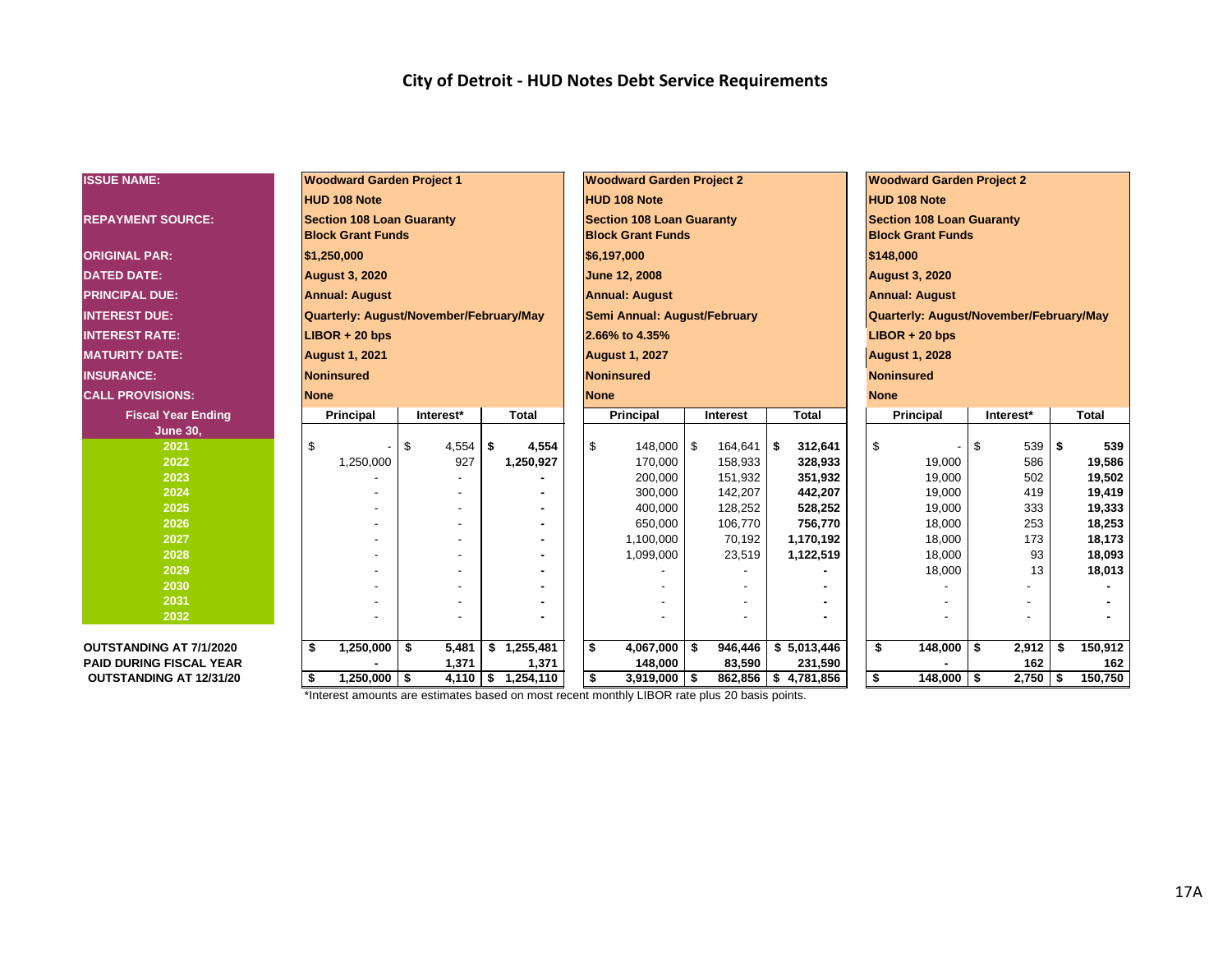| <b>HUD 108 Note</b><br><b>HUD 108 Note</b><br><b>REPAYMENT SOURCE:</b><br><b>Section 108 Loan Guaranty</b><br><b>Section 108 Loan Guaranty</b><br><b>Block Grant Funds</b><br><b>Block Grant Funds</b><br><b>ORIGINAL PAR:</b><br>\$5,753,000<br>\$295,000<br>May 28, 2015 (Refunding)<br><b>August 3, 2020</b><br><b>DATED DATE:</b><br><b>ALL</b><br><b>PRINCIPAL DUE:</b><br><b>Annual: August</b><br><b>Annual: August</b><br>Quarterly: August/November/February/May<br><b>INTEREST DUE:</b><br>Semi Annual: August/February<br><b>INTEREST RATE:</b><br>.83% to 3.55%<br>$LIBOR + 20$ bps<br><b>MATURITY DATE:</b><br><b>August 1, 2031</b><br><b>August 1, 2024</b><br><b>INSURANCE:</b><br><b>Noninsured</b><br>Noninsured |           |
|------------------------------------------------------------------------------------------------------------------------------------------------------------------------------------------------------------------------------------------------------------------------------------------------------------------------------------------------------------------------------------------------------------------------------------------------------------------------------------------------------------------------------------------------------------------------------------------------------------------------------------------------------------------------------------------------------------------------------------|-----------|
|                                                                                                                                                                                                                                                                                                                                                                                                                                                                                                                                                                                                                                                                                                                                    |           |
|                                                                                                                                                                                                                                                                                                                                                                                                                                                                                                                                                                                                                                                                                                                                    |           |
|                                                                                                                                                                                                                                                                                                                                                                                                                                                                                                                                                                                                                                                                                                                                    |           |
|                                                                                                                                                                                                                                                                                                                                                                                                                                                                                                                                                                                                                                                                                                                                    |           |
|                                                                                                                                                                                                                                                                                                                                                                                                                                                                                                                                                                                                                                                                                                                                    |           |
|                                                                                                                                                                                                                                                                                                                                                                                                                                                                                                                                                                                                                                                                                                                                    |           |
|                                                                                                                                                                                                                                                                                                                                                                                                                                                                                                                                                                                                                                                                                                                                    |           |
|                                                                                                                                                                                                                                                                                                                                                                                                                                                                                                                                                                                                                                                                                                                                    |           |
|                                                                                                                                                                                                                                                                                                                                                                                                                                                                                                                                                                                                                                                                                                                                    |           |
|                                                                                                                                                                                                                                                                                                                                                                                                                                                                                                                                                                                                                                                                                                                                    |           |
| <b>CALL PROVISIONS:</b><br><b>None</b><br><b>None</b>                                                                                                                                                                                                                                                                                                                                                                                                                                                                                                                                                                                                                                                                              |           |
| <b>Fiscal Year Ending</b><br>Principal<br><b>Total</b><br><b>Principal</b><br>Interest*<br><b>Total</b><br><b>Principal</b><br><b>Total</b><br>Interest<br>Interest                                                                                                                                                                                                                                                                                                                                                                                                                                                                                                                                                                |           |
| June 30,                                                                                                                                                                                                                                                                                                                                                                                                                                                                                                                                                                                                                                                                                                                           |           |
| \$<br>2021<br>\$<br>295,000<br>434,057<br>\$<br>l \$<br>139,057<br>∣\$.<br>$1,075$ \$<br>1.075<br>\$<br>4,864,000<br>\$<br>1,118,008                                                                                                                                                                                                                                                                                                                                                                                                                                                                                                                                                                                               | 5,982,008 |
| \$<br>\$<br>2022<br>310,000<br>132,494<br>442,494<br>74,000<br>1,035<br>75,035<br>6,223,000<br>997,853                                                                                                                                                                                                                                                                                                                                                                                                                                                                                                                                                                                                                             | 7,220,853 |
| 2023<br>124,870<br>449,870<br>\$<br>325,000<br>74,000<br>707<br>74,707<br>4,921,000<br>-\$<br>882,858                                                                                                                                                                                                                                                                                                                                                                                                                                                                                                                                                                                                                              | 5,803,858 |
| 2024<br>\$<br>342,000<br>116,101<br>458,101<br>74,000<br>380<br>74,380<br>5,127,000<br>763,464<br>-\$                                                                                                                                                                                                                                                                                                                                                                                                                                                                                                                                                                                                                              | 5,890,464 |
| \$<br>\$<br>635,280<br>2025<br>359,000<br>106,197<br>465,197<br>73,000<br>54<br>73,054<br>5,201,000                                                                                                                                                                                                                                                                                                                                                                                                                                                                                                                                                                                                                                | 5,836,280 |
| 2026<br>377,000<br>95,521<br>472,521<br>\$<br>494,359<br>\$<br>5,597,000                                                                                                                                                                                                                                                                                                                                                                                                                                                                                                                                                                                                                                                           | 6,091,359 |
| \$<br>\$<br>2027<br>479,822<br>4,946,000<br>396,000<br>83,822<br>343,459                                                                                                                                                                                                                                                                                                                                                                                                                                                                                                                                                                                                                                                           | 5,289,459 |
| 2028<br>417,000<br>71,116<br>488,116<br>2,564,000<br>\$<br>222,091                                                                                                                                                                                                                                                                                                                                                                                                                                                                                                                                                                                                                                                                 | 2,786,091 |
| 2029<br>\$<br>438,000<br>57,431<br>495,431<br>1,985,000<br>\$<br>144,552                                                                                                                                                                                                                                                                                                                                                                                                                                                                                                                                                                                                                                                           | 2,129,552 |
| \$<br>460,000<br>42,609<br>502,609<br>2,355,000<br>73,957<br>2030<br>\$                                                                                                                                                                                                                                                                                                                                                                                                                                                                                                                                                                                                                                                            | 2,428,957 |
| 2031<br>483,000<br>26,451<br>509,451<br>491,000<br>\$<br>26,492<br>\$                                                                                                                                                                                                                                                                                                                                                                                                                                                                                                                                                                                                                                                              | 517,492   |
| \$<br>2032<br>8,999<br>515,999<br>515,000<br>-\$<br>9,005<br>507,000                                                                                                                                                                                                                                                                                                                                                                                                                                                                                                                                                                                                                                                               | 524,005   |
| \$<br>\$<br>4,709,000<br>$$1,004,668$ $$5,713,668$<br>295,000<br>$3,251$ \$<br>298,251<br>\$<br>44,789,000<br>5,711,379<br>50,500,379<br>OUTSTANDING AT 7/1/2020<br>\$<br>-\$<br>\$                                                                                                                                                                                                                                                                                                                                                                                                                                                                                                                                                |           |
| <b>PAID DURING FISCAL YEAR</b><br>585,990<br>295,000<br>70,989<br>365,989<br>324<br>324<br>4,864,000                                                                                                                                                                                                                                                                                                                                                                                                                                                                                                                                                                                                                               | 5,449,990 |
| $933,679$ \$ 5,347,679<br>\$<br>2,927<br>297,927<br>295,000 \$<br>\$<br>$39,925,000$ \$<br>$5,125,389$ \ \$<br>45,050,389<br><b>OUTSTANDING AT 12/31/20</b><br>\$<br>$4,414,000$ \ \$<br>l \$                                                                                                                                                                                                                                                                                                                                                                                                                                                                                                                                      |           |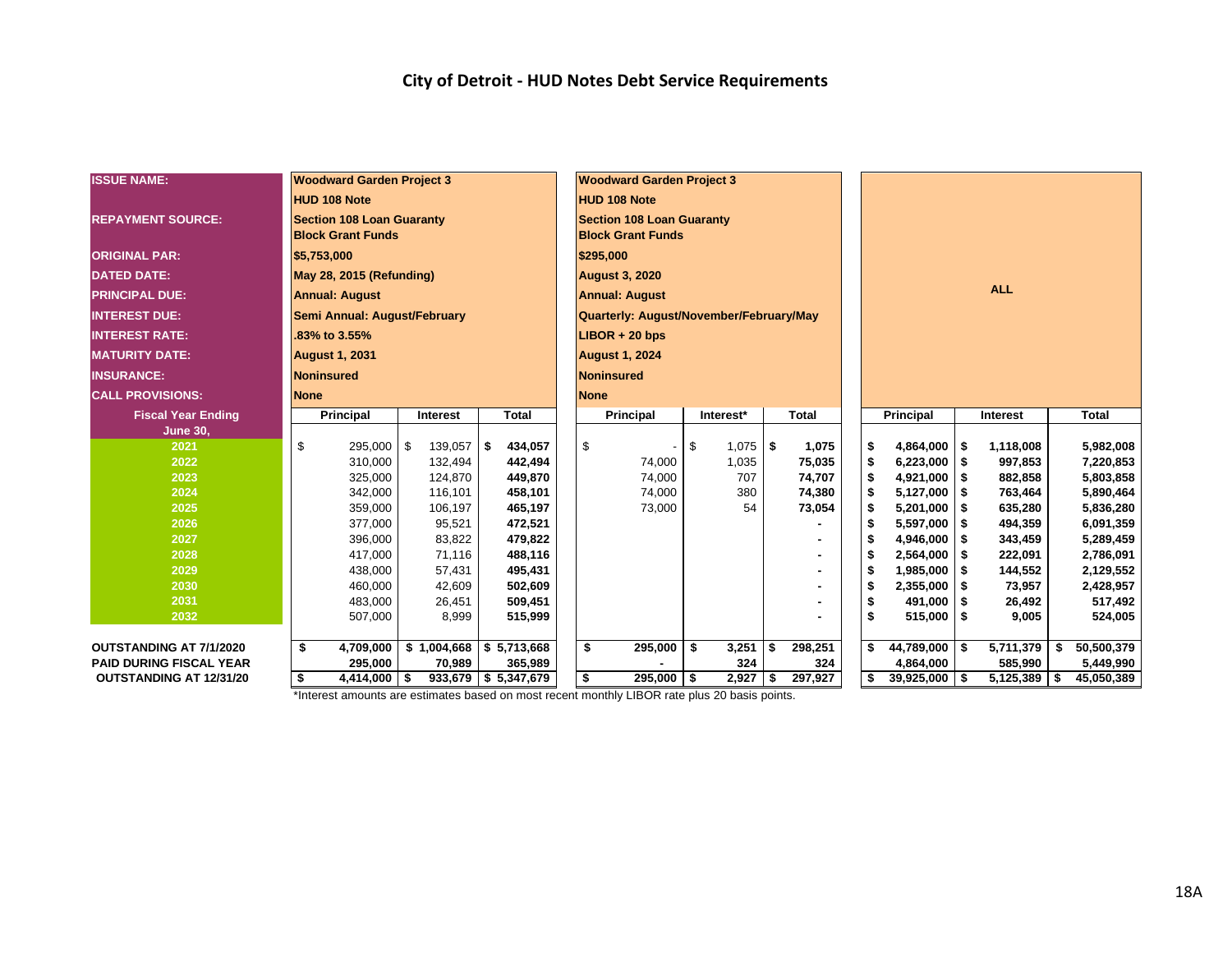### **City of Detroit - UTGO Debt Service Requirements Summary**

| <b>Fiscal Year Ending</b> | <b>2018 UTGO</b>  | <b>2020 UTGO</b>  | 2nd Lien          | 4th Lien          | <b>UTGO</b>        |
|---------------------------|-------------------|-------------------|-------------------|-------------------|--------------------|
| June 30                   | (stand alone)     | (stand alone)     | <b>DSA</b>        | <b>DSA</b>        | <b>Obligations</b> |
| 2021                      | 16,912,000        | 11,001,963        | 9,825,710         | 35,919,553        | 73,659,226         |
| 2022                      | 10,221,000        | 4,925,950         | 9,824,594         | 27,770,871        | 52,742,415         |
| 2023                      | 10,218,000        | 4,921,450         | 9,828,024         | 23,944,817        | 48,912,291         |
| 2024                      | 10.219.000        | 4.924.450         | 9,828,621         | 19,200,507        | 44,172,578         |
| 2025                      | 10,218,250        | 4,924,450         | 9,826,919         | 10,881,531        | 35,851,150         |
| 2026                      | 10.220.250        | 4,921,450         | 9,828,854         | 5,631,115         | 30,601,669         |
| 2027                      | 10,219,250        | 4,925,450         | 9,827,125         | 5,629,409         | 30,601,234         |
| 2028                      | 10,219,750        | 4,925,950         | 9,824,431         | 5,625,885         | 30,596,016         |
| 2029                      | 10,221,000        | 4,922,950         | 9,827,843         |                   | 24,971,793         |
| 2030                      | 10,222,250        | 4,921,450         | 9,824,431         |                   | 24,968,131         |
| 2031                      | 10,217,750        | 4,926,200         | 9,826,057         |                   | 24,970,007         |
| 2032                      | 10,222,000        | 4,923,250         | 9,828,955         |                   | 24,974,205         |
| 2033                      | 10,218,750        | 4,925,350         | 9,824,568         |                   | 24,968,668         |
| 2034                      | 10,217,500        | 4,921,950         | 9,823,921         |                   | 24,963,371         |
| 2035                      | 10,222,250        | 4,923,050         | 9,827,202         |                   | 24,972,502         |
| 2036                      | 10,221,750        | 4,923,100         | 9,824,598         |                   | 24,969,448         |
| 2037                      | 10,220,250        | 4,921,825         |                   |                   | 15,142,075         |
| 2038                      | 10,221,750        | 4,923,950         |                   |                   | 15,145,700         |
| 2039                      |                   | 4,923,925         |                   |                   | 4,923,925          |
| 2040                      |                   | 4,921,475         |                   |                   | 4,921,475          |
| 2041                      |                   | 4,926,325         |                   |                   | 4,926,325          |
| 2042                      |                   | 4,922,650         |                   |                   | 4,922,650          |
| 2043                      |                   | 4,925,450         |                   |                   | 4,925,450          |
| 2044                      |                   | 4,923,900         |                   |                   | 4,923,900          |
| 2045                      |                   | 4,922,725         |                   |                   | 4,922,725          |
| 2046                      |                   | 4,921,375         |                   |                   | 4,921,375          |
| 2047                      |                   | 4,924,300         |                   |                   | 4,924,300          |
| 2048                      |                   | 4,925,675         |                   |                   | 4,925,675          |
| 2049                      |                   | 4,924,950         |                   |                   | 4,924,950          |
| 2050                      |                   | 4,921,575         |                   |                   | 4,921,575          |
| Total                     | \$<br>190.652.750 | \$<br>153,788,513 | \$<br>157,221,855 | \$<br>134,603,688 | \$<br>636,266,806  |